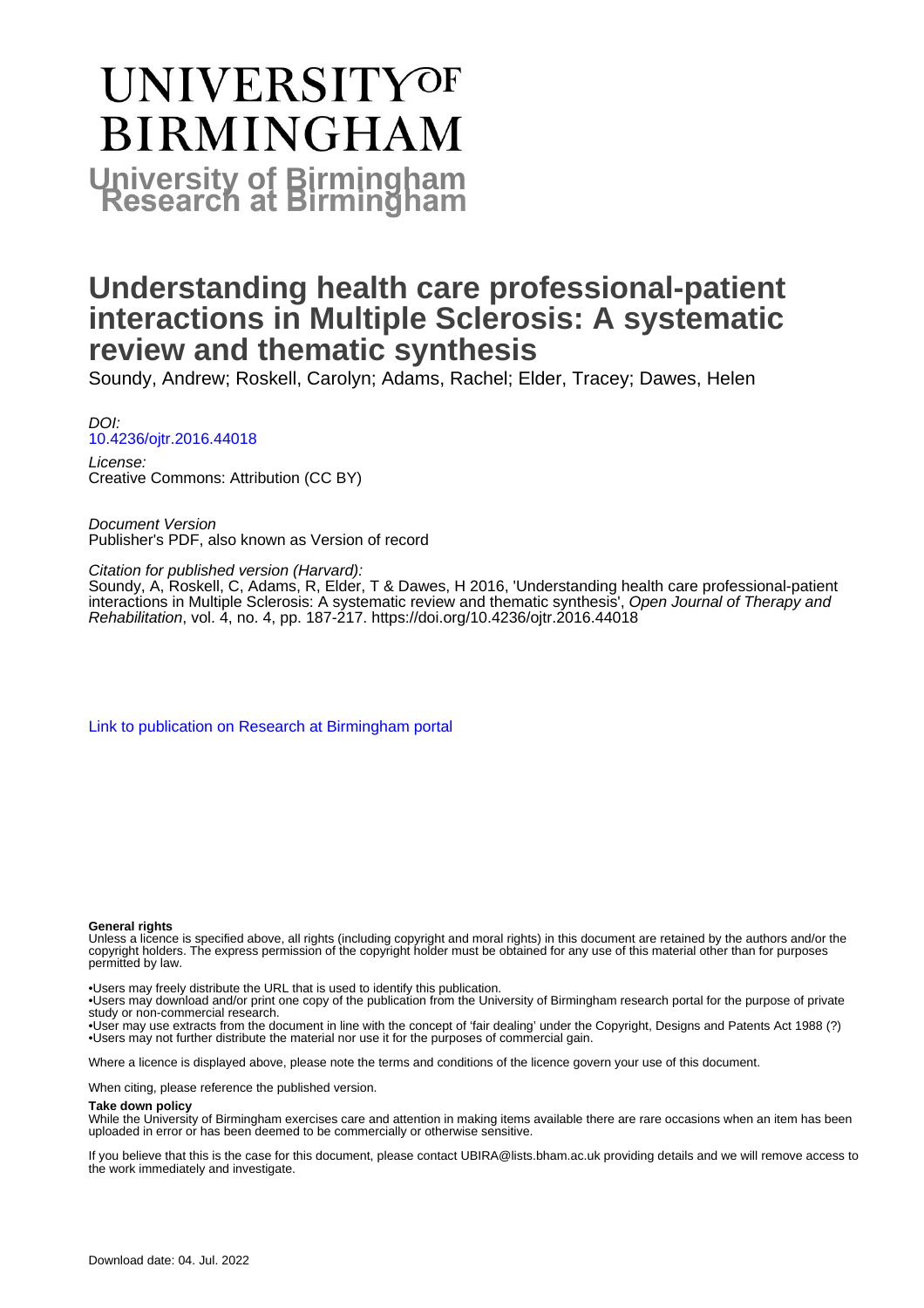

## **Understanding Health Care Professional-Patient Interactions in Multiple Sclerosis: A Systematic Review and Thematic Synthesis**

## **Andrew Soundy1\*, Carolyn Roskell1, Rachel Adams2, Tracey Elder1, Helen Dawes3**

<sup>1</sup>Department of Physiotherapy, School of Sport, Exercise and Rehabilitation Sciences, University of Birmingham, Birmingham, UK 2 Institute of Applied Health Research, College of Medicine & Dentistry, University of Birmingham, Birmingham, UK 3 Department of Sport and Health Sciences, Faculty of Health and Life Sciences, Oxford Brookes University, Oxford, UK Email: \* A.A.Soundy@bham.ac.uk

How to cite this paper: Soundy, A., Roskell, C., Adams, R., Elder, T. and Dawes, H. (2016) Understanding Health Care Professional-Patient Interactions in Multiple Sclerosis: A Systematic Review and Thematic Synthesis. Open Journal of Therapy and Rehabilitation, 4, 187-217.

<http://dx.doi.org/10.4236/ojtr.2016.44018>

Received: October 4, 2016 Accepted: November 4, 2016 Published: November 7, 2016

Copyright © 2016 by authors and Scientific Research Publishing Inc. This work is licensed under the Creative Commons Attribution International License (CC BY 4.0). <http://creativecommons.org/licenses/by/4.0/>  $\odot$ Open Access

## **Abstract**

Aim: To examine the experiences of health care professional (HCP)-patient interactions in Multiple Sclerosis (MS), identifying factors that can influence these interactions. Methods: A three-stage systematic review and thematic synthesis of qualitative and quantitative research was undertaken. Stage 1: the systematic literature search; Stage 2: methodological appraisal of the qualitative papers; Stage 3: thematic synthesis of all qualitative papers and the integration of quantitative findings into the synthesis. Results: Forty-nine qualitative studies were identified. This included 1014 individuals with MS (244 male, 755 female and 15 unknown) and 106 carers and 86 HCPs. Seventeen quantitative studies were identified which included 7680 (2008 male, 5812 females, and 40 unknown) participants as well as 224 carers. Two themes are discussed: 1) The expectations, experiences and perceptions of interactions with HCPs, and 2) The factors that influenced interactions and relationships. Discussion: There is need for improvement in the content and provision of information to patients with MS from HCPs. Specific strategies are suggested and implications for patients and health care providers are considered.

## **Keywords**

Qualitative, Meta-Synthesis, Interaction, Communication, Therapeutic Relationships, Health Care Professionals, Neurology, Multiple Sclerosis

## **1. Introduction**

Multiple sclerosis (MS) is a disease affecting the brain and spinal cord [\[1\].](#page-23-0) It is charac-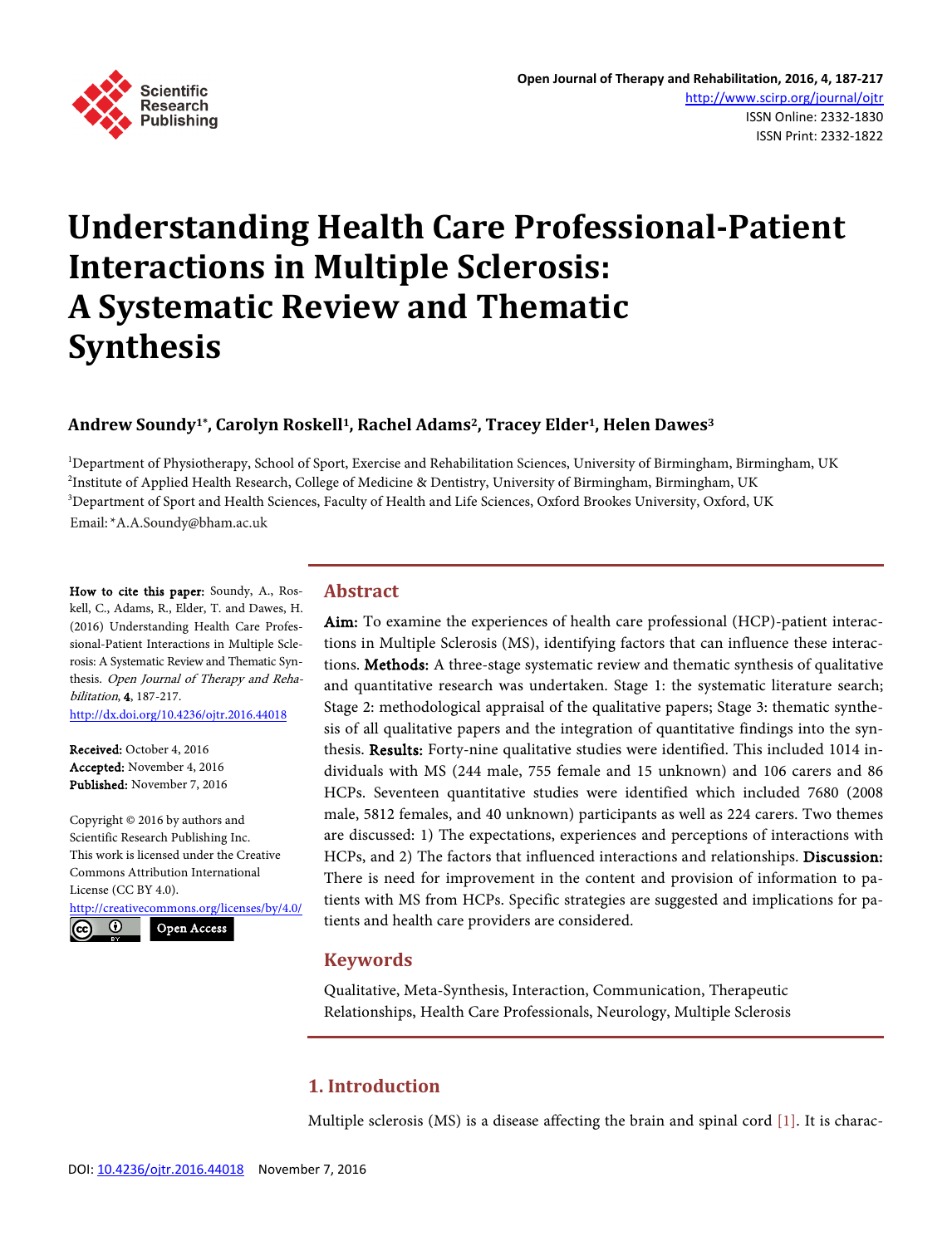terised by an unpredictable course, but often, over time leads to substantial disability. It is reported to have a considerable impact on an individual's quality of life, ability to continue life roles, to work or undertake leisure activities [\[2\].](#page-23-1) Direct medical costs in the US are identified as above \$10 billion each year [\[2\],](#page-23-1) and in the UK this has been reported as an average of £8397 per patient, each 6 months, with costs rising with increasing disability [\[3\].](#page-23-2) It affects approximately 2.1 million people in the world [\[2\],](#page-23-1) representing about 0.3% of the population in the UK. Data from general practice in the UK has identified that MS has a higher incidence in women than men, with a peak onset between the ages of 40 - 50 years  $[4]$ .

For individuals with MS, the ability to communicate is central to maintaining their relationships and quality of life [\[5\].](#page-23-4) However, impairments often impact on their ability to communicate [\[6\].](#page-23-5) This is important as the experience of MS is influenced by how well individuals can participate and interact in their own environment [\[7\].](#page-24-0) Thus, health care professional (HCP)-patient interactions and communication are important features that impact on the experience of living with the illness, affecting individuals' sense of identity, feelings and attitudes [\[8\].](#page-24-1)

The loss and changes that occur following the diagnosis of MS are substantial and can leave individuals vulnerable to poor interactions with HCPs, who, early on in the experiences with the health care sector, have a considerable amount of situational social power [\[9\].](#page-24-2) Such power can be exerted over individuals during interactions. Experiences of communication with HCPs can strongly influence patient's generalised hopes and mental well-being [\[10\].](#page-24-3) For example, at a basic level, the expression of emotions from the face of HCPs can influence interactions and have a subsequent impact on a patient's general life satisfaction [\[11\].](#page-24-4) Further to this, the experience for patients as they progress through the NHS system can be highly challenging. For instance, the moment of receiving a diagnosis has been reported by patients as "poor", "unforgettable" and "evocative" [\[12\].](#page-24-5)

HCPs have reported that health care services need to be improved for patients with MS [\[13\].](#page-24-6) However, they lack understanding of when problems are experienced and why and how these can be improved. In order to understand this need a comprehensive review or policy document is required. Further to this, research [\[14\]](#page-24-7) has called for the development of better models of care that are founded on provision of appropriate information about the condition (including the different sub-types), as well as effective co-ordination between different health care groups. Research is calling for a different way of conceptualising communication and care for patients, centred on interaction and mutual enterprise rather than the functional delivery of technical information [\[15\].](#page-24-8)  One way of achieving this could be through the use of qualitative approaches that document experience as against traditional satisfaction surveys [\[16\]](#page-24-9) [\[17\].](#page-24-10)

Recently, the use of evidence syntheses of the experiences of patients with neurological conditions [\[18\]](#page-24-11) [\[19\]](#page-24-12) [\[20\],](#page-24-13) including MS [\[21\],](#page-24-14) have been extremely useful in beginning to identify, and further understanding of, particular concepts that relate to communication and interaction. Using such an approach, focused explicitly on HCP-patient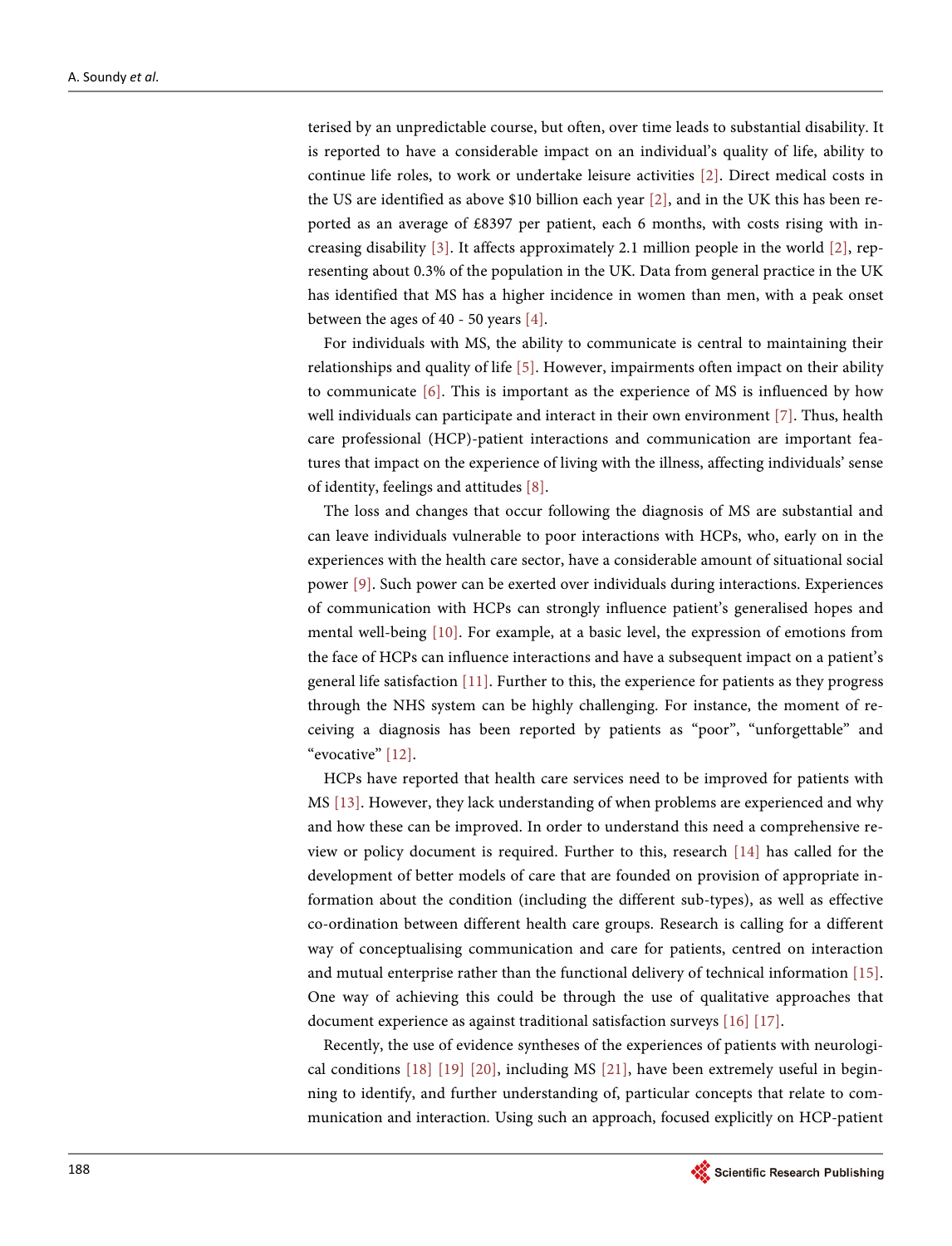interactions, may advance understanding of patients with MS experiences of interactions as part of working towards improved services for this group.

Qualitative syntheses are able to provide a higher level of evidence-based knowledge [\[22\]](#page-24-15) and in this instance, compared to a traditional systematic review, would create a greater understanding of the positive and negative experiences of HCP-patient communication and the collective factors that can influence the mental well-being of patients with MS. To the best of the author's knowledge, only generalised reviews [\[23\]](#page-25-0) and one narrative review [\[24\]](#page-25-1) including 6 articles have been attempted thus far in the literature. This evidence only identified broad needs for individuals around information provision which is hard to translate into clinical practice and does not consider the factors which influence interactions. A qualitative synthesis could be further extended by considering evidence from quantitative studies to triangulate findings, enabling stronger conclusions to be drawn regarding phenomena, as a basis for development of practical guidance for HCPs as well as researchers. Therefore the aims of the review were to consider the views and experiences of HCP-patient interactions within health services for MS.

## **2. Materials and Methods**

A "subtle realist" approach to the review [\[25\]](#page-25-2) [\[26\]](#page-25-3) was undertaken. Such an approach helped focus the review on identifying the central factors across the included studies. A systematic review and thematic-synthesis were undertaken in 3 phases.

### **2.1. Phase 1 Search Strategy**

A systematic search of the literature was conducted [\[27\]](#page-25-4) by the primary author. The "SPIDER" [\[28\]](#page-25-5) eligibility criteria directed the approach. The following electronic databases were included from inception until November 2015: PubMed, Medline, CINHAL, and Sports Discus. We also searched two specific websites including

[www.googlescholar.com](http://www.googlescholar.com/) and [www.sciencedirect.com.](http://www.sciencedirect.com/) Hand searching of included articles and searching of the publication lists of major authors was performed. The following key words were used (Boolean operators added): Multiple Sclerosis OR MS AND interaction OR relationship OR therapeutic relationship OR communication OR patient-provider communication OR patient provider relationship AND experience OR Perception OR Views Or Attitude AND health care professional OR Patient OR Carer AND Qualitative OR Mixed Methods AND Interview OR Observation. Finally we drew on the corresponding author's existing personal library of documents and considered the reference list of included articles.

#### **2.2. Eligibility Criteria**

Articles were identified by the primary author and included when they satisfied the following eligibility criteria, considered within the domains of the "SPIDER" search tool [\[28\]:](#page-25-5) 

S-Sample. Articles had to include individuals diagnosed with MS. Studies using dif-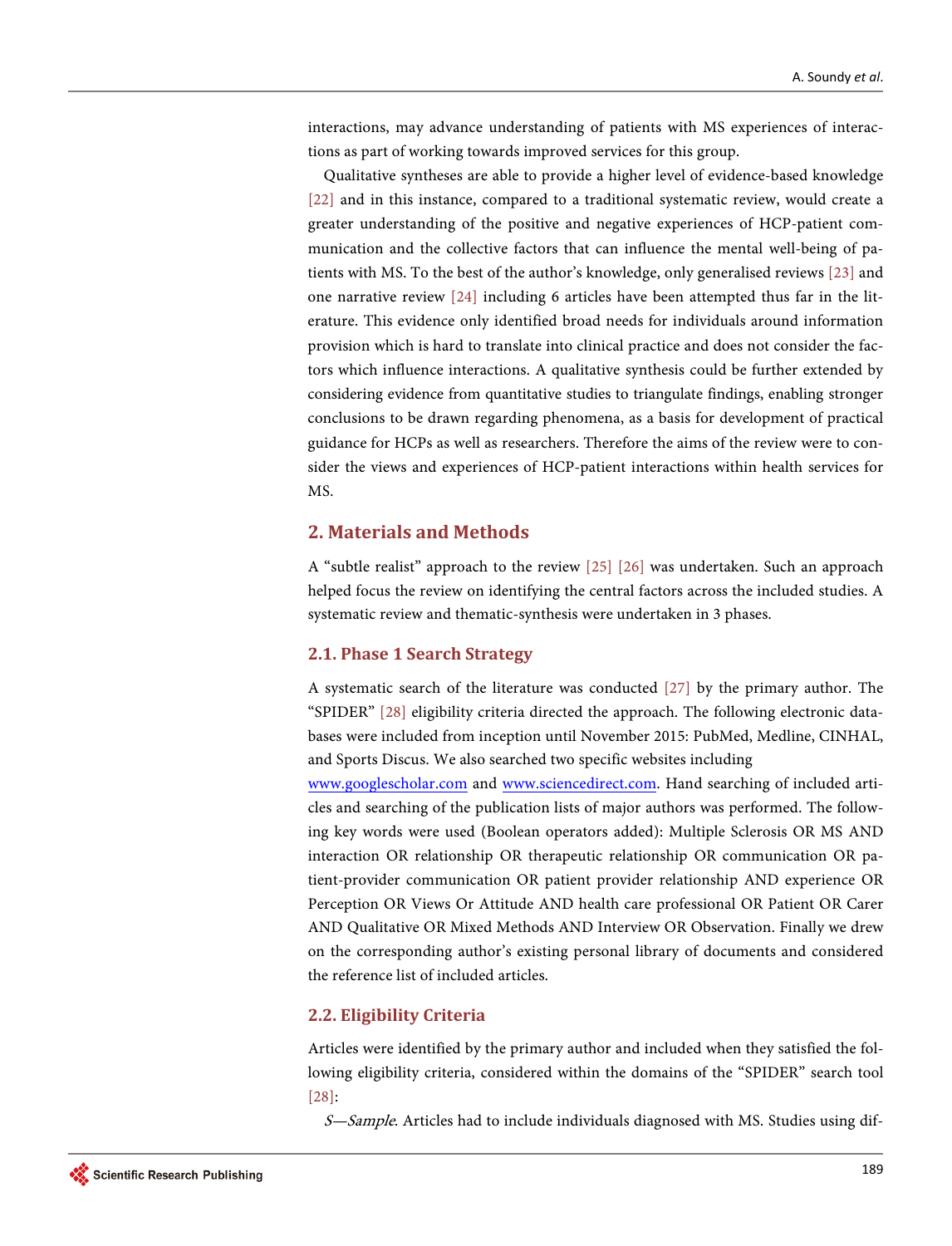ferent populations or mixed groups of patients were excluded.

PI—Phenomenon of Interest. Articles had to consider the patient's experience of interactions with health care staff or services. Alternatively, studies may have used the experience and views of others that related to this *phenomenon* (these included views of HCPs, carers, family or friends). Articles were considered where there was direct reference to this in the results section *i.e.*, it was a direct and significant finding of the research.

 $D$ —Design. Any type of qualitative design was considered including phenomenology, grounded theory, or ethnography. Quantitative articles were included considering cross-sectional surveys and mixed methods studies. Articles were excluded if they were reflective pieces, reviews, books, theses, case studies or conference proceedings. The reason for this was to ensure the included articles had been peer reviewed, contained in-depth experiences and perceptions and contained a method section. Internet sources were also excluded if not presented in a traditional article form with a methods section that could be critically evaluated.

 $E$ —Evaluation. Articles were required to include the following methods of evaluation: surveys, questionnaires, interview, diaries or focus groups. These methods had to state the aim of documented experiences, views, or attitudes from users. Articles had to be published in English.

 $R$ —Result Type. To be included, articles needed to include quantitative or qualitative results. The data had to document, or illustrate, verbal and/or nonverbal interactions between patients with MS and HCPs.

#### **2.3. Stage 2 Critical Appraisal and Study Quality Assessment**

Two authors (AS, CR) undertook the critical appraisal assessment. A modified version of the consolidated criteria for reporting qualitative research (COREQ) [\[29\]](#page-25-6) was used. The modified version had 13 items and was generated due to the lack of sensitivity from some items of the larger 32-item version [\[20\].](#page-24-13) This system scores the quality of the methods section of each article across three domains. Domain 1 considers details regarding the research team and reflexivity (5 items), domain 2 considers the study design (5 items) and domain 3 considers the data analysis undertaken by each study (3 items). Articles that scored less than 4/13 were discussed for their inclusion by two authors (AS, CR). This score was selected as representing a methods section that was potentially poor in quality and required further consideration. After this, the following questions were considered: 1) Are the results believable and could they represent trustworthy expressions of the MS sample in question? 2) Were there any areas of methodological weakness that caused the data to be considered untrustworthy? To be included, answers had to be yes for question 1 and no for question 2. No studies were excluded on this basis.

#### **2.4. Stage 3 Synthesis of the Review**

A thematic synthesis [\[30\]](#page-25-7) of qualitative research was undertaken to reveal over-arching

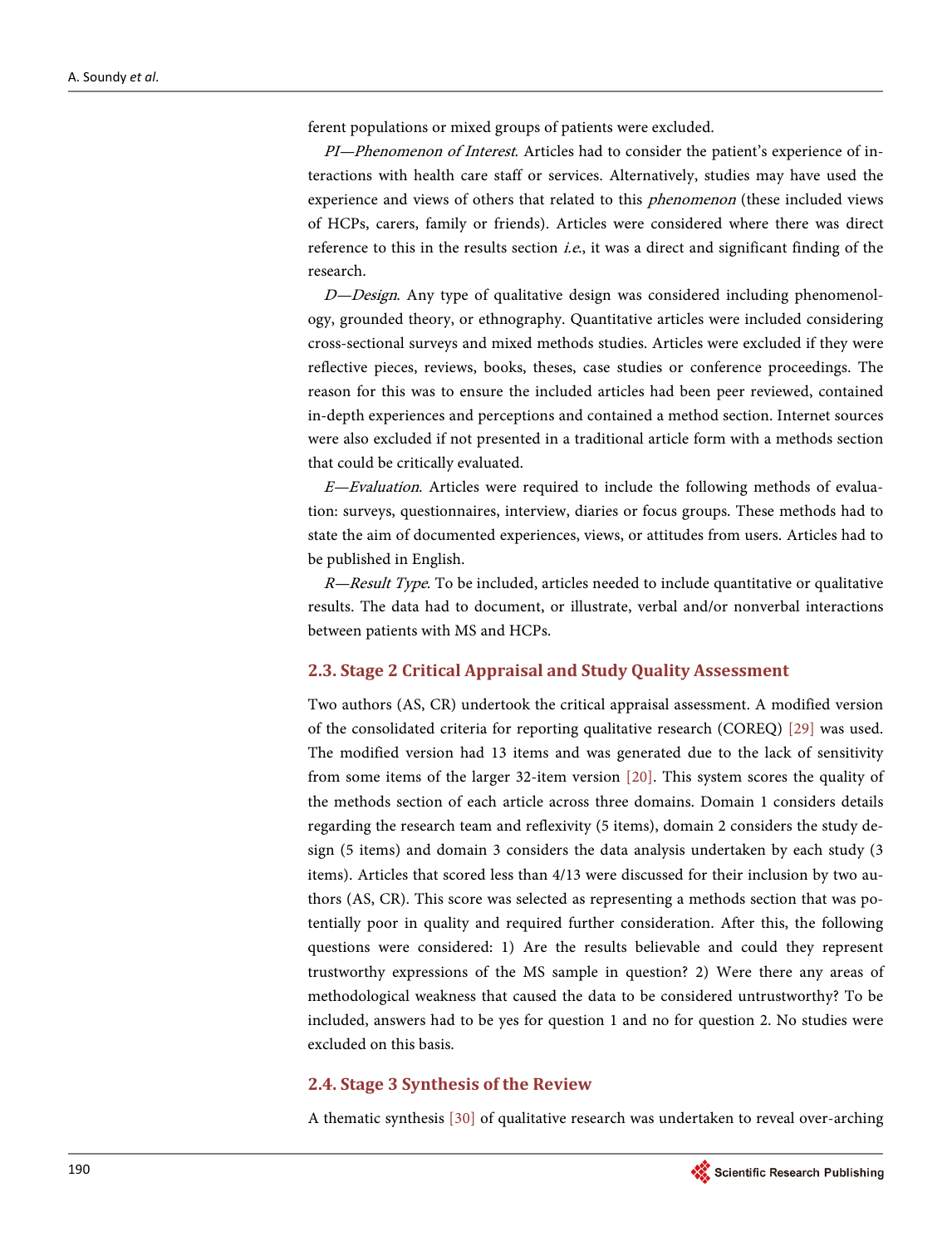and emerging themes. The synthesis was undertaken in two phases by the primary author. Phase 1 included several stages that enhanced the analysis. Open coding was used initially to establish a framework, an idea web [\[31\]](#page-25-8) was used then to group themes and sub-themes, this was followed by a tabulation of themes [\[32\],](#page-25-9) and 3 revisions to the tables in order to reduce, change and focus the analysis was undertaken. This utilises techniques of honouring original meaning by using key and essential terms by using a key word in context method [\[33\]](#page-25-10) but also transforming the data in common and linked phrases, terms or phenomena [\[34\].](#page-25-11) Phase 2 involved the identification of quantitative findings that related to the themes generated in order to refine, critique and support the phase 1 findings. During this phase vote counting  $[34]$  and juxtaposing the data  $[35]$ were used to provide the reporting of the synthesis. A full audit trail of processes and example stages can be obtained from the primary author. The qualitative synthesis was presented and supplemented by quantitative research findings. Quantitative findings were used to further develop the point or illustrate unique findings and are presented within the themes generated from the qualitative findings.

The synthesis in the results presents themes, sub-themes and codes. In order to restrict results to the most prevalent and detailed themes, at least 5 (5/49, approximately 10%) qualitative studies had to support the code or sub-theme. Analysis is detailed by giving a fraction and percentage units in brackets. Generally, percentage units should be interpreted as relative to other scores rather than as absolute units and not be considered as representative rather as more or less common. Fuller and more detailed results can be obtained from the primary author.

## **3. Results**

#### **3.1. Output of Studies**

Forty nine qualitative articles were identified [\[10\]](#page-24-3) [\[12\]](#page-24-5) [\[13\]](#page-24-6) [\[14\]](#page-24-7) [\[15\]](#page-24-8) [\[36\]-](#page-25-13)[\[79\].](#page-28-0) From these studies a total of 1014 individuals with MS (244 male, 755 female and 15 unknown) and 106 carers and 86 HCPs were included. The aggregated mean age of participants was 48.0 years and aggregated time since diagnosis was 10.7 years. The diagnoses were as follows (unknown = 707, known = 307); primary progressive ( $n = 48/307$ , 15.6%), secondary progressive (n = 117/307, 38.1%), relapsing remitting (n =1 36/307, 44.3%), benign ( $n = 6/307$ , 2.0%). The countries that undertook most of the research included the UK (n = 14/49, 28.6%), the USA (n = 7/49, 14.3%), and Sweden (n = 7/49, 14.3%). Most frequently, interviews took place in the patients home (n = 17/49, 34.7%) and a community or rehabilitation clinic ( $n = 8/49$ , 16.3%). The most frequent sampling techniques were purposive ( $n = 32/49, 65.3%$ ) and convenience ( $n = 14/49, 28.6%$ ). The most frequent form of data analysis was thematic analysis ( $n = 18/49, 36.7%$ ) and content analysis ( $n = 6/49$ , 12.2%).

Seventeen quantitative articles were identified (including two mixed method studies identified within the qualitative studies also) [\[78\]-](#page-28-1)[\[94\].](#page-29-0) From these studies, a total of 7680 (2008 male, 5812 females, and 40 unknown) participants were included as well as 224 carers. Across 4233 patients ( $n = 2868$  missing) the aggregated mean age was 49.7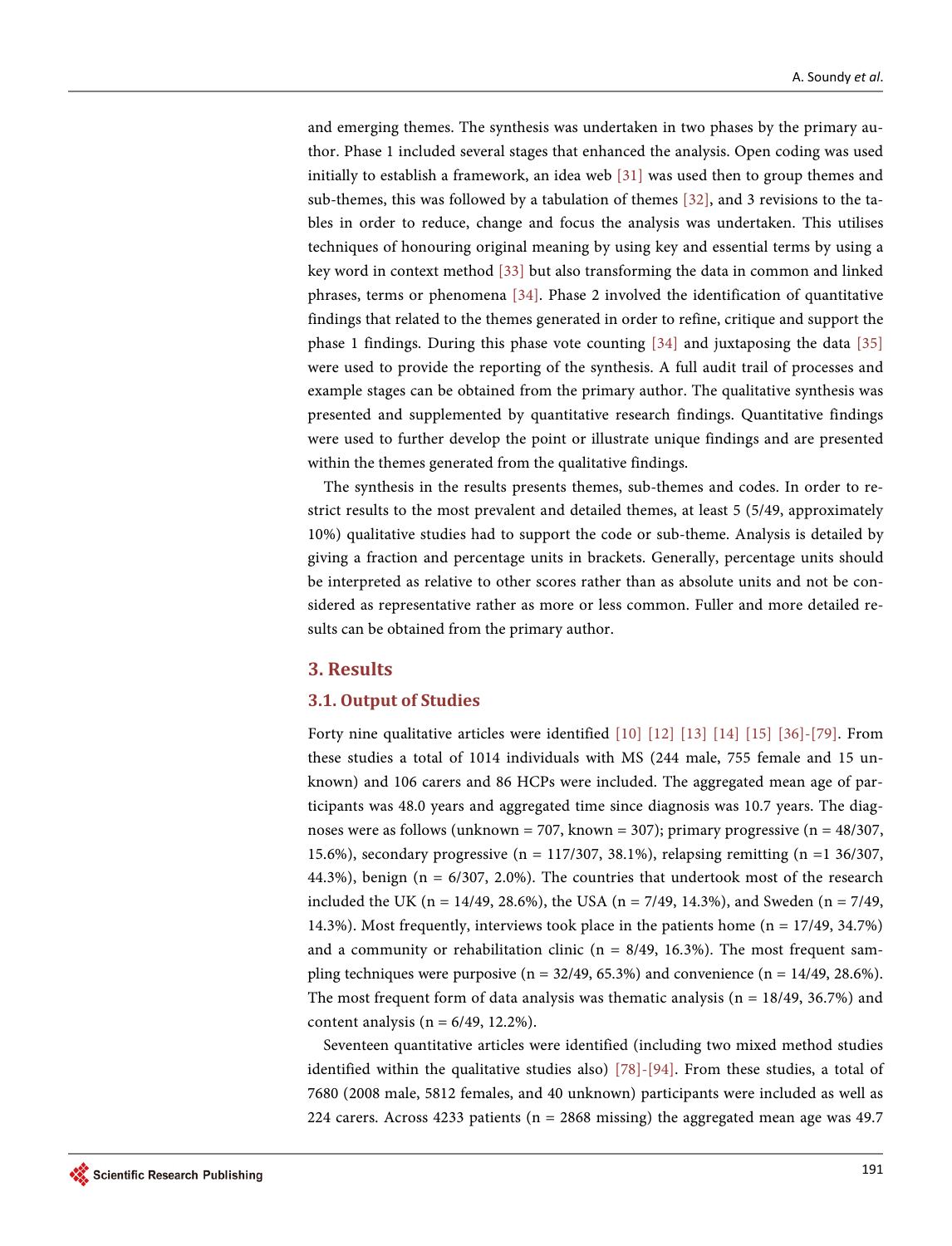years and aggregated time since diagnosis was 11.0 years. The diagnoses were as follows (unknown = 6611, known = 1069); primary progressive  $(n = 143/1069, 13.4\%)$ , secondary progressive ( $n = 386/1069$ , 36.1%), relapsing remitting ( $n = 532/1069$ , 49.8%), benign ( $n = 8/1069$ , 0.7%). Nine studies used interviews in person and the remaining studies used a postal questionnaire. The most common countries conducting this research included: UK ( $n = 3$ ), Australia ( $n = 3$ ), Sweden ( $n = 2$ ), Norway ( $n = 2$ ) and Italy  $(n = 2)$ . The search processes are illustrated in the PRISMA [\[95\]](#page-29-1) diagram see [Figure 1.](#page-6-0)

## **3.2. Critical Appraisal**

#### **3.2.1. Within COREQ Domain and Item Analysis**

The average score for domain 1 was  $1.3 \pm 1.3$  (1.3/5, 26%). The lowest scoring items were identification of participant knowledge of the interviewer and their purposes for

<span id="page-6-0"></span>

Figure 1. The PRIMSA diagram illustrating the search process.

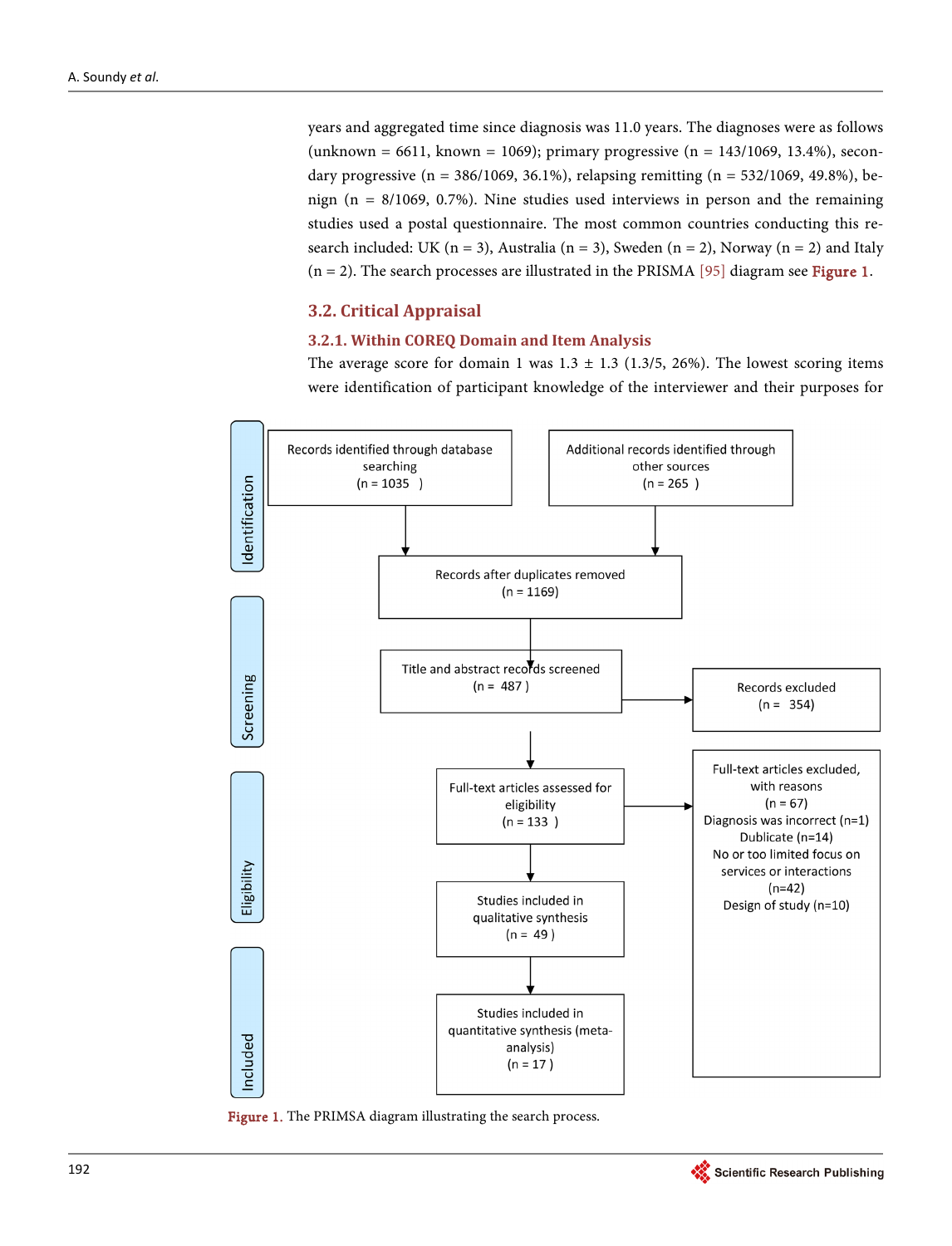conducting research (6/48, 12.5% with identification) and description of the interview characteristics (4/48, 8.3%). The average score for domain 2 was  $1.9 \pm 1.5$  (1.9/5, 38%). The lowest scoring items were details regarding reasons for non-participation (15/48, 31.2%) and identification of data saturation (14/48, 29.1%). The average score of domain 3 was  $1.4 \pm 0.9$  (1.4/3, 47%). The lowest scoring domains were identification of a coding tree (12/48, 25.0%) and clarity of minor themes (10/48, 20.8%).

#### **3.2.2. Between Study Analysis**

A total of 18/48 (37.5%) studies scored a total of 3/13 or less. The item that most frequently scored a point for these studies was the "derivation of themes" (13/18, 72.2%). This suggests that even the lowest scoring studies often have considered or have a rationale for the themes that are generated. The other item that was scored with some consistency was the identification of methodological orientation (4/18, 22.2%).

#### **3.3. Synthesis**

The synthesis identified two themes; 1) the expectations vs. experiences of HCP-patient interactions, 2) the factors that influenced interactions and relationships. Due to the volume and amount of information generated fuller versions of the results are available from the primary author upon request.

#### **3.3.1. Theme 1: The Expectations vs. Experiences of HCP-Patient Interactions**

This theme identifies the expectations and subsequent experiences (both good and poor) of HCP-patient interactions. [Table 1](#page-8-0) provides a full comparison of patient experiences within 5 domains and thus can be used as a summary document in itself. The domains included: 1) timing of information given, 2) needs and experiences considering the MS and symptoms, 3) information-giving related to service provision and needs, 4) needs and experiences of HCPs and 5) reasons why information was identified as valuable. Each domain is separated by wants and expectations vs. good or poor experiences. A summary of the good and poor experiences and expectations of patient's with MS are provided below.

## 1) Sub-theme: Good experiences of information provision

There were greater levels of evidence of good experiences of information provision in quantitative articles (10/17, 59%) compared to qualitative articles (8/49, 16%). There appeared to be general satisfaction with information given during HCP-patient interactions (7/17, 41%). Qualitative articles were able to identify reasons why experiences of patients with MS were identified as good or positive. Patients valued the ability of a HCP to; see them quickly, identify problems accurately, acknowledge the limits of science and be able to interact in a responsive and efficient way, as well as arrange follow up meetings (6/49, 12%).

#### 2) Sub-theme: Poor experiences of information provision

Over half the studies identified negative experiences during HCP-patient interactions; this included slightly higher numbers of qualitative articles (28/49, 57%) than quantitative articles (9/17, 53%). Patients identified experiences of not receiving adequate information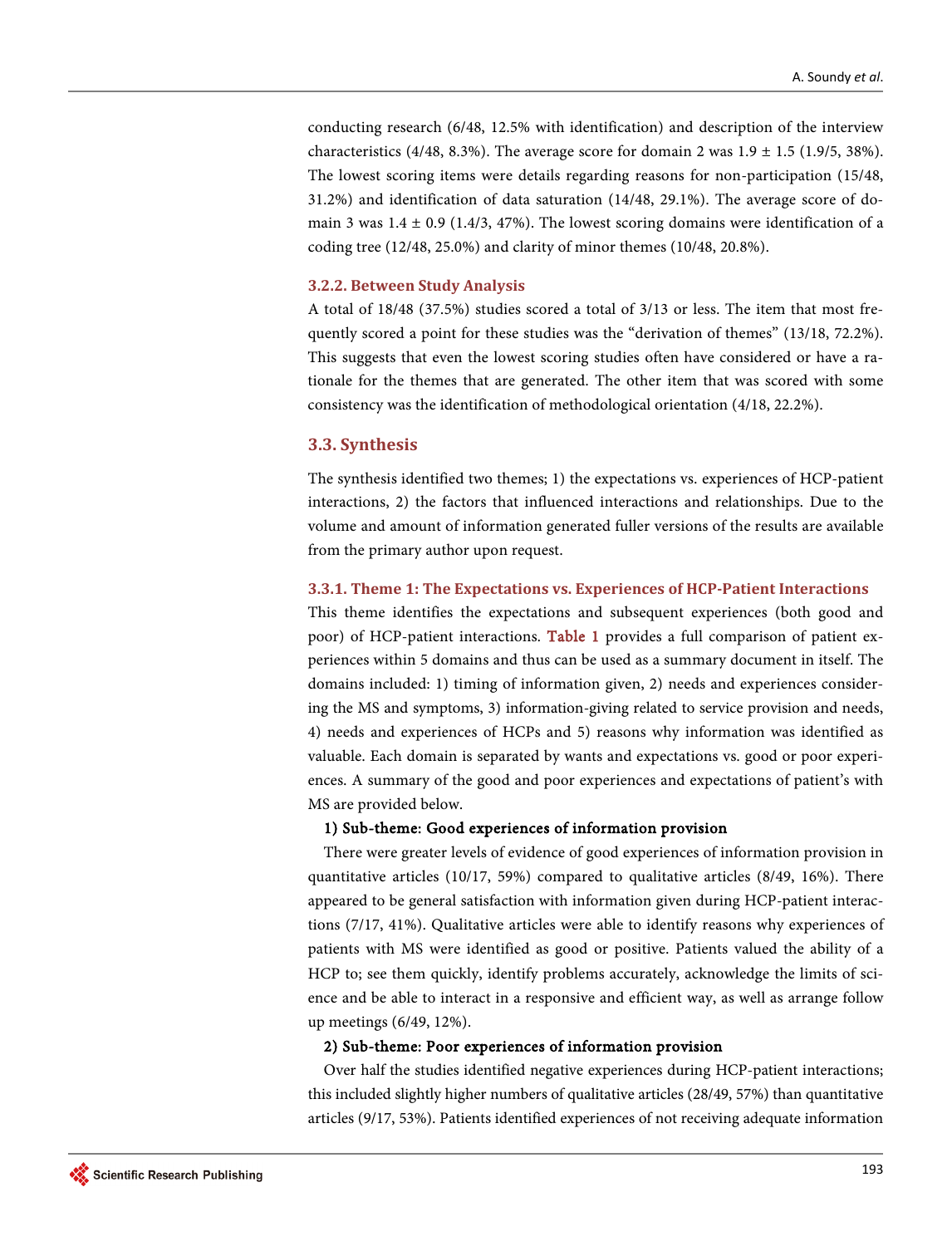| Area of                                                         | Wants and expectations (support from<br>qualitative articles $=$ <sup><math>a</math></sup> , support from<br>informational need quantitative articles = $^b$ , support from both = support from quantitative articles = $^b$ ,<br>9 | Experiences of informational provision<br>(support from qualitative articles $=$ <sup><math>a</math></sup> ,<br>support from both $=$ $\degree$ )                 | <b>Support from Research</b>                                                                |
|-----------------------------------------------------------------|-------------------------------------------------------------------------------------------------------------------------------------------------------------------------------------------------------------------------------------|-------------------------------------------------------------------------------------------------------------------------------------------------------------------|---------------------------------------------------------------------------------------------|
|                                                                 |                                                                                                                                                                                                                                     |                                                                                                                                                                   | Expectation:                                                                                |
| When was the<br>information needed                              |                                                                                                                                                                                                                                     |                                                                                                                                                                   | Qual: 9/49 (8%)                                                                             |
|                                                                 | Information before a diagnosis was received or<br>early information <sup>c</sup>                                                                                                                                                    |                                                                                                                                                                   | Articles: 3, 4, 12, 15, 19, 23, 36, 48, 49                                                  |
| Timing of<br>information given                                  |                                                                                                                                                                                                                                     |                                                                                                                                                                   | Quant: 4/17 (24%)                                                                           |
|                                                                 |                                                                                                                                                                                                                                     |                                                                                                                                                                   | Articles: 1Q, 3Q, 5Q, 13Q                                                                   |
|                                                                 | General informational provision                                                                                                                                                                                                     |                                                                                                                                                                   |                                                                                             |
|                                                                 | The meaning of diagnosis $\epsilon$                                                                                                                                                                                                 |                                                                                                                                                                   |                                                                                             |
|                                                                 | Information around the symptoms and how to                                                                                                                                                                                          |                                                                                                                                                                   |                                                                                             |
|                                                                 | identify that an attack was occurring <sup>c</sup>                                                                                                                                                                                  | Poor Experiences of General informational<br>provision                                                                                                            | Expectation:                                                                                |
|                                                                 | What change in symptoms to expect, the                                                                                                                                                                                              |                                                                                                                                                                   | Qual: 9/49 (8%)                                                                             |
|                                                                 | prospects of getting worse <sup>c</sup>                                                                                                                                                                                             | Patients identified not receiving adequate                                                                                                                        |                                                                                             |
| Needs and<br>experiences<br>considering the MS<br>and symptoms  | Role of different HCPsb                                                                                                                                                                                                             | advice or information about what is happening Articles: 3, 4, 12, 15, 19, 23, 36, 48, 49<br>from doctors <sup>c</sup>                                             |                                                                                             |
|                                                                 |                                                                                                                                                                                                                                     | Patient left with unanswered questions due to;<br>not understanding information at time or not Articles: 1Q, 3Q, 5Q, 12Q, 13Q<br>remembering details <sup>a</sup> | Quant: 5/17 (29%)                                                                           |
|                                                                 | Specific information provision<br>Importance of hereditary information <sup>b</sup>                                                                                                                                                 |                                                                                                                                                                   |                                                                                             |
|                                                                 |                                                                                                                                                                                                                                     |                                                                                                                                                                   | Poor Experiences                                                                            |
|                                                                 | Physical functioning and problems including;<br>walking and balance, bladder and bowel,                                                                                                                                             | More information about MS required <sup>b</sup>                                                                                                                   | Qual: 22/49 (45%)                                                                           |
|                                                                 | fatigue, overheating, sexual problems <sup>b</sup>                                                                                                                                                                                  | Poor Experiences Specific informational                                                                                                                           |                                                                                             |
|                                                                 | Information around psychological problems                                                                                                                                                                                           | provision                                                                                                                                                         | Articles: 2, 3, 4, 6, 9, 10, 11, 15, 17, 19,<br>20, 23, 24, 28, 30, 36, 37, 42, 45, 47, 48, |
|                                                                 | including stress and emotional changes <sup>b</sup>                                                                                                                                                                                 | Bowel and bladder <sup>b</sup>                                                                                                                                    | 49                                                                                          |
|                                                                 | Understand the medication they were taking <sup>c</sup>                                                                                                                                                                             | Pain <sup>b</sup>                                                                                                                                                 | Quant: 4/17 (24%)                                                                           |
|                                                                 | Information on how to self-manage <sup>a</sup>                                                                                                                                                                                      | End of life care <sup>a</sup>                                                                                                                                     | Articles: 3Q, 9Q, 10Q, 16Q                                                                  |
|                                                                 | Identification of action, treatments or<br>rehabilitation that could be taken <sup>c</sup>                                                                                                                                          |                                                                                                                                                                   |                                                                                             |
|                                                                 | Current research being undertaken <sup>b</sup>                                                                                                                                                                                      |                                                                                                                                                                   |                                                                                             |
|                                                                 | General information                                                                                                                                                                                                                 |                                                                                                                                                                   | Expectation:                                                                                |
| Information giving<br>related to service<br>provision and needs | If free services and agencies were available <sup>a</sup>                                                                                                                                                                           | Poor Experiences of General informational                                                                                                                         | Qual: 10/49 (20%)                                                                           |
|                                                                 | what entitlements and financial support the                                                                                                                                                                                         | provision                                                                                                                                                         | Articles: 2, 5, 10, 11, 12, 13, 15, 24, 44,                                                 |
|                                                                 | patient had, further to this where to get money                                                                                                                                                                                     | Deficiency of information around services and                                                                                                                     | 48                                                                                          |
|                                                                 | in times of trouble <sup>a</sup>                                                                                                                                                                                                    | benefit entitlements <sup>a</sup>                                                                                                                                 | Quant: 3/17 (18%)                                                                           |
|                                                                 | what applications could be made was identified                                                                                                                                                                                      |                                                                                                                                                                   |                                                                                             |
|                                                                 | some quantitative study <sup>b</sup>                                                                                                                                                                                                |                                                                                                                                                                   | Articles: 5Q, 11Q, 12Q                                                                      |

#### <span id="page-8-0"></span>Table 1. The expectations vs. experiences of information provision in patients with MS.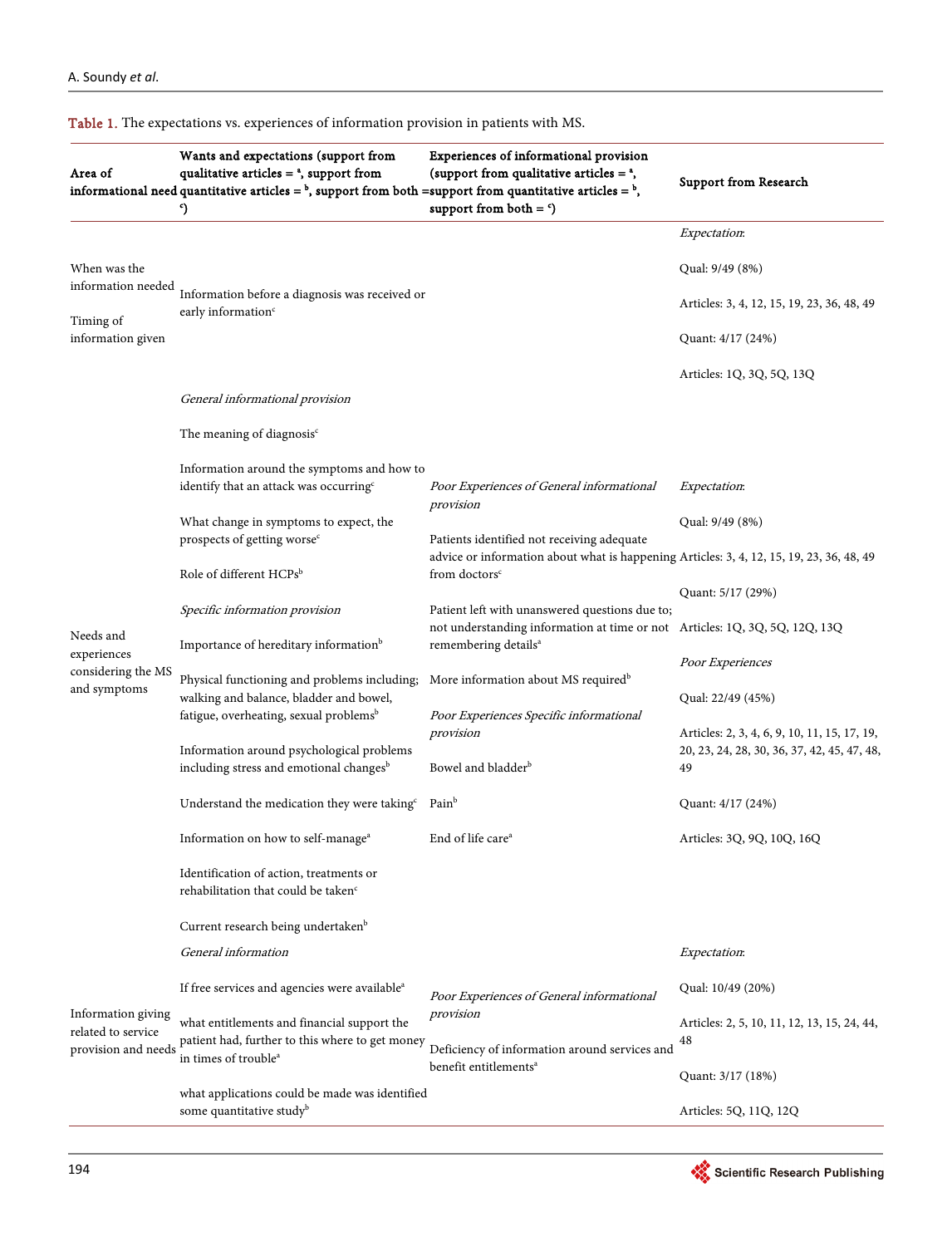Continued

|                                         |                                                                                                           |                                                                                                                                     | Poor Experiences.                                                    |
|-----------------------------------------|-----------------------------------------------------------------------------------------------------------|-------------------------------------------------------------------------------------------------------------------------------------|----------------------------------------------------------------------|
|                                         | Specific information                                                                                      | Qual: 4/49 (8%)                                                                                                                     |                                                                      |
|                                         | MS society, MS support groups, counselling                                                                |                                                                                                                                     | Articles: 10, 19, 27, 37                                             |
|                                         | services, and MS specialist nurses <sup>b</sup>                                                           |                                                                                                                                     | Quant: 1/17 (6%)                                                     |
|                                         |                                                                                                           |                                                                                                                                     | Articles: 9Q                                                         |
|                                         |                                                                                                           | Poor Experiences of General informational<br>provision                                                                              |                                                                      |
|                                         |                                                                                                           | Lack of information from general practitioners<br>and eye specialists <sup>b</sup>                                                  |                                                                      |
|                                         |                                                                                                           | Poor experiences of specific informational<br>needs                                                                                 |                                                                      |
|                                         |                                                                                                           | Patients reported experiences of being given                                                                                        |                                                                      |
|                                         |                                                                                                           | the wrong information around diagnosis <sup>a</sup>                                                                                 | Expectation:                                                         |
| Needs and<br>experiences of the<br>HCPs |                                                                                                           | Some patients identified that HCPs were not<br>able to diagnosis or identify the experience of                                      | Quant: 1/49 (2%)                                                     |
|                                         |                                                                                                           | MS related symptoms <sup>a</sup>                                                                                                    | Articles: 9Q                                                         |
|                                         | Information about specialists with knowledge regimes was identified <sup>a</sup><br>about MS <sup>a</sup> | Patients expressed that some HCPs did not<br>know enough leaving patients with                                                      | Poor Experience                                                      |
|                                         |                                                                                                           | unanswered questions <sup>a</sup>                                                                                                   | Qual: 15/49 (31%)                                                    |
|                                         |                                                                                                           | Inappropriate advice regarding treatment and                                                                                        | Articles: 4, 7, 8, 11, 19, 20, 23, 27, 30,<br>31, 35, 37, 38, 46, 48 |
|                                         |                                                                                                           | Information around the end of life care was<br>identified <sup>a</sup>                                                              | Good Experiences.                                                    |
|                                         |                                                                                                           | Good Experiences of general informational<br>needs                                                                                  | Qual: 8/49 (16%)                                                     |
|                                         |                                                                                                           |                                                                                                                                     | Articles: 3, 24, 28, 29, 37, 42, 44, 49                              |
|                                         |                                                                                                           | General support for satisfaction with<br>interactions were reported <sup>b</sup>                                                    | Quant: 7/17 (41%)                                                    |
|                                         |                                                                                                           | Good experiences of specific informational<br>needs                                                                                 | Articles: 6Q, 7Q, 8Q, 9Q, 10Q, 13Q,<br>15Q                           |
|                                         |                                                                                                           | Qualitative valued by patients included<br>efficient appointment, accurate diagnosis and<br>identification of problems <sup>a</sup> |                                                                      |
|                                         |                                                                                                           | Being responsive to questions and<br>acknowledging limits of science and current<br>knowledge <sup>a</sup>                          |                                                                      |
|                                         |                                                                                                           | Arranging follow up meetings <sup>a</sup>                                                                                           |                                                                      |
|                                         |                                                                                                           | Poor experiences of specific informational<br>needs                                                                                 | Expectation:                                                         |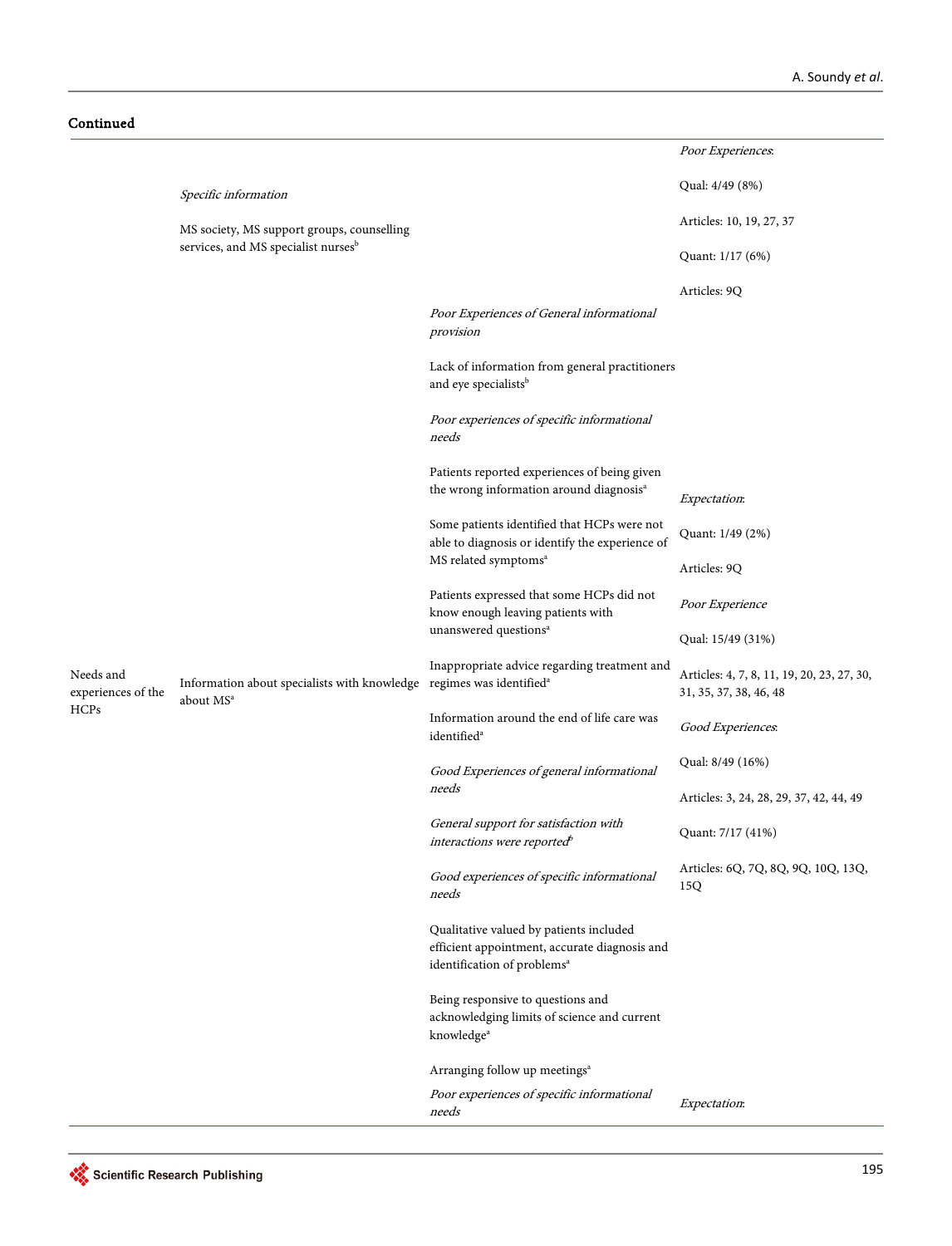Continued

| www.a                            |                                                                                                    |                                                                                               |                                         |
|----------------------------------|----------------------------------------------------------------------------------------------------|-----------------------------------------------------------------------------------------------|-----------------------------------------|
|                                  |                                                                                                    | The wrong diagnosis could lead to mental ill                                                  | Qual: 2/49 (4%)                         |
| Reasons why                      |                                                                                                    | health <sup>a</sup>                                                                           | Articles: 6, 19                         |
| information was<br>identified as | Prognosis or information on what action or<br>treatment could be taken was reassuring <sup>a</sup> | When patients perceived a lack of HCP<br>knowledge they could feel distinct negative          | Poor Experience.                        |
| valuable                         |                                                                                                    | emotions like fear, anger, distress a or cause a<br>reduction in confidence in the HCP, which | Qual: 8/49 (16%)                        |
|                                  |                                                                                                    | could lead to more self-management <sup>a</sup>                                               | Articles: 9, 10, 19, 23, 27, 31, 35, 37 |

**Qualitative studies summarised as**  $[1]$  = Ahlström (2007),  $[2]$  = Abolhassani et al. (2015),  $[3]$  = Barker-Collo et al. (2006),  $[4]$  = Baker (1998),  $[5]$  Borreani et al. (2014)[, \[6\]](#page-23-5) Boyd and MacMillian (2005)[, \[7\]](#page-24-0) Davies et al. (2015)[, \[8\]](#page-24-1) Courts et al., (2004)[, \[9\]](#page-24-2) = Deibel et al. (2013)[, \[10\]](#page-24-3) = Edmonds et al. (2007)[, \[11\]](#page-24-4) = Edwards et al. (2008)[, \[12\]](#page-24-5) = Finlayson et al (2005)[, \[13\]](#page-24-6) = Fong et al (2006)[, \[14\]](#page-24-7) = Ghafaria et al (2015)[, \[15\]](#page-24-8) = Galushko et al (2014)[, \[16\]](#page-24-9) = Ghafari et al (2014)[, \[17\]](#page-24-10) = Golla et al (2011)[, \[18\]](#page-24-11) Golla et al. (2014), [\[19\]](#page-24-12) = Hepworth et al. (2003)[, \[20\]](#page-24-13) = Hainsworth et al. (1994)[, \[21\]](#page-24-14) = Irvine et al. (2000)[, \[22\]](#page-24-15) = Isaksson et al. (2007)[, \[23\]](#page-25-0) = Johnson (2003),  $[24]$  = Kosmala-Anderson et al (2013),  $[25]$  = Isaksson et al (2008),  $[26]$  = Kirpatrick Pinson et al (2009),  $[27]$  = Koch et al (1999),  $[28]$  = Malcomson et al  $(2008)$ ,  $[29]$  = Lohne et al. (2010),  $[30]$  = Miller (1997),  $[31]$  = Olsson et al. (2008),  $[32]$  = Olsson et al. (2011),  $[33]$  = Oeseburg and Abma (2006),  $[34]$  = Ploughman et al. (2011)[, \[35\]](#page-25-12) = Ploughman et al. (2011b)[, \[36\]](#page-25-13) = Schnieder and Young (2010)[, \[37\]](#page-25-14) = Solari et al. (2007)[, \[38\]](#page-25-15) = Stewart and Sullivan (1982)[, \[39\]](#page-25-16) = Somerset et al. (2002),  $[40]$  = Soundy et al. (2012),  $[41]$  = Synnot et al. (2014),  $[42]$  = Thorne et al. (2004),  $[43]$  = Isaksson and Ahlström (2006),  $[44]$  = Wollin et al. (2006),  $[45]$  = Rubin (2005),  $[46]$  = Koopman and Schweitzer (1999),  $[47]$  Grose et al. (2012),  $[48]$  = Hepworth and Harrison (2004),  $[49]$  = Wollin et al. (2003). **Quantitative studies** summarised as  $1q = B$ uecken et al. (2012), 2q = Baker (1994), 3q = Baker (1997), 4q = Freeman and Thompson (2000), 5q = Hepworth and Harrison (2004), 6Q = Gottberg et al. (2008), 7q = Lode et al. (2007), 8q = Lorefice et al. (2013), 9q = Matti et al. (2010), 10q = Somerset et al. (2001), 11q = Thorton and Lea (1992), 12q = Wollin et al. 2003, 13q = Yttberg et al. (2008), 14Q = McCabe et al. (2015), 15Q = Holmøy et al. (2012), 16Q = Messina et al. (2015), 17Q = de Seze et al. (2012). Other Notes: MS = multiple sclerosis, HCP = health care professionals.

> about what is happening from doctors (10/49, 20%). This was supported by a quantitative study and by some HCPs also. Patients suggested that they were left with unanswered questions (6/49, 12%). For example, patients considered some HCPs who were not able to identify symptoms that caused MS as deficient in knowledge (9/49, 18%) or unable to bring the information together that related to the patient. In some cases patients with MS were given the wrong diagnosis and treatment (7/49, 14%) or the HCP could not give a diagnosis of MS or identify the experiences or symptoms that related to MS.

## 3) Sub-theme: The expectations of patients

Higher numbers of quantitative (8/17, 47%) studies identified aspects that related to the expectations of patients within interactions compared with the qualitative studies (19/49, 39%). Patients wanted further information within the following areas; information before a diagnosis was received or early information, the meaning of diagnosis, information around the symptoms and what change in symptoms to expect, or how to identify that an attack was occurring (9/49, 18%). Quantitative articles (4/17, 24%) supported these points. Quantitative articles also identified a patient's need for understanding the prospects of getting worse and current research taking place as well as information regarding the role of HCP groups, often physiotherapists (3/17, 18%). Patients with MS wanted information considering current government regulations around health care system support for MS (6/49, 12%). This included information about; 1) if free services and agencies were available, 2) what entitlements and financial support the patient had and 3) what support was available as the disease progressed, for example, information on particular care services like palliative care. Further to this, where to get money in times of trouble or what applications could be made, was identified in some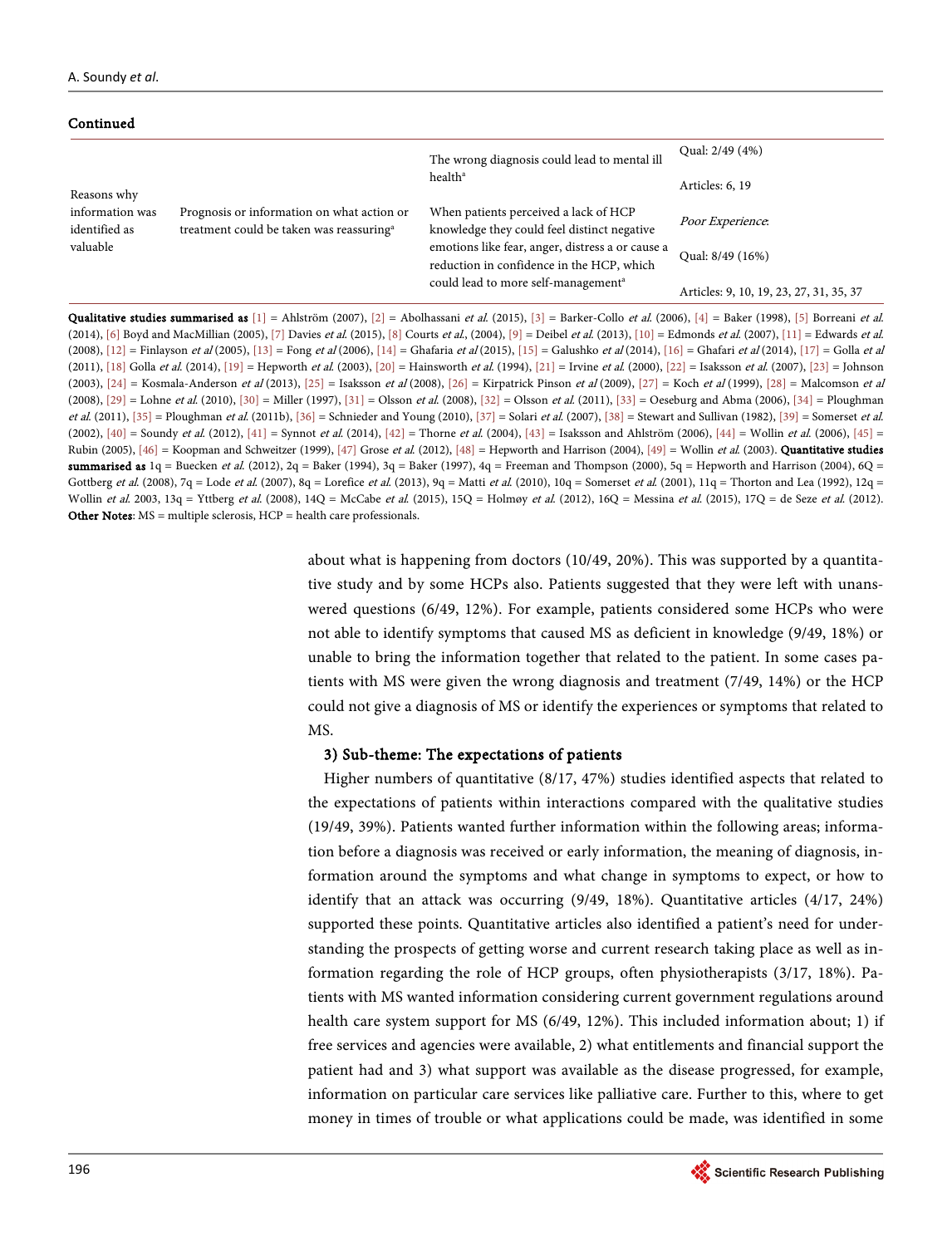quantitative studies (3/17, 18%). Information regarding treatments (5/49, 10%), selfobtained information and wanting to know if a cure was possible were identified as important concepts that needed to be understood by patients. Three (3/17, 18%) quantitative studies identified the need for patients to have information on the management of symptoms and medication. Additionally, information regarding how to self-manage the condition was important, where more information was considered as having greater value than not understanding enough (3/49, 6%).

#### **3.3.2. Theme 2: The Factors That Influenced Interactions and Relationships**

This theme considered a variety of bio-psychosocial factors influencing the HCP-patient interaction. [Table 2](#page-12-0) provides a summary of this theme and support from different articles for this theme.

#### 1) Sub-theme Factors that related to interactions and relationships

The most prevalent factors included those which were identified as being within a HCP-patient interaction. Nine factors that related to, and impacted on, interactions and relationships with other people were identified and are discussed below.

#### i) The importance of providing choice for patients

Some patients identified that they had a lack of choice or felt powerless to change the diagnostic procedures or treatment experience with HCPs (8/49, 16%). Choice in treatments was identified as important in five quantitative studies (5/17, 29%). This included choice of what information was obtained, opportunity to choose treatments or rehabilitation, and reaching decisions when the patients were too ill to choose or choosing when to disclose information to others. Studies identified patient needs that related to choice including: 1) the need for HCPs to ask questions and make sure patients understood information that was provided, particularly in topics which are more difficult to discuss, as this may limit choice; 2) the need to identify who supports (a significant other) the patients within interactions and which HCPs are involved in care, and 3) the ability to consider the patient's own agenda and lists for meetings and interactions and giving the information requested by the patient (8/49, 16%). For example, for some patients being able to talk about the meaning of symptoms and treatment may be important where as for others it may not be. Due to a lack of choice or perceived usefulness of interaction from HCPs to patients, patients could begin to exercise their own choice through taking actions and self-management (5/49, 10%). For example, one study identified that interactions that limited a patients' choice could cause the patient to change HCPs.

Specific factors which were identified as influencing a lack of choice included; 1) interactions that conformed to a clinical agenda, examples of this may include having to experience an interaction which lacks relational (the connection between patient and HCP and how the communication and interaction proceeds, further to the verbal or written provision of disease related information) or inclusive strategies and uses technical language, 2) not being able to leave the hospital grounds as an in-patient, 3) not having other support during encounters from close others, 4) experiencing a devaluing encounter; this was described as including terms not being explained to the patient, a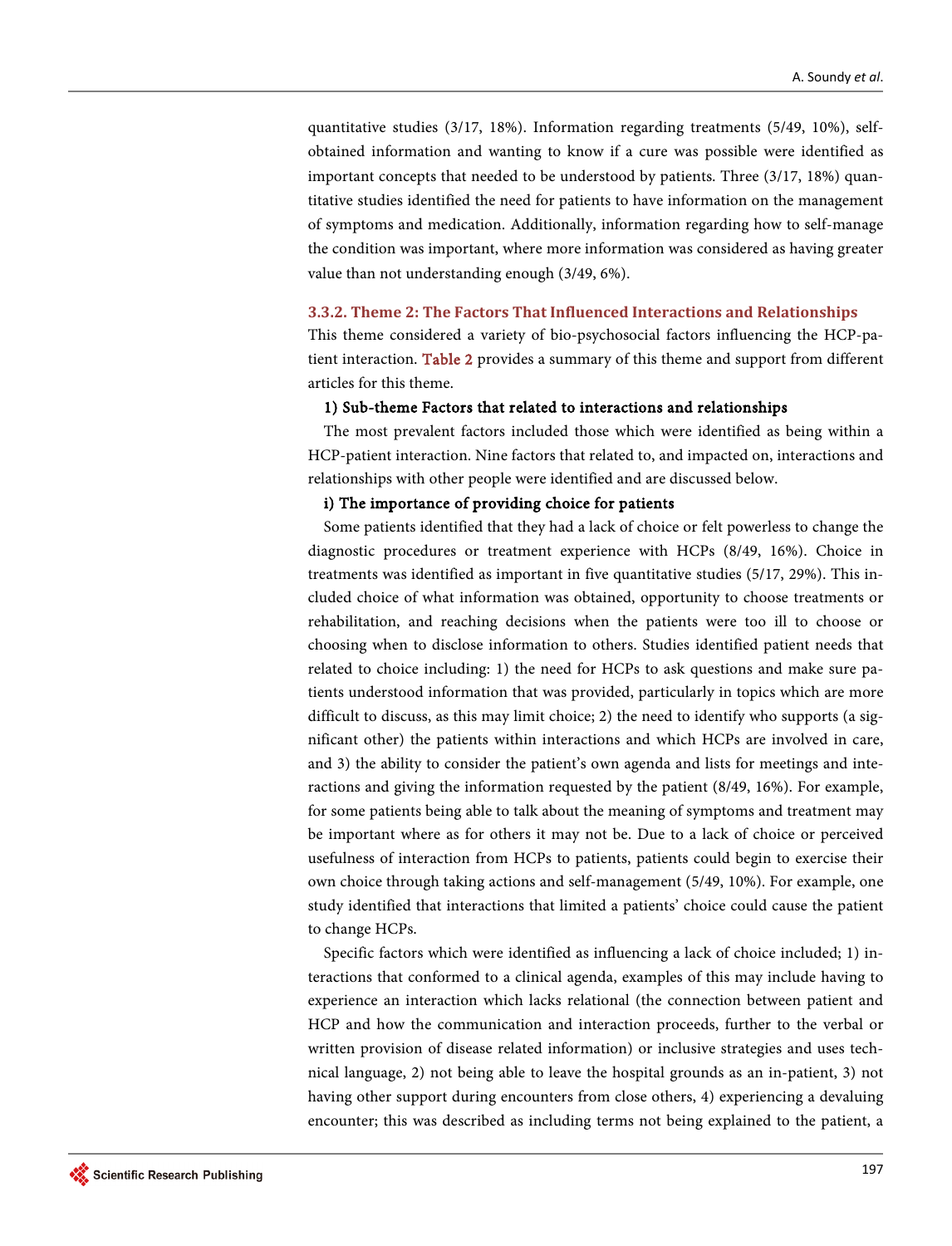<span id="page-12-0"></span>

| Table 2. Considering theme 2 and the factors identified as influencing information and relationships. |  |  |  |  |  |  |
|-------------------------------------------------------------------------------------------------------|--|--|--|--|--|--|
|-------------------------------------------------------------------------------------------------------|--|--|--|--|--|--|

| Sub-theme                                            | Code                                                                                                                                           | Included studies support for code                                                                                                                                                                                                 | <b>Key Findings</b><br>$(1 = evidence where at least 5 qualitative studies (10%)$<br>support the information $2 =$ unique findings which were<br>identified as "significant" statistically or as clinically<br>meaningful findings; or where prevalence is given a<br>prevalence of >50% and when at least 2 (15%) quantitative<br>studies support the finding)                         |
|------------------------------------------------------|------------------------------------------------------------------------------------------------------------------------------------------------|-----------------------------------------------------------------------------------------------------------------------------------------------------------------------------------------------------------------------------------|-----------------------------------------------------------------------------------------------------------------------------------------------------------------------------------------------------------------------------------------------------------------------------------------------------------------------------------------------------------------------------------------|
|                                                      | The importance of<br>providing choice for<br>patients                                                                                          | <i>Qual</i> 20/49 or 41%<br>Articles: 1, 3, 4, 5, 6, 7, 9, 16, 17, 20, 25, 27,<br>33, 34, 37, 38, 39, 42, 44, 45<br><i>Quant</i> 8/17 or 47%<br>Articles: 1Q, 2Q, 3Q, 5Q, 8Q, 13Q, 15Q, 17Q across patients<br>Qual 7/49 or 14.2% | 1) Patients identified interactions that provided little choice,<br>this was worse when they felt they had to confirm to the<br>HCPs agenda and when they felt not heard or listened to.<br>There was value for patients when the HCP considered their<br>own agenda and when they could take action and<br>self-management.<br>2) Variability in the need for information was reported |
|                                                      | Coordination and<br>Continuity of care                                                                                                         | Articles: 5, 10, 15, 17, 23, 27, 47<br><i>Quant</i> 3/17 or 18%<br>Articles: 3Q, 13Q, 15Q<br><i>Qual</i> 11/49 or 22%                                                                                                             | 1) Studies identified a lack of continuity of care, this<br>reflected lack of communication between HCPs and<br>agencies as well as loss of valued HCPs                                                                                                                                                                                                                                 |
| Sub-theme 2.1 Factors                                | View or support from the 48<br>family                                                                                                          | Articles: 4, 11, 13, 15, 19, 29, 37, 38, 42, 46,<br><i>Quant</i> 1/17 or 6%                                                                                                                                                       |                                                                                                                                                                                                                                                                                                                                                                                         |
| that related to<br>interactions and<br>relationships | The delivery of<br>information and news<br>relating to MS                                                                                      | Articles: 4Q<br><i>Qual</i> 12/49 or 24%<br>Articles: 3, 8, 11, 20, 21, 23, 24, 27, 28, 29, 40,<br>42<br><i>Quant</i> 2/17 or 12%                                                                                                 | 1) Words or sentences perceived in a negative way, tone of<br>voice which was patronizing, stating that the patient is<br>luckily that it is not worse, or statistics which could be<br>interpreted in negative, and delivery of information in a<br>casual way could have a negative and lasting impact                                                                                |
|                                                      | Judgmental or flippant<br>remarks dismissing the<br>patient and suggesting<br>the patient is<br>misinformed or<br><i>imagining experiences</i> | Articles: 4Q, 6Q<br>Qual 6/49 or 12%<br>Articles: 8, 11, 32, 38, 42, 43                                                                                                                                                           | 1) Comments suggesting the patients were lying or<br>imagining symptoms, were perceived as particularly hurtful<br>and negative                                                                                                                                                                                                                                                         |
|                                                      | Power relations and the<br>perception of patients'<br>that they were not being<br>valued for their thoughts                                    | Qual 8/49 or 16%<br>Articles: 2, 8, 20, 24, 27, 32, 29, 42<br>Quant 1/17 or 6%<br>Articles: 6Q<br>Qual 15/49 or 31%                                                                                                               | 1) Experiences that made patients feel worthless and<br>powerless revolved around a paternalistic approach to care,<br>this included being told what to do (without consultation<br>sometimes), belittling remarks, assuming the patient had a<br>low level of knowledge and not taking patient seriously                                                                               |

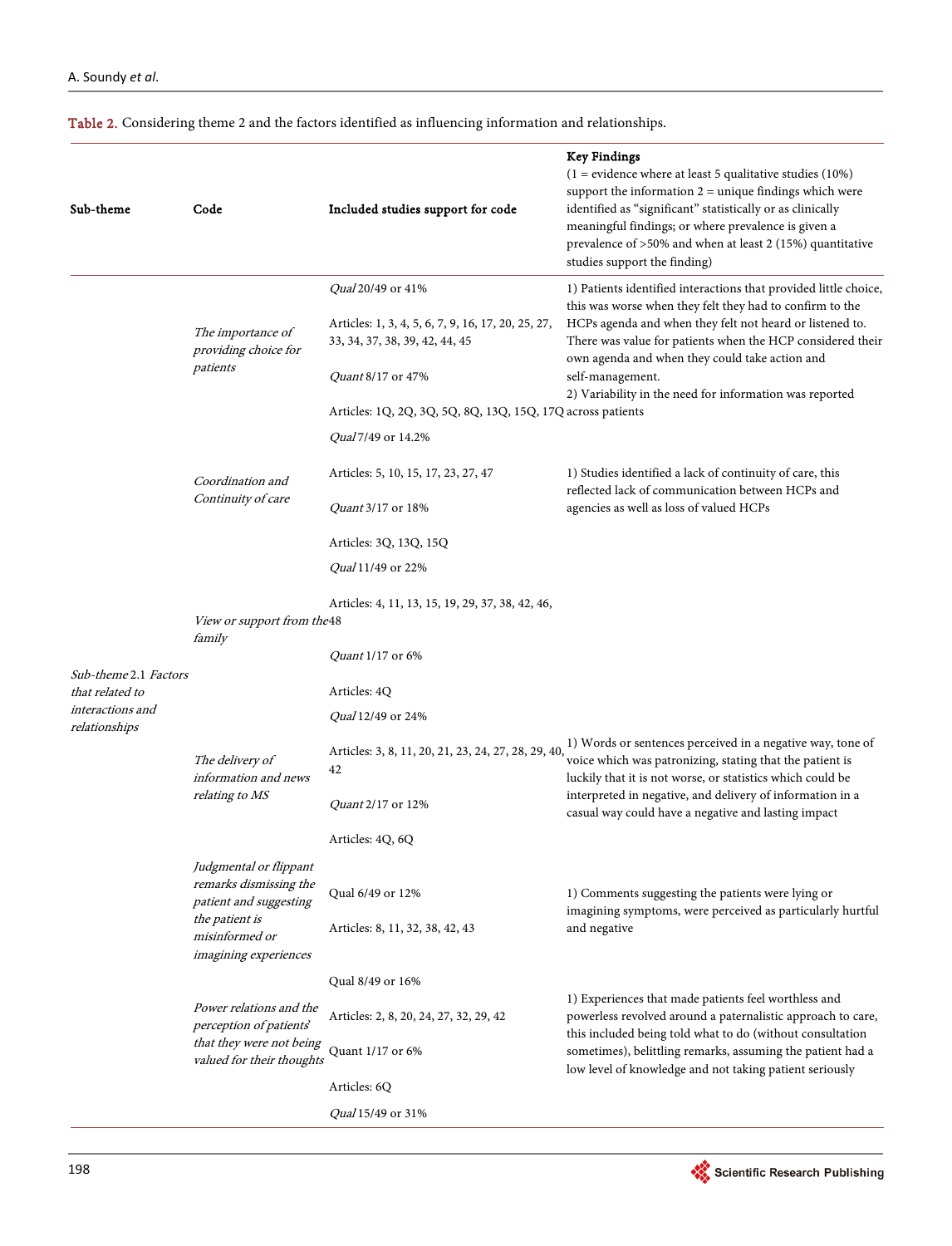#### **Continued**

 $Sub-then$ Psycholog

|                                | Insufficient care<br>experience including<br>treatment lacking<br>empathy and sympathy<br>that affected dignity | Articles: 1, 3, 11, 15, 16, 23, 27, 28, 29, 37, 38,<br>39, 42, 43, 46      | 1) Treatment that lacked empathy including experiences<br>which were perceived as impersonal and undignified, that                                                          |
|--------------------------------|-----------------------------------------------------------------------------------------------------------------|----------------------------------------------------------------------------|-----------------------------------------------------------------------------------------------------------------------------------------------------------------------------|
|                                |                                                                                                                 | Quant 7/17 or 41%                                                          | lacked care and compassion**<br>2) This could be more prevalent when this was identified as                                                                                 |
|                                |                                                                                                                 | Articles: 1Q, 6Q, 7Q, 10Q, 11Q, 13Q, 16Q                                   | a need from the patient                                                                                                                                                     |
|                                |                                                                                                                 | <i>Qual</i> 20/49 or 41%                                                   | 1) Emotional support was required, this included listening,                                                                                                                 |
|                                | support and being able to 33, 37, 42, 43, 45, 49<br>just listen and provide<br>empathy                          | The value of emotional 2, 3, 4, 8, 13, 14, 15, 16, 17, 20, 25, 28, 29, 32, | giving empathy and sympathy and being respectful**<br>2) The ability to listen, be sensitive to patients needs was<br>highly valued**. This support helped the patient feel |
|                                |                                                                                                                 | Quant3/17 or 18%                                                           | welcomed and valued<br>3) There was general satisfaction with sympathy and kind                                                                                             |
|                                |                                                                                                                 | Articles 6Q, 13Q, 15Q                                                      | treatment from HCP groups                                                                                                                                                   |
|                                | Provision of information.<br>trust and empowerment                                                              | <i>Qual</i> 8/49 or 16%                                                    | 1) Interactions could empower patients when the patient<br>perceived the relationship as a partnership and experienced                                                      |
|                                |                                                                                                                 | 16, 20, 23, 26, 34, 37, 41, 42                                             | choice**                                                                                                                                                                    |
|                                |                                                                                                                 | <i>Oual</i> 10/49 or 20.4%                                                 |                                                                                                                                                                             |
| e 2.2 Internal<br>ical factors | Readiness to receive<br>information                                                                             | Articles: 2, 3, 7, 12, 17, 42, 43, 44, 45, 46                              | 1) There were times (notably at diagnosis) when patient's<br>mental well-being meant they were not able to consider                                                         |
|                                |                                                                                                                 | Quant 6/17 or 35%                                                          | information given by HCPs. Distinct emotions and<br>specific adaptation related responses influenced this.                                                                  |
|                                |                                                                                                                 | Articles: 2Q, 7Q, 11Q, 13Q, 14Q, 16Q                                       |                                                                                                                                                                             |
|                                | <i>Factors that influenced</i><br>the ability or desire to ask                                                  | <i>Oual</i> 5/49 or 10.2%                                                  |                                                                                                                                                                             |
|                                | questions                                                                                                       | Articles: 4, 7, 42, 45, 50                                                 |                                                                                                                                                                             |

Notes: Qualitative studies summarised as [\[1\]](#page-23-0) = Ahlström (2007)[, \[2\]](#page-23-1) = Abolhassani et al. (2015)[, \[3\]](#page-23-2) = Barker-Collo et al. (2006)[, \[4\]](#page-23-3) = Baker (1998)[, \[5\]](#page-23-4) Borreani et al. (2014)[, \[6\]](#page-23-5) Boyd and MacMillian (2005)[, \[7\]](#page-24-0) Davies et al. (2015)[, \[8\]](#page-24-1) Courts et al., (2004)[, \[9\]](#page-24-2) = Deibel et al. (2013)[, \[10\]](#page-24-3) = Edmonds et al. (2007)[, \[11\]](#page-24-4) = Edwards et al. (2008)[, \[12\]](#page-24-5) = Finlayson et al. (2005)[, \[13\]](#page-24-6) = Fong et al. (2006)[, \[14\]](#page-24-7) = Ghafaria et al. (2015)[, \[15\]](#page-24-8) = Galushko et al. (2014)[, \[16\]](#page-24-9) = Ghafari et al. (2014)[, \[17\]](#page-24-10) = Golla et al. (2011), [\[18\]](#page-24-11) Golla et al. (2014), [\[19\]](#page-24-12) = Hepworth et al. (2003), [\[20\]](#page-24-13) = Hainsworth et al. (1994), [\[21\]](#page-24-14) = Irvine et al. (2000)[, \[22\]](#page-24-15) = Isaksson et al. (2007)[, \[23\]](#page-25-0) = Johnson (2003)[, \[24\]](#page-25-1) = Kosmala-Anderson et al. (2013)[, \[25\]](#page-25-2) = Isaksson et al. (2008)[, \[26\]](#page-25-3) = Kirpatrick Pinson et al. (2009)[, \[27\]](#page-25-4) = Koch et al. (1999)[, \[28\]](#page-25-5) = Malcom-son et al. (2008), [\[29\]](#page-25-6) = Lohne et al. (2010)[, \[30\]](#page-25-7) = Miller (1997)[, \[31\]](#page-25-8) = Olsson et al. (2008), [\[32\]](#page-25-9) = Olsson et al. (2011)[, \[33\]](#page-25-10) = Oeseburg and Abma (2006)[, \[34\]](#page-25-11) = Ploughman et al. (2011)[, \[35\]](#page-25-12) = Ploughman et al. (2011b)[, \[36\]](#page-25-13) = Schnieder and Young (2010), [\[37\]](#page-25-14) = Solari et al. (2007)[, \[38\]](#page-25-15) = Stewart and Sullivan (1982)[, \[39\]](#page-25-16) = Somerset et al. (2002)[, \[40\]](#page-26-0) = Soundy et al. (2012)[, \[41\]](#page-26-1) = Synnot et al. (2014)[, \[42\]](#page-26-2) = Thorne et al. (2004)[, \[43\]](#page-26-3) = Isaksson and Ahlström (2006), [\[44\]](#page-26-4) = Wollin et al. (2006),  $[45]$  = Rubin (2005),  $[46]$  = Koopman and Schweitzer (1999),  $[47]$  Grose *et al.* (2012),  $[48]$  = Hepworth and Harrison (2004),  $[49]$  = Wollin *et al.* (2003). **Quantitative studies summarised as**  $1q = B$ uecken *et al.* (2012), 2q = Baker (1994), 3q = Baker (1997), 4q = Freeman and Thompson (2000), 5q = Hepworth and Harrison (2004), 6Q = Gottberg et al. (2008), 7q = Lode et al. (2007), 8q = Lorefice et al. (2013), 9q = Matti et al. (2010), 10q = Somerset et al. (2001), 11q = Thorton and Lea (1992),  $12q =$  Wollin et al. 2003,  $13q =$ Yttberg et al. (2008),  $14Q =$ McCabe et al. (2015),  $15Q =$ Holmøy et al. (2012),  $16Q =$ Messina et al. (2015),  $17Q =$ de Seze et al. (2012). Quantitative evidence summary: >25% prevalence = including information that has a 25% prevalence rate or substantial evidence, >50% prevalence = information on theme is included a critical or majority prevalence rate (>50% prevalence). \*\* indicates that finding is support by quantitative evidence. Qual = Qualitative studies, *Quant* = Quantitative Studies.

> perception that the HCP was not giving adequate time to the encounter, perceiving that the patient was not heard or listened to, valued or believed from what they said, or being told/prescribed what to do, 5) experiencing increased difficulties at times of transition, or symptom exacerbation.

> Further to this there was variability in the perceived value of information within participants responses (3/49, 6%). This was highlighted by quantitative studies (4/17, 24%). Uncertainty around prognosis and change in symptoms could motivate some patients to find out more information. Alternatively it was important to note that some patients were not interested in finding out more about the disease (2/49, 4%) and also that the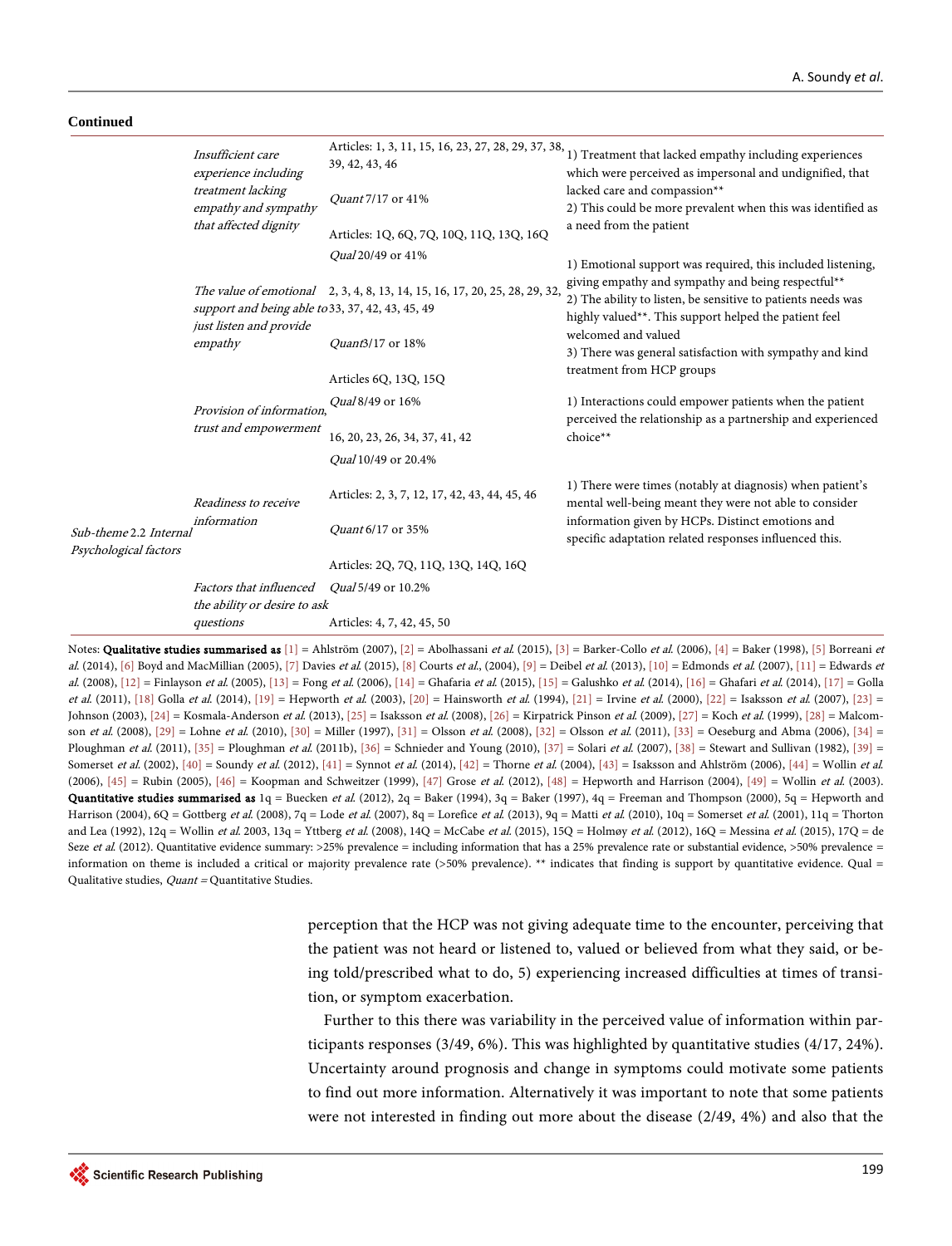need for information may vary e.g., information around death and dying may not be wanted by some patients.

#### ii) Coordination and Continuity of care

A lack of continuity in care or co-ordination of care agencies was identified (5/49, 10%), although there were good experiences of this in both qualitative and quantitative studies (2/17, 12%). There were different and varied reasons for the poor experiences reported by both patients and HCPs. Patients identified that appointments could only be arranged quite a distance in the future, with long waiting times which could vary by geographical variation in service provision. For example one study stated "the people with MS talked about their frustrations in having to repeat their story with each clinician they met" [\[77\].](#page-28-2) HCPs identified that patients wanted one competent HCP who knows the complexities of MS. In addition, it was stated that if the information that the patient wanted to hear was not provided, the patients could change providers. Patients identified that within the journey of MS often there are loss of a specialist who would have other case loads and effectively be withdrawn from the patient's care. This could leave patients with the perception that they were isolated and without support or on their own. It was suggested that poor continuity could be experienced within progressions or transitions in the illness. Continuity in care may be reduced because of the compartmentalization of services or lack of funding for services.

#### iii) View or support from the family

During meetings with HCPs, having family members presents was perceived in both a positive and negative way by patients (7/49, 14%). Positive experiences included the usefulness of having others present in a meeting to remember information, the benefit of being able to share information, the ability to support gathering information and the ability of a relative to acknowledge or accept diagnosis that could aid the patient's adjustment. Negative experiences were reported and included a lack of support from close others, a misunderstanding of the disease by some and a general decrease in social network size. More importantly it also included the spouse leaving or divorce and the patient potentially dying alone. One reason for this may be because the patient perceived close others to treat them differently following disclosure. One quantitative study (1/17, 6%) identified that patients who lived alone may increase the requirement for service provision or HCP assistance.

#### iv) The delivery of information and news relating to MS

Patients were able to recall negative relational communication, this included; damaging words, sentences, tone of voice and other non-verbal cues like delivery of information in a "casual" way and details about the delivery of information from HCPs and the emotional impact this had on them (11/49, 22%). Patronizing comments were identified as particularly difficult. For example, being told how lucky the patient is that the diagnosis is not worse, or hearing the statistics of what might happen that appear good or positive by an HCP, but may be viewed in a different light by a patient. The provision of unmitigated information from HCPs within diagnosis was identified, for instance one patient remembered the doctor saying "go away and live with it"  $[54]$ .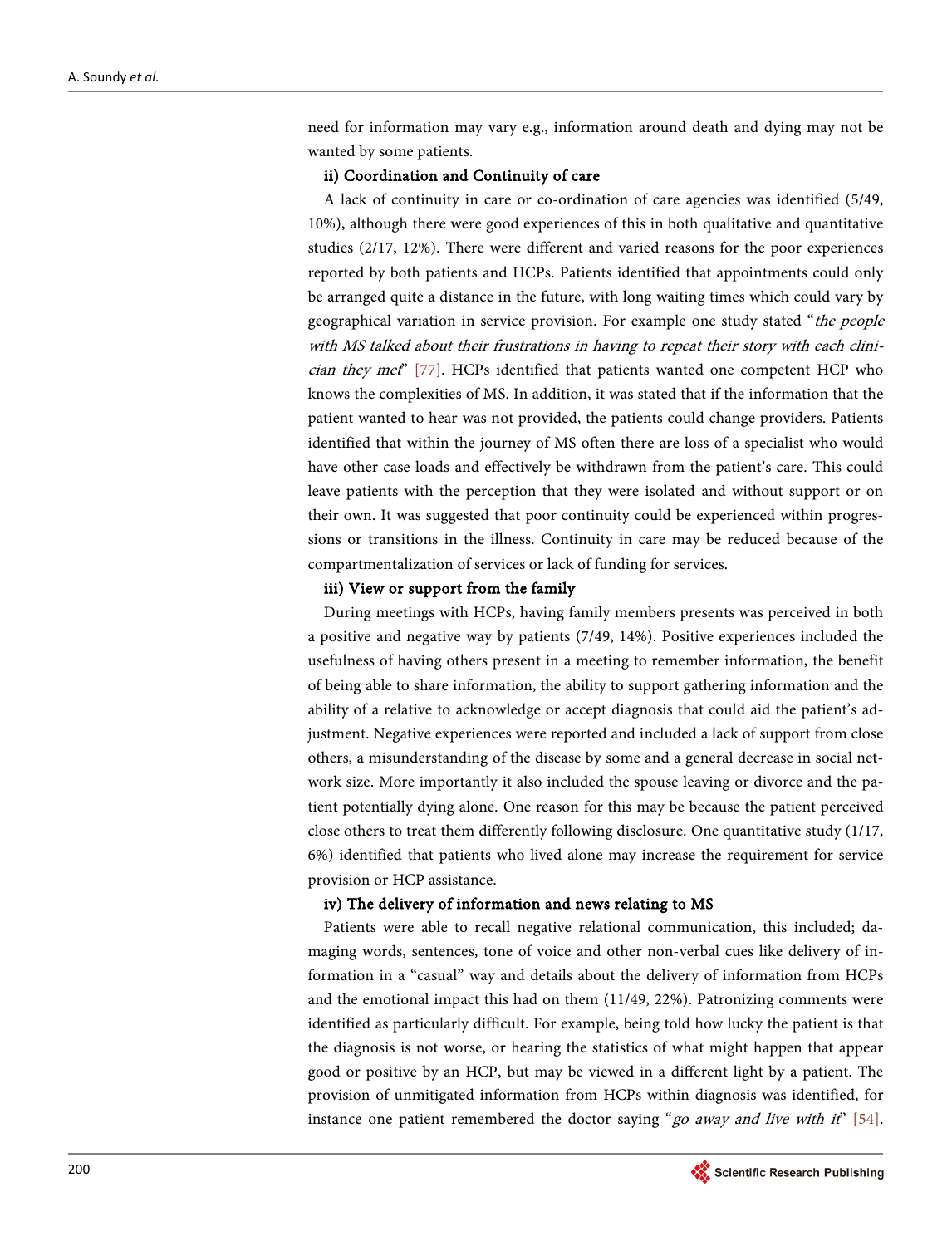Another example included not being told directly about the diagnosis, for example being told to read some information around the disease. The outcomes from such experiences could increase fear and frustration in patients and isolate the patient and prevent future contact with services. For example, one study stated that "It was obvious that initial conversations left a lasting negative impression of GPs and/or neurologists and that many participants felt isolated and/or abandoned by the medical team" [\[61\].](#page-27-1)

Quantitative studies (2/17, 12%) provided some context for interaction, identifying who provided the majority of interactions and thus who this information may be most suited to. The two most frequently utilized outpatient hospital departments included; neurology and emergency room. The two most frequently accessed professional groups were physicians followed by physiotherapists.

## v) Judgmental or flippant remarks dismissing the patient and suggesting the patient is misinformed or imagining experiences

Some patients had experienced remarks and comments that suggested the patient was lying or imagining their experiences (6/49, 12%). This could include instances where the patient had self-diagnosed and the HCPs had stated that it was incorrect, or stated that it was not for the patient to do this. Further to this, some patients described being treated or given information based on their physical appearance and functioning rather than their experiences, thus experiencing a form of discrimination. The views of patients could contrast the views of some HCPs. For example, the provision of "realistic" information from HCPs could be difficult for some patients to accept. For instance, a GP who considers a patient with what he termed as a "mild" form of MS and with this diagnosis then suggests that the patient should keep working, despite the patient wanting to stop.

## vi) Power relations and the perception of patients that they were not being valued for their thoughts

Patients identified experiences that made them feel weak, powerless often within a paternalistic approach to care (6/49, 12%). Examples of this included dismissing or trivializing the patient's experience, belittling or making the patient feel like a burden on society, not taking the patient seriously, withholding information or assuming that the patient had a low level of knowledge and being told what to do or what was needed without consultation. For example, one study stated "Believing that important information had been withheld was particularly troublesome to the participants in their quest to learn about their illness and in their efforts to take control over their illness" [\[72\].](#page-28-3)  The result of such interaction could make the patient feel depressed and desperate.

## vii) Insufficient care experience including treatment lacking empathy and sympathy that affected dignity

Patients identified experiences of insufficient care and dissatisfaction with services (9/49, 18%). Dissatisfaction was most often generated from patients perceiving that the HCP-patient interaction was perceived to be depersonalised way, where little interest was shown towards the patients' situation and circumstance. The experience was often insufficient compared to their expectations of the interaction before hand. Patients used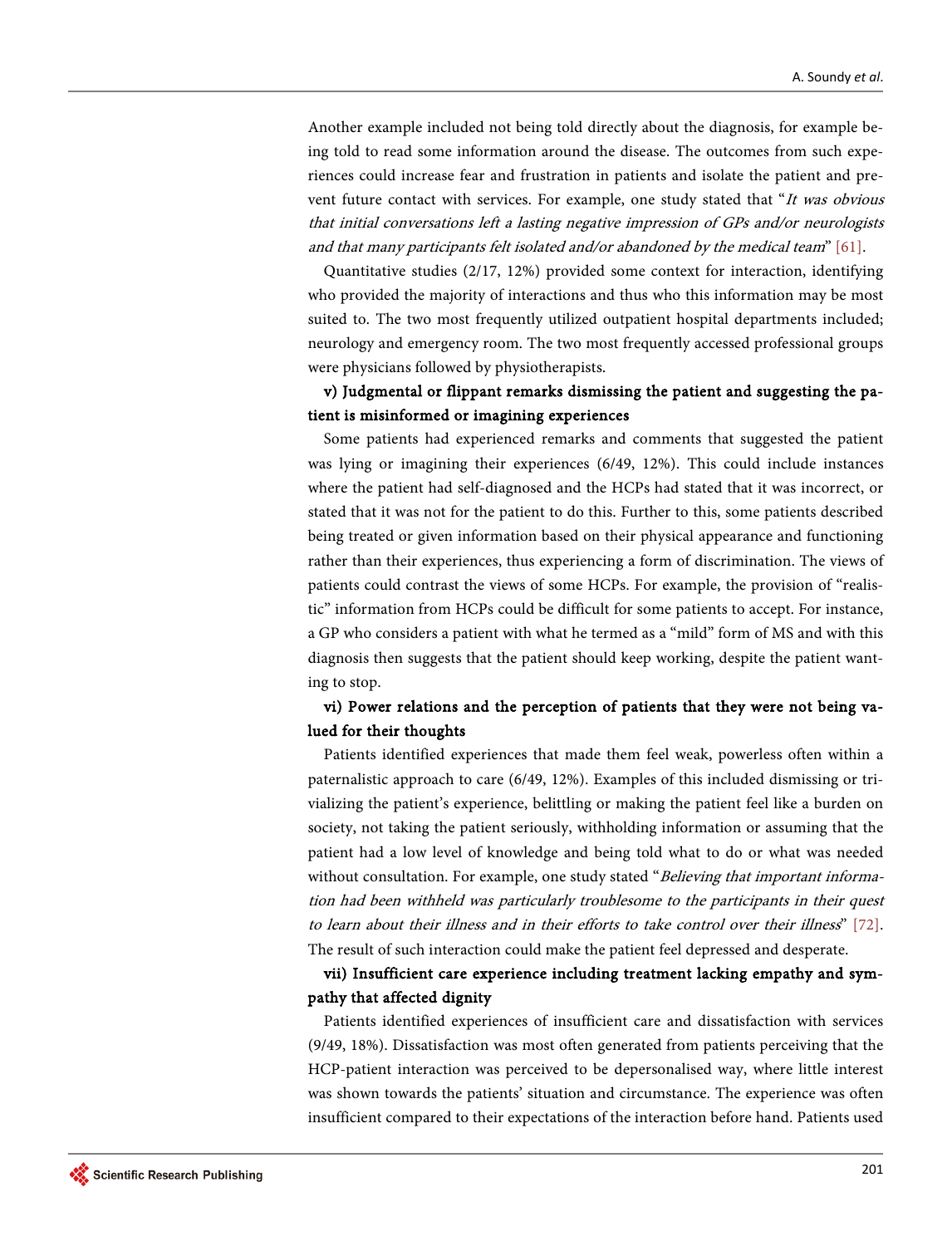words to describe being treated like an "object" or "piece of meat" during care. For example, one patient stated, "I did feel like I was just another patient. It was very impersonal especially since it was such a big deal to me and seemed pretty routine to them" [\[38\].](#page-25-15) The experience of such treatment was associated with isolation and loss of dignity. Particular problems were identified as a lack of the following aspects; 1) care, compassion or sensitivity, empathy this was supported by quantitative studies where care was wanted but not received, 2) kind treatment, 3) lack of assistance whilst as an inpatient, 4) too little time for interactions within appointments or an inability to listen or give understanding. According to quantitative studies a problem could occur if this type of support was wanted and not received (2/17, 12%). Some studies identified dissatisfaction with the availability of psychosocial and emotional support (2/17, 12%).

## viii) The value of emotional support and being able to just listen and provide empathy

Patients expected comfort and emotional support (20/49, 41%); this type of support was identified as being more important in patients who were isolated or older. Three quantitative studies (3/17, 18%) identified that there appeared to be general satisfaction with sympathy and kind treatment received from HCPs. Patients highly valued the time that HCPs gave for listening to their experiences and problems in order to validate them (12/49, 24%). Specific qualities during interaction that were valued included being sensitive to the individual's emotional needs, being taken seriously and feeling respected by the HCP (8/49, 16%). For example one patient stated, "One day when I was crying, a nurse held my hand for a few minutes and stayed with me. She listened to me, I needed sympathy, empathy, and reassurance; she gave all these things to me" [\[50\].](#page-26-10)  HCPs highlighted the value of this form of support.

Particular interactional approaches or skills could enhance this type of support needs. Such documented by patients as valuable included; sympathy, listening or active listening, telling the patient they are not alone and are supported in the process, confirming the patients actions and choices or decisions made, providing the patient with hope, and being respectful. The value of receiving emotional support included feeling welcomed and valued, gaining encouragement, as well as gaining a sense of dignity and hope. Where patients experienced emotional support during interaction with HCPS they reported feeling encouraged, valued and respected. This helped them to feel more hopeful and enhanced their ability to make decisions.

#### ix) Provision of information, trust and empowerment

The provision of information and experiences of interactions was able to empower patients or disempower them. Patients felt empowered when they perceived a partnership with a HCP who acknowledged and valued the patient's experience and choice (6/49, 12%). This perception helped patients feel they could express feelings or ask questions. It was also important for patients to feel supported, to trust the HCPs and to receive tailored and accurate information that was direct and understandable. Patients felt disempowered when they perceived themselves to be dependent on the information and advice from the HCP or when HCPs used technical terms or medical jargon with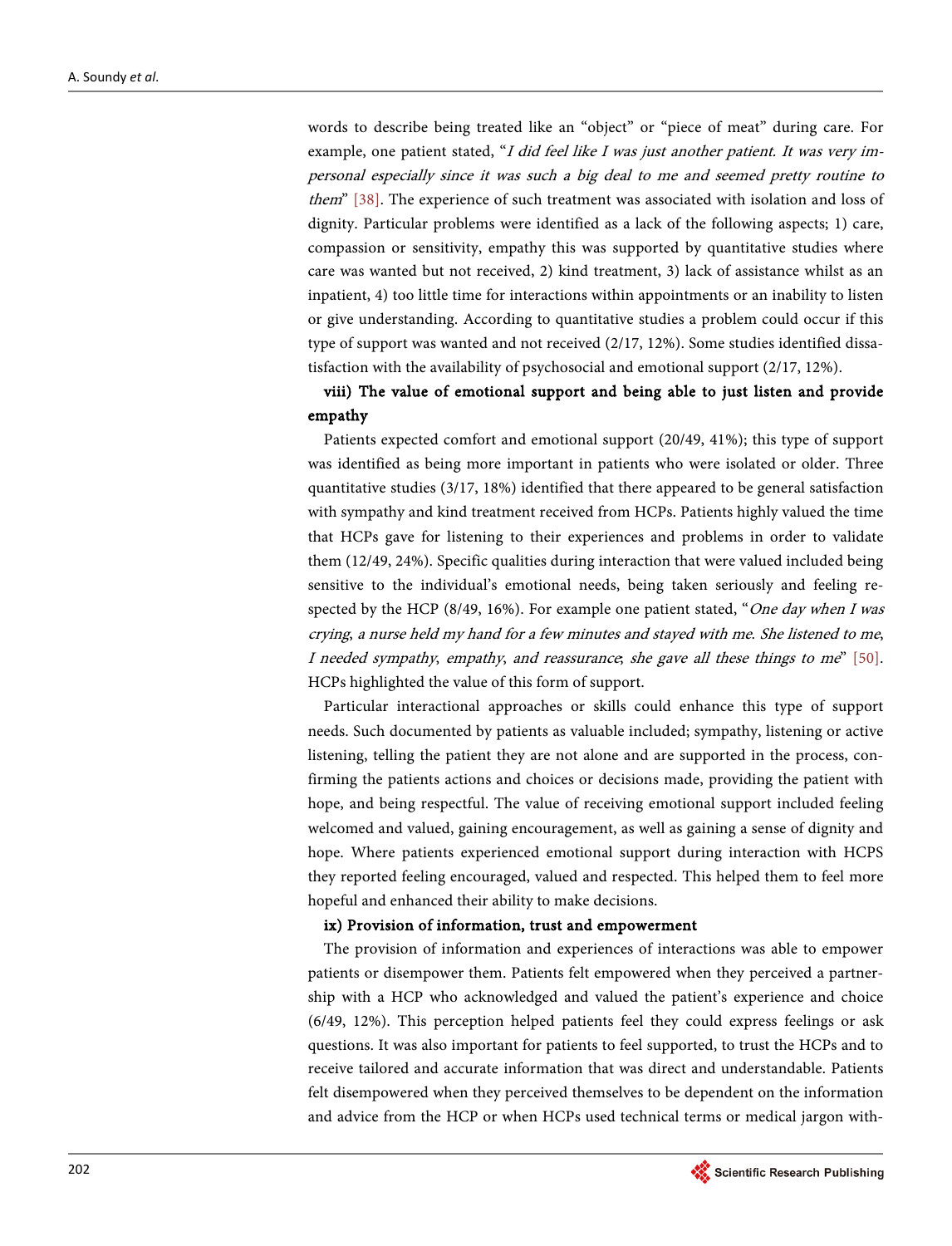out explaining it. For example one study stated that "Comments such as 'it's a mystery to me' or 'you know more about this than I do' magnified the participants' sense of being alone in managing their disease" [\[72\].](#page-28-3)

#### 2) Sub-theme 2.2 Internal Psychological factors

Studies identified two internal psychological factors that influenced the HCP-patient interaction.

#### i) Readiness to receive information

Patients varied in their own readiness to receive information. A frequently cited reason for this was the mental well-being of the patient (8/49, 16%). Notably emotional or adjustment related responses like denial, fear, anger or depression were reported to prevent the patient being ready to receive information (7/49, 14%). Fear and worry were increased at certain times, for instance, during the experience of unknown or undiagnosed symptoms, whilst waiting for test results and when worrying about the outcome of test results. Such responses reduced the patient's ability to assimilate information. Interestingly, one quantitative study identified that those more interested in the "uncertainty" surrounding their symptoms and MS, for instance an unknown future, may more actively seek information.

The mental well-being of the patient and ability to receive information varied because of several factors. The factors included; 1) the symptoms experienced, previous experience of symptoms, 2) values and views of the meaning of symptoms in the patient's life, 3) the topic of information being covered within the HCP-patient interaction, for instance, end of life care, or how optimistic or pessimistic the interaction with the HCP had been perceived, 4) the topic within the HCP-patient interaction was of a sensitive nature, or difficult area, not understood well by the HCP, and 5) if information was perceived in a negative way. In addition to this, quantitative studies identified that patients may not know what questions to ask, could be too intimidated, or feel too ignorant about MS to ask. Demographic factors also influenced the ability to receive information, for example, quantitative studies (3/17, 18%) found variation by gender (women had a greater need for emotional support) and age (younger age groups 18 - 39 years wanted more information than older age groups >40 years).

#### ii) Factors that influenced the ability or desire to ask questions

Some patients did not want to ask the HCPs questions or weren't able to ask immediately/expressed hesitation in asking questions to HCPs (5/49, 10%). A variety of reasons were given including; 1) the limited value of asking a question, due to a perception of the HCPs lack of knowledge on the topic (HCPs could be less willing to share information in case it was wrong), 2) not knowing what questions to ask because of a personal lack of understanding about MS, 3) several internal reasons were suggested such as the question not perceived as serious enough to bring up, that acceptance of what had happened by the patient wasn't possible, or that the patient was currently managing so the need to ask a question was less, 4) others didn't want to "bother" the HCPs with their situation and 5) others could be embarrassed about the topic of conversation. Despite this, a worsening of symptoms could prompt patients to return to a HCP for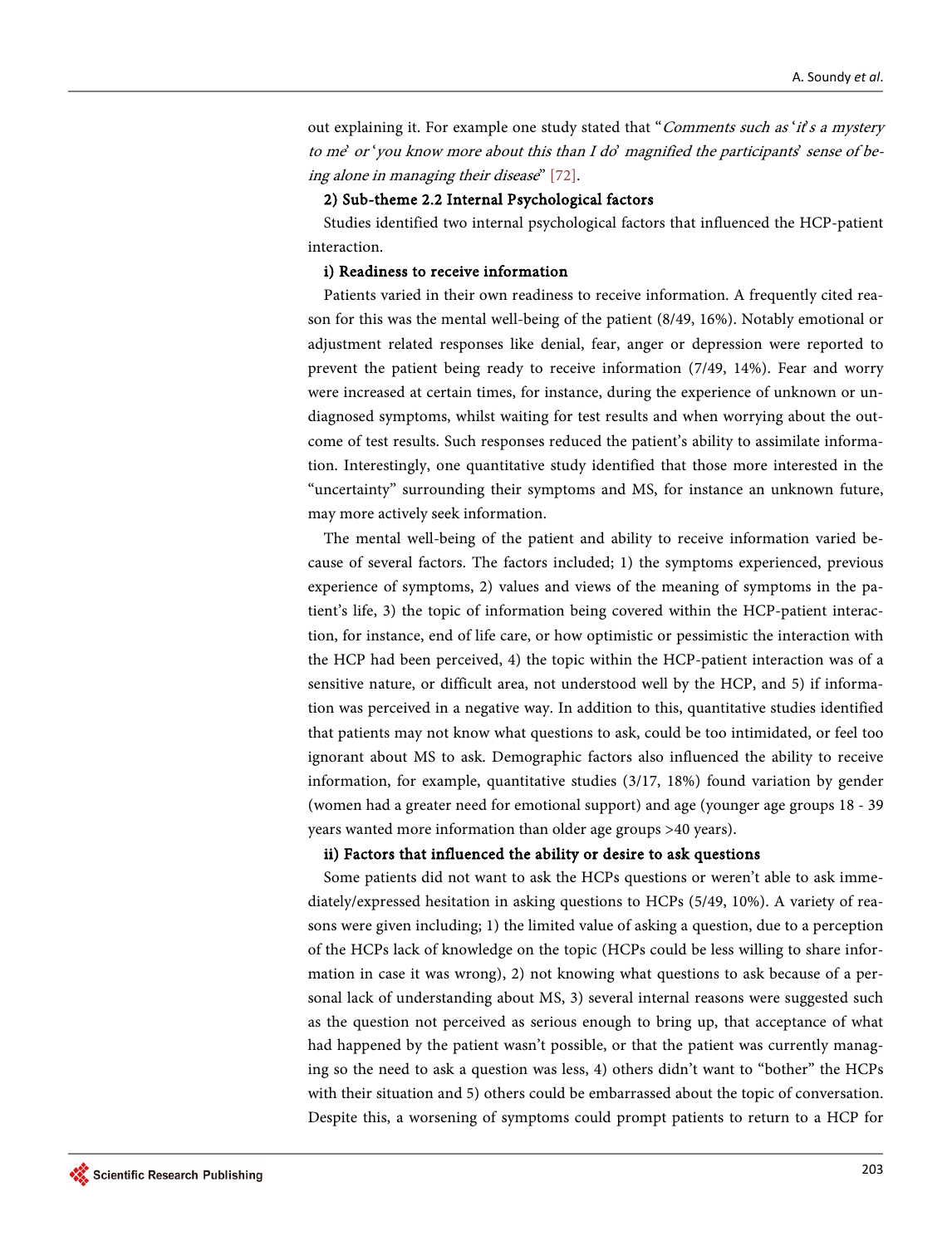further advice. Some patients who did not understand the symptoms of MS or the prognosis of the illness felt more uncertain, fearful, worried or disempowered about what could happen. This was identified by some patients as being associated with the experiences of subsequent depression.

#### **4. Discussion**

The current review provides a comprehensive overview of the published knowledge considering HCP-patient interactions associated with the care of people with MS. The critical appraisal of included studies identified limitations within the existing literature; these included articles that frequently did not: identify theoretical saturation or give credence to minor themes or provide an audit trail of the analysis. Despite this, most studies had formulated a rationale and provided consideration and justification of the results presented. Thus despite some aspects of methods often missing detail, the results provided by each study were justified with consideration from previous research. The lack of detail regarding minor themes and the failure to discuss whether or not theoretical saturation was achieved provided a rationale for the need and value of this review.

The findings from this review identify the content of HCP-patient interactions as well as detailing factors that influence how patients valued their interactive experience. Quantitative data indicated that the majority of patients were satisfied with their experiences of interactions within health care contexts and rehabilitation. However, it is important to note that Satisfaction surveys are often associated with poor psychometric testing [\[16\]](#page-24-9) and can be influenced by factors other than the care experienced for instance, by a general reluctance to be negative about care or a perception that the provider has a pressurised or constrained care environment [\[17\].](#page-24-10) Thus whilst patients may be satisfied with experiences of care, it doesn't necessarily mean that bad experiences don't occur. In order to be able to respond to the variability of patients' interactional needs, HCPs need to understand what information patients with MS require and what factors can influence HCP-patient interaction.

#### **4.1. Referential Health Literacy and Information Needs**

Health literacy models for HCPs could be used to improve the HCP-patient interaction [\[96\].](#page-29-2) Patients whose health literacy remains poor may as a result be left feeling uninformed, overwhelmed and unable to understand the condition or its impact on their health [\[96\].](#page-29-2) Indeed, those who are better informed are more likely to take part in the decision-making process [\[97\].](#page-29-3) In the current study, patients highlighted the importance of information, indicating that more information was better than not enough. HCPs, therefore, must be fully equipped to provide this information. In order to be active in shared decision-making, patients first need to be informed of their condition and treatment options [\[98\].](#page-29-4) Provision of the correct information can have an empowering effect on patients, aids decision-making and can be essential in the management of the condition [\[99\].](#page-29-5) An example of information provision could include a HCP supporting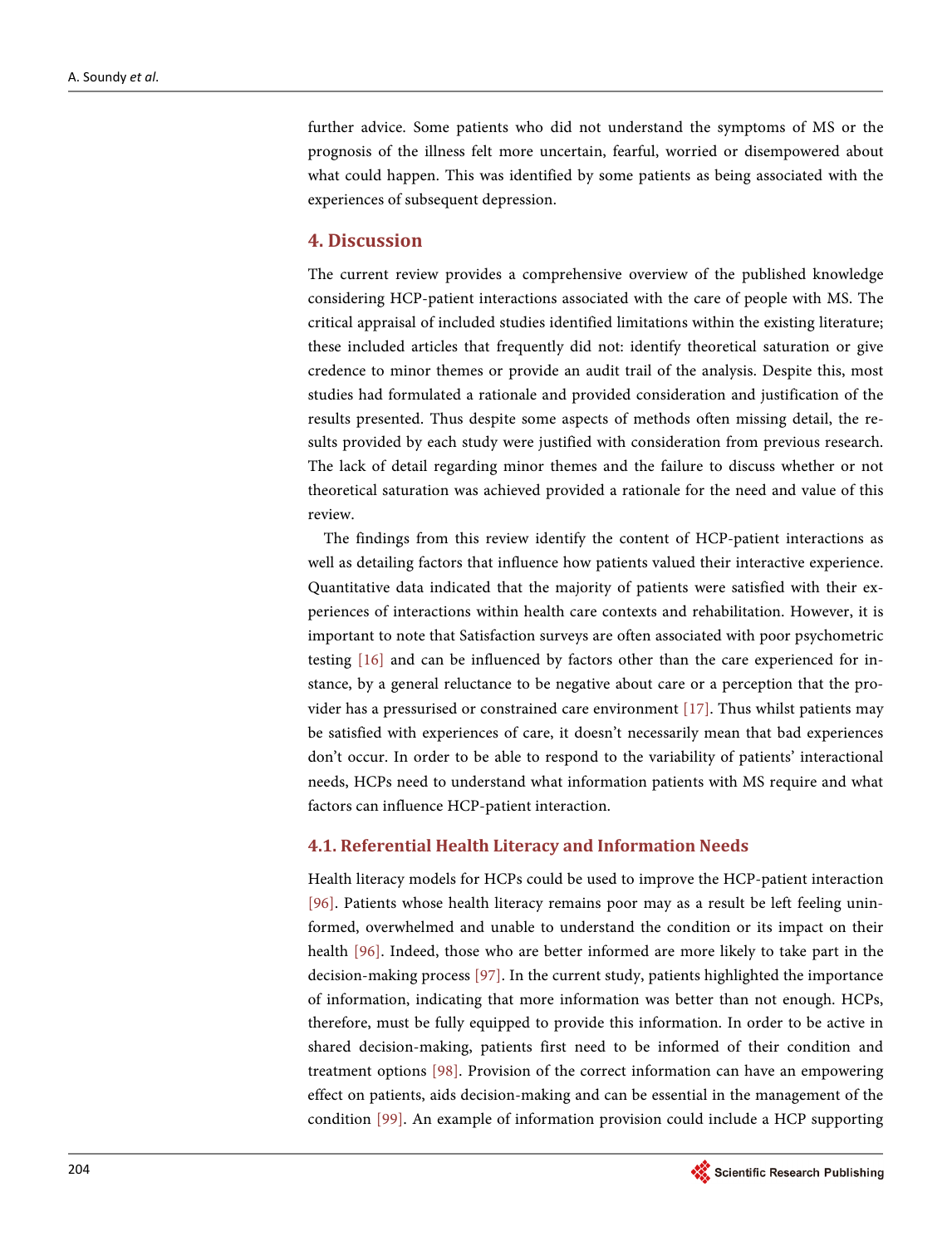the patient with job retention and helping to address their personal problems that are experienced within the work setting [\[100\].](#page-29-6)

#### **4.2. Relational and Interactional Factors Which Influence the Patient**

The identification by patients in the current studies of poor information provision within the HCP-patient interaction may stem from "paternalistic" or "task orientated" care [\[101\].](#page-29-7) The results here identified evidence of paternalistic care, this included interactions directed by the HCP's agenda or that were medicalised and using terminology that was not explained. Several relational components of the HCP-patient interaction are valued by patients, these include: understanding the patients condition, the patient as a person and being able to listen to and legitimise that the patient's experiences [\[102\].](#page-30-0) Current evidence from this review has suggested interactions with patients who have MS lack characteristics that promote the development of therapeutic relations. Receiving task orientated care resulted in poorer emotional well-being and increased dependency during encounters with HCPs. HCPs need to become aware of the emotional impact and acknowledge relational aspects of car[e \[24\].](#page-25-1)

What patients most need from their interactions with HCPs is empathy and to be listened to, and to feel valued for who they are [\[103\]](#page-30-1) [\[104\].](#page-30-2) The current results identified that HCP-patient interactions lacked the basic components needed for an effective therapeutic relationship, where a trusting and safe space is created between practitioner and patient. This is considered central to patient-centred care [\[105\]](#page-30-3) and needed in order increase self-determination in patients [\[106\].](#page-30-4) Good person-centred relationships require that both practitioner and patient know each other as a "person" first before their functional role, founded on empathic engagement [\[107\].](#page-30-5) Indeed, HCPs may benefit from further training in how to develop more effective therapeutic relationships that support greater patient participation within a patient-centred model of care. This could focus on developing active listening skills and reflective clarification so that the patient may experience empathy, feeling heard and understood [\[108\].](#page-30-6)

The current results identified that interactions could also be influenced by lack of continuity with, and loss of trusted or supportive HCPs. In order to enhance trust, patients need to have confidence in the knowledge of the HCP and perceive that the HCP encourages open communication, is willing to work in a team and treat the patient with respect [\[109\].](#page-30-7) When a patient forms a trusting relationship they are more willing to disclose information and ask questions necessary for patient empowerment [\[98\].](#page-29-4) However, trust can also promote a passive encounter due to an overreliance of the HCP's opinion [\[98\].](#page-29-4)

#### **4.3. The Importance of Choice and Shared Decisions**

Contemporary research identifies a need for HCPs to listen to and integrate patient preferences during the HCP-patient interaction. Allowing and promoting patient preferences will help promote a better interaction and shared decision-making [\[110\]](#page-30-8) [\[111\],](#page-30-9)  even if the patient doesn't make the final decision for the care or rehabilitation [\[112\].](#page-30-10) A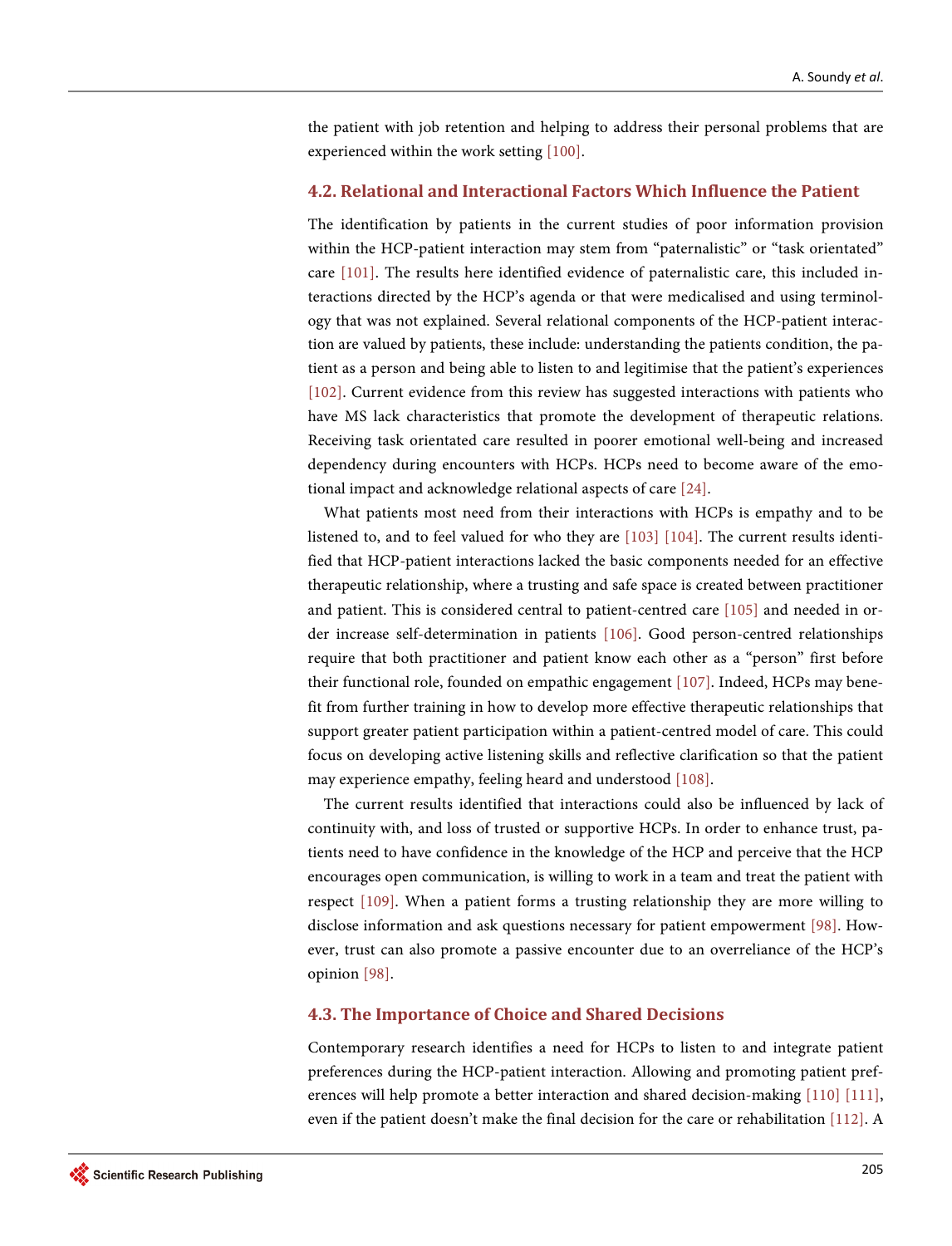central aspect of patient-centred care is the involvement of patients in decisions. Development of autonomy-supportive interactions [\[113\]](#page-30-11) [\[114\]](#page-30-12) and shared decisionmaking [\[115\]](#page-30-13) are required for HCP-patient interactions. The current review demonstrates that patients with MS are given limited opportunity and choice for decisions about involvement in their care.

Shared decision-making requires a non-confrontational approach which encourages empathetic understanding of the choices and goals identified by patients [\[103\].](#page-30-1) Failure to adopt a shared decision-making approach can limit the patient's ability to selfmanage their condition. For patients with MS, a collaborative self-management plan is needed, one which maximises the patient's experience, health literacy and abilities to make decisions [\[116\].](#page-30-14) Patients who are more willing and able to manage their condition report better and fairer care experiences (activated) from HCP-patient interactions as well as better health outcomes compared to those who do no report better or fairer experiences (unactivated) [\[117\].](#page-30-15) However, it should be acknowledged that there is some recognition that paternalistic care initially, near diagnosis or when transferring a patient to a new environment, might actually aid autonomy [\[118\].](#page-31-0) Further consideration and guidance is needed on how HCP-patient interaction can be tailored to accommodate a transition in care, and a change in symptoms, or the situation of a patient.

#### **4.4. Barriers to Choice and Communication**

The HCP and the patient can create barriers to choice and communication during the HCP-patient interaction. Understanding these is central for developing better patientcentred care. Barriers created by the HCP include: 1) physicians incorrectly perceive that they practice in a patient-centred care, or do not see the role of support self-management as important [\[119\],](#page-31-1) 2) Feeling limited by the time allowed with patients [\[119\]](#page-31-1) and 3) use of technical language [\[98\].](#page-29-4) Barriers created by the patient include: i) fear of making the wrong decision and/or wanting the HCP to decide [\[98\],](#page-29-4) ii) belief that they should take a "normal" passive role [\[98\].](#page-29-4) Patients worry about being labelled a "problem patient" if they deviate from the expected role, being a "good" patient could be associated with benefits of having more support from the HCP [\[98\].](#page-29-4) Preferences for this role can change over time [\[110\],](#page-30-8) vary by age, culture and gender [\[120\],](#page-31-2) iii) particular patient perceptions of their HCP can prevent interaction, these include; patients perceiving physicians to be too busy, hurried during an interaction, having too high a workload, or if they appear to be authoritarian or dismissive [\[98\].](#page-29-4) Finally, iv) changes in symptoms, exacerbations or psychological readiness to receive information can have a negative impact on the HCP-patient interaction. Both poor health and cognitive impairment are consistent factors that impact on the HCP-patient interaction [\[98\].](#page-29-4)

Shock or negative emotional reactions have been reported to impair patients' ability to receive information [\[20\],](#page-24-13) as well as alternative specific states of mental health, for instance depression [\[121\]](#page-31-3) or anxiety [\[122\].](#page-31-4) Lack of a supportive network (significant others including family and friends) being present within HCP-patients could also impact the patient's ability to adjust to the diagnosis and take in and consider the information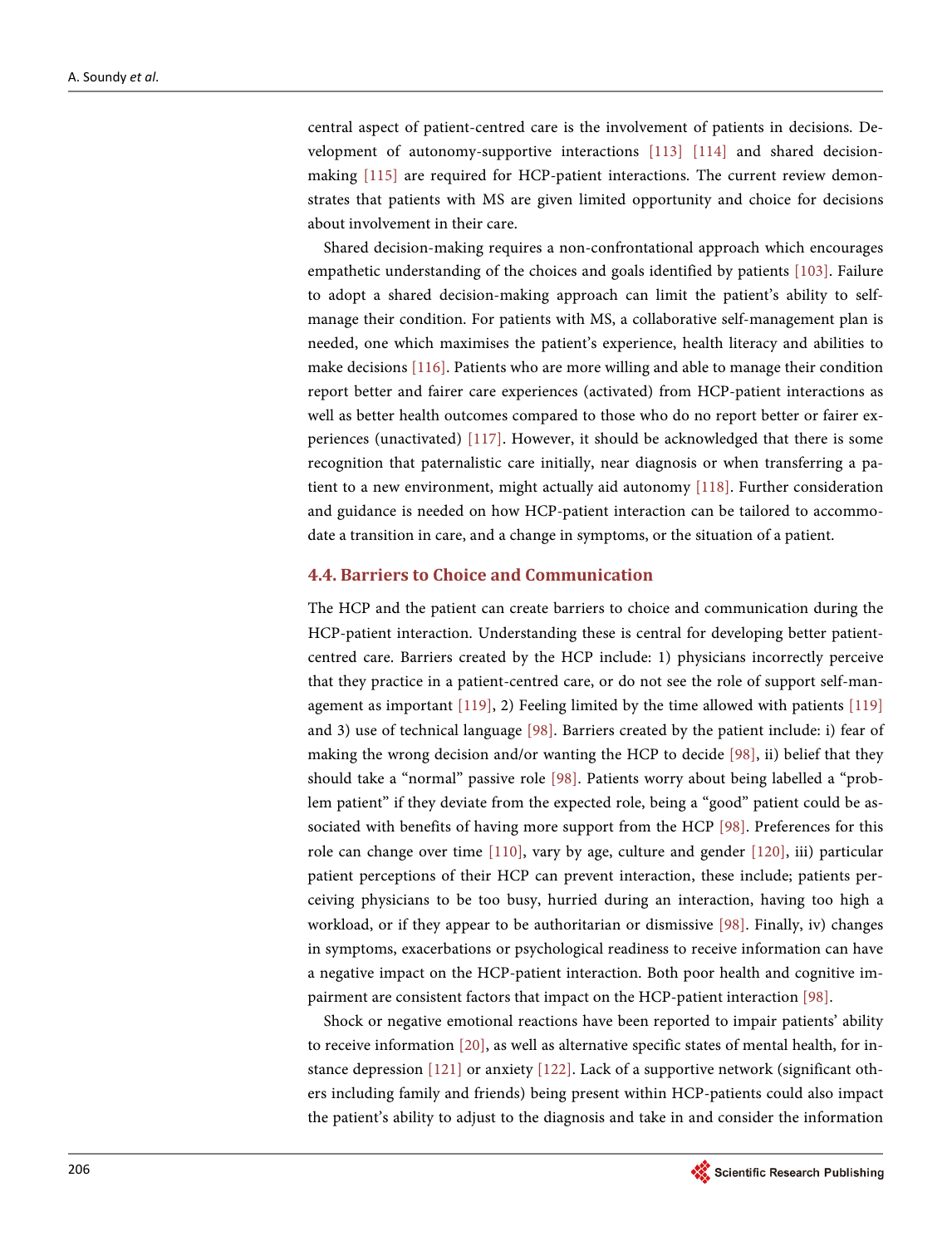provided. Patients may also be inhibited by the belief that their questions are not important enough for the HCP to consider [\[123\],](#page-31-5) that the doctor "knows best", or, that the topics were either too sensitive or too embarrassing in nature [\[98\].](#page-29-4) Patients may perceive limited value in asking a question if they believe HCPS' to be ill-informed. In contrast, several relational aspects of the HCP-patient interaction, focused on the unprofessional delivery of information (e.g., use of a casual or patronising manner, dismissing the patient's experience, or implying the patient's problems were psychological), influencing the patients' willingness to ask questions. Other demographic factors that can impact on the HCP-patient interaction include, the age group (older adults can be more accepting of paternalistic care), ethnic background (for example a greater power imbalance was identified by African American men), level of education and differences between the demographics of the interviewer and interviewee [\[98\].](#page-29-4) Finally, the settings where the interactions take place, e.g. a lack of privacy or too much noise, can inhibit interaction and patient engagement [\[98\].](#page-29-4)

#### **4.5. Clinical Implications**

In order to promote the best care for patients with MS and according to the perception of patients' with MS good HCP-patient interaction should be: responsive, informative within the limits of science, able to identify symptoms and problems, able to arrange follow up care and be supportive. In order to be responsive (se[e Table 1\)](#page-8-0), HCPs need to understand the common information requirements of patients, they also need be aware of the variation in readiness to ask questions and varying needs of patients. Information giving should be tailored by the HCP to the patient's needs and readiness, doing this will help meet the needs of patients. But to enhance the HCP-patient interaction further other considerations are required and detailed below.

Patients identified that the provision of choice within the HCP-patient interaction was important, supporting patients' needs for HCPs to be more patient-centred. Their responses focused on: what MS-related information HCPs provided, the treatment options presented, the presence of close others in meetings, other decisions and actions taken around care, and disclosure of information to others. It may be that certain HCP groups take on particular features of decision-making, for instance nurses, may be regarded by patients as tending to provide better relational care, they therefore may be best placed to take the lead role in the shared decision-making process, and use their skills to inform other stakeholders, like doctors, of the decisions made [\[98\].](#page-29-4) Further research is required to consider this.

Listening and the provision of empathy are essential within interactions. Further training as to how HCPs can develop such skills would enhance effective therapeutic relationships.

Negative HCP-patient interactions have an over reliance on technical wording and the style of delivery. Where possible HCPs should avoid a style that doesn't allow patient input that assumes a certain level of patient knowledge or is dismissive of a patient's concerns. When technical information is delivered it is important that HCPs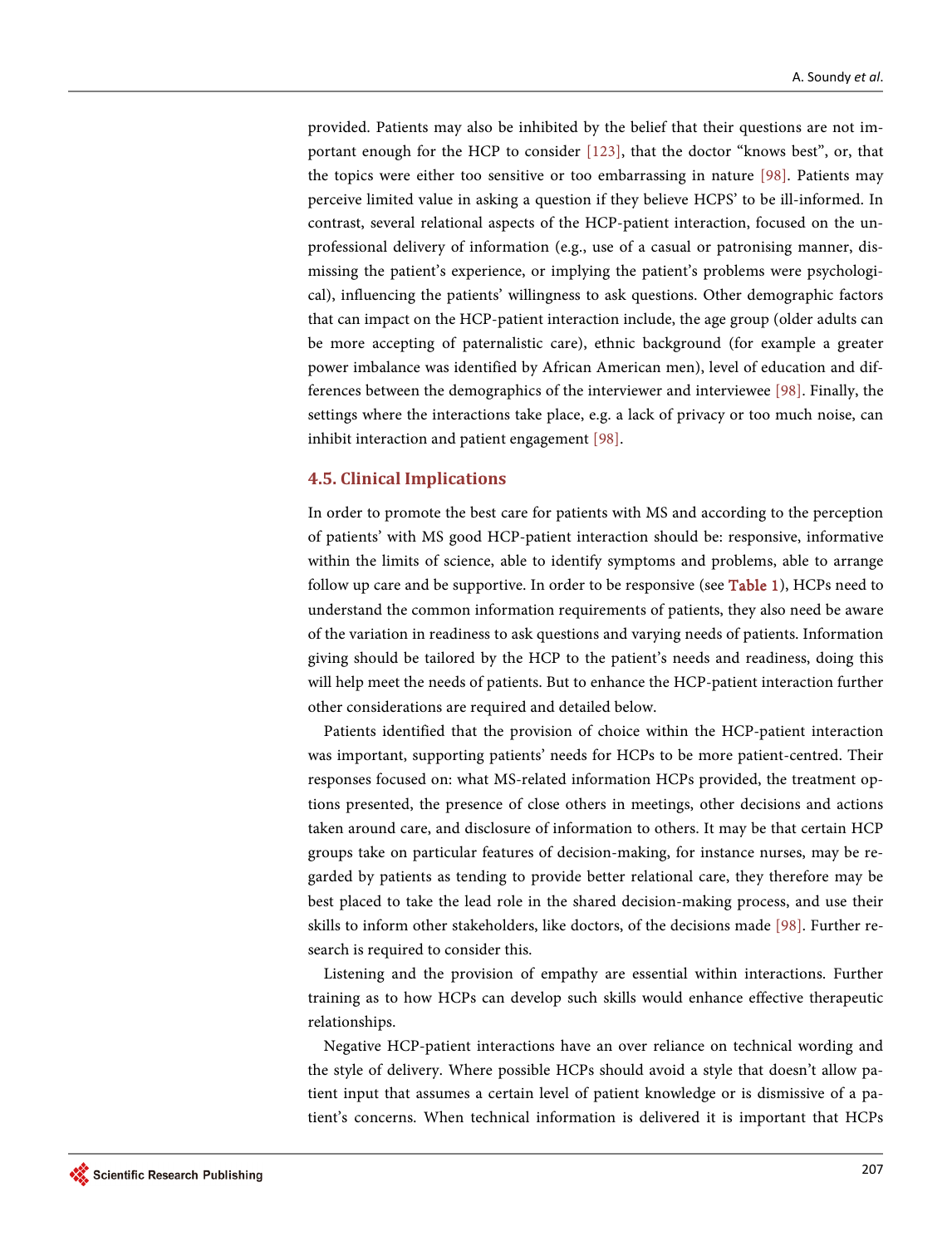check the patient's understanding of that information.

The ability of HCPs to consider the patient's psychological adaptation to MS could be enhanced by considering and assessing three psychological constructs expressed by patients with MS. The first two constructs include; 1) acknowledgement of one's present and personally defined situation in relation to how MS has impacted on their life and 2) hope in possibility for improving this situation. The final construct includes first realising the choices they have and second acting upon those choices so that they can positively adapt and integrate the changes experienced directly related to MS they. Please see [\[26\]](#page-25-3) for a conceptual definition of these constructs. Both hope and acknowledgement can be assessed through the use of simple easy to use tools which can assess this quickly e.g. the Hope and Adaptation Scale [\[124\].](#page-31-6) Maladaptive responses can then be identified and suitably supported. HCPs can also consider if the patient is able to recognise the different choices that are possible and whether they feel able to act on those choices [\[26\].](#page-25-3)

Training needs for HCPs have been identified here for techniques and strategies that can support better quality and more patient-centred interactions with HCPs. For instance rehabilitation counselling or training in particular techniques like motivational interviewing or autonomy support (interactions that are able to enhance intrinsic motivation by providing choice, limiting pressure, identifying meaningful aspects of the patients life by listening and creating mutual goals). To support this, clinicians can access and utilise brief guides enhancing autonomy supportive interaction[s \[113\]](#page-30-11) [\[115\].](#page-30-13)

HCPs must be aware of the impact of relational aspects of communication on the patient's perception of enablement during the HCP-patient interaction. Aspects that influence this include agreements with patients or patient approval, being able to legitimise patients' concerns and the use of humour or laughter [\[125\].](#page-31-7) Additionally, HCPs must consider the impact of non verbal communication, in particular hand gestures and facial expressions can have a positive impact on the patients' perception of HCPpatient interview quality [\[126\].](#page-31-8)

#### **4.6. Limitations**

The phenomena of focus and the data collection methods for each study varied and some studies only presented small parts of the results, thus the results should not be used to represent the prevalence of poor interactions, but rather they should be considered for relative prevalence against other concepts and be used as data that illustrates how and why interactions can go wrong and what factors can impact on this. The analysis was undertaken by the primary author so may have been biased towards the researcher's previous experience and knowledge. There was limited information from the included studies on the sub-types of MS, thus applicability of these findings to different types of MS must be considered with caution. Data from HCPs and carers is under-represented here and further consideration of the experiences of these stakeholders is required. Limited detail on non-verbal interactions is considered. Generalisability of findings and application to different geographical locations must be considered with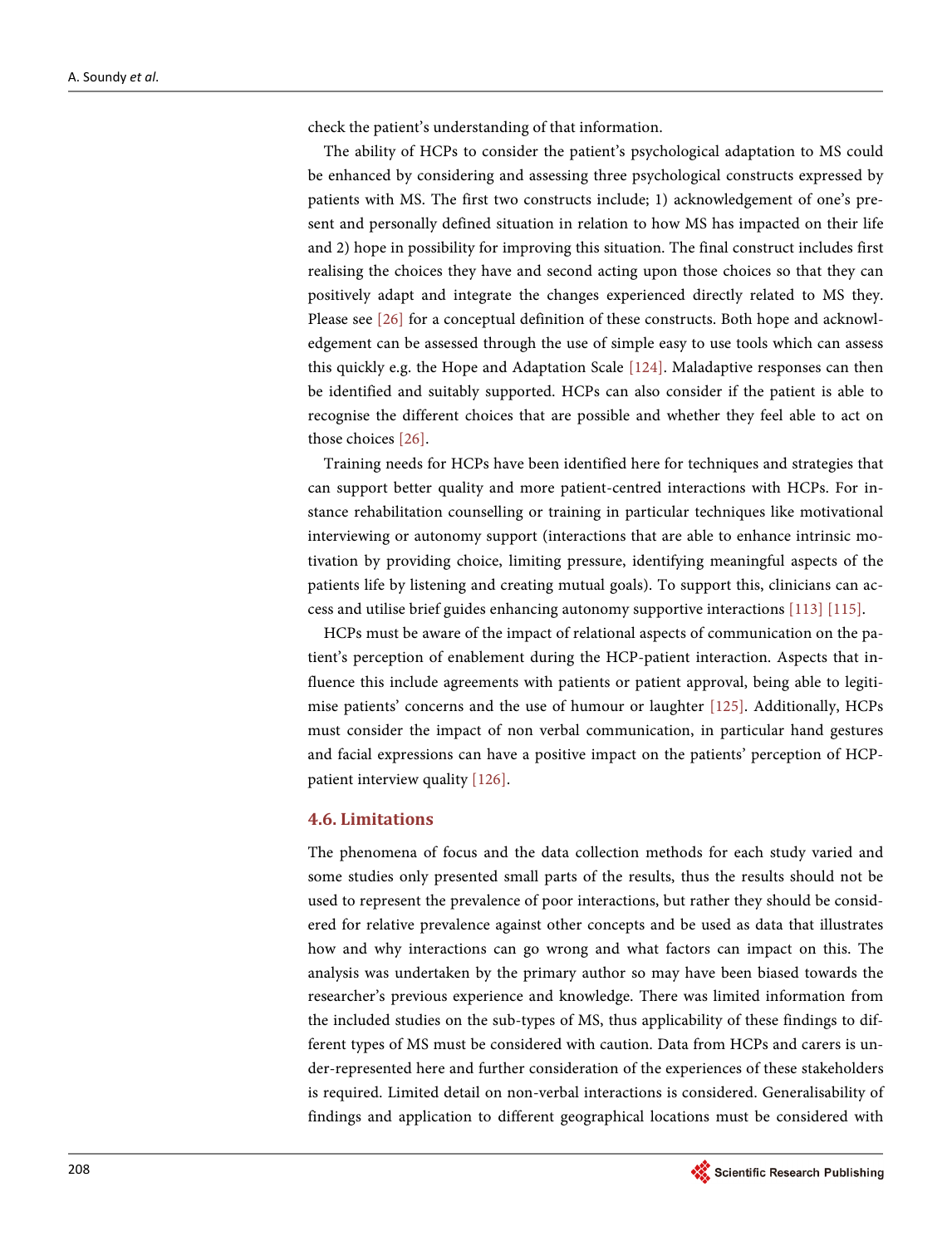some caution. All except 3 articles were published after the year 2000, this is a key date for the use of patient-centred care by HCPs within the UK e.g., [\[127\].](#page-31-9) Thus, the evaluation of experiences should reflect modern clinical experiences of care.

## **4.7. Conclusion**

There is a danger that paternalistic interactive styles taken by HCPs, and within workplace cultures, prevent patients from taking an active role within the HCP-patient interaction creating poor experiences of care. Further to this, the HCP-patient interaction is vulnerable to several psychosocial and interactional factors that often can be improved, resulting in better care experiences and likely improved health outcomes. Further work exploring the development of effective and patient-centred therapeutic relationships in patients with MS is needed. This may help to identify HCP's training needs, enabling them to deliver more effective and mutually-satisfying interactions with people with MS.

## **Acknowledgements**

The Multiple Sclerosis Society UK for supporting this research.

## **Contributors**

The main analysis was undertaken by the primary author. The analysis was critiqued by other authors. All authors contributed to the manuscript write up and drafting.

## **Declaration of Interest**

The Multiple Sclerosis Society UK (award reference 31) for providing funding for this research to be undertaken. No other declarations are made.

## **References**

- <span id="page-23-0"></span>[1] Lubin, F.D., Reingold, S.C., Cohen, J.A., Cutter, G.R., Sørensen, P.S., et al. (2014) Defining the Clinical Course of Multiple Sclerosis: The 2013 Revision. Neurology, 83, 278-286. <http://dx.doi.org/10.1212/WNL.0000000000000560>
- <span id="page-23-1"></span>[2] Zwibel, H.L. and Smrtka, J. (2011) Improving Quality of Life in Multiple Sclerosis: An Unmet Need. The American Journal of Managed Care, 17, S139-S145.
- <span id="page-23-2"></span>[3] McCrone, P., Heslin, M., Knapp, M., Bull, P. and Thompson, A. (2008) Multiple Sclerosis in the UK Service Use, Costs, Quality of Life and Disability. Phamacoeconomics, 26, 847- 860.<http://dx.doi.org/10.2165/00019053-200826100-00005>
- <span id="page-23-3"></span>[4] Mackenzie, I.S., Morant, S.V., Bloomfield, G.A., MacDonald, T.M. and O'Riordan, J.I. (2013) Changing Face of Multiple Sclerosis in the United Kingdom 1990-2010. An Incidence and Prevalence Study. Journal of Neurology, Neurosurgery & Psychiatry, 84, e2. <http://dx.doi.org/10.1136/jnnp-2013-306573.27>
- <span id="page-23-4"></span>[5] The Multiple Sclerosis Trust (2011) Multiple Sclerosis Information for Health and Social Care Professionals. Multiple Sclerosis Trust, London.
- <span id="page-23-5"></span>[6] Duranovic, M., Salihovic, N., Ibrahimagic, A. and Toromanovic, N. (2011) Characteristics of Voice in Individuals with Multiple Sclerosis. Materia Socio Medica, 23, 23-27.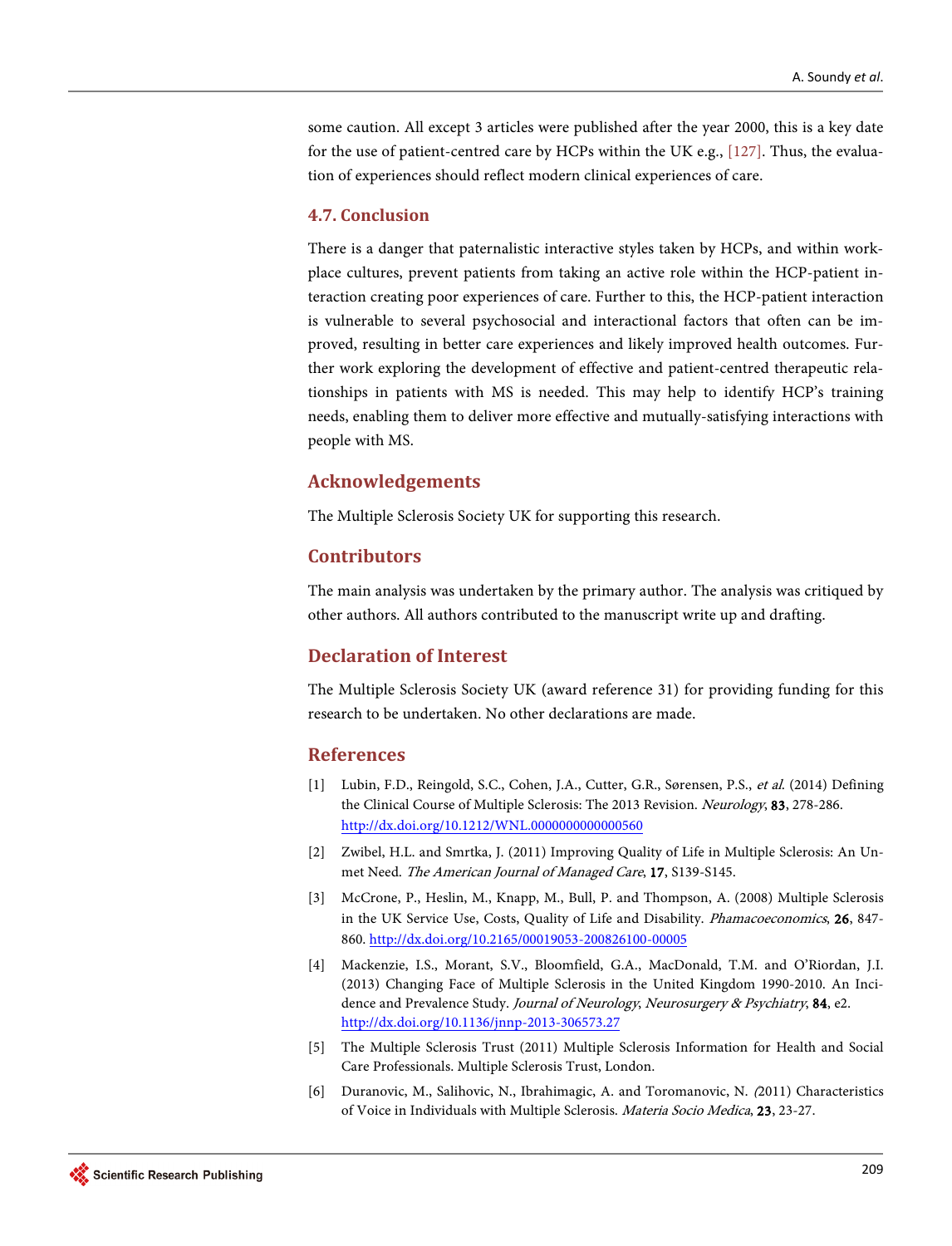- <span id="page-24-0"></span>[7] World Health Organization (2001) International Classification of Functioning, Disability and Health: ICF. World Health Organization, Geneve.
- <span id="page-24-1"></span>[8] Kagan, A., Simmons, N., Rowland, A., Huijbregts, M., Shumway, E., McEwen, S., Threats, T. and Sharp, S. (2008) Counting What Counts: A Framework for Capturing Real-Life Outcomes of Aphasia Intervention. Aphasiology, 22, 258-280. <http://dx.doi.org/10.1080/02687030701282595>
- <span id="page-24-2"></span>[9] Petkanopoulou, K., Willis, G.B. and Rodríguez-Bailón, R. (2012) Controlling Others and Controlling Oneself: Social Power and Emotion Suppression. Revista de Psicología Social: International Journal of Social Psychology, 27, 305-316.
- <span id="page-24-3"></span>[10] Soundy, A., Benson, J., Dawes, H., Smith, B., Collett, J., and Meany, A. (2012) Understanding Hope in Patients with Multiple Sclerosis. Physiotherapy, 98, 349-355. <http://dx.doi.org/10.1016/j.physio.2011.05.003>
- <span id="page-24-4"></span>[11] Sanchez, A. and Vazquez, C. (2014) Looking at the Eyes of Happiness: Positive Emotions Mediate the Influence of Life Satisfaction on Attention to Happy Faces. The Journal of Positive Psychology, 9, 435-448[. http://dx.doi.org/10.1080/17439760.2014.910827](http://dx.doi.org/10.1080/17439760.2014.910827)
- <span id="page-24-5"></span>[12] Solari, A., Acquarone, N., Pucci, E., Marrosu, M.G., Trojano, M., Borreani, C. and Uccelli, M.M. (2007) Communicating the Diagnosis of Multiple Sclerosis a Qualitative Study. Mul-tiple Sclerosis, 13, 763-769[. http://dx.doi.org/10.1177/1352458506074689](http://dx.doi.org/10.1177/1352458506074689)
- <span id="page-24-6"></span>[13] Golla, H., Galushko, M., Pfaff, H. and Voltz, R. (2011) Unmet Needs of Severely Affected Multiple Sclerosis Patients: The Health Professionals' View. Palliative Medicine, 26, 139- 151.<http://dx.doi.org/10.1177/0269216311401465>
- <span id="page-24-7"></span>[14] Edmonds, P., Vivat, B., Burman, R., Silber, E. and Higginson, I.J. (2007) "Fighting for Everything": Service Experiences of People Severely Affected by Multiple Sclerosis. Multiple Sclerosis, 13, 660-667. <http://dx.doi.org/10.1177/1352458506071789>
- <span id="page-24-8"></span>[15] Oeseburg, B. and Abma, T.A. (2006) Care as a Mutual Endeavour: Experiences of a Multiple Sclerosis Patient and Her Healthcare Professionals. Medicine, Health Care and Philosophy, 9, 349-357[. http://dx.doi.org/10.1007/s11019-006-0003-6](http://dx.doi.org/10.1007/s11019-006-0003-6)
- <span id="page-24-9"></span>[16] Sitza, A. (1999) How Valid and Reliable Are Patient Satisfaction Data? An Analysis of 195 Studies. International Journal for Quality in Health Care, 11, 319-328. <http://dx.doi.org/10.1093/intqhc/11.4.319>
- <span id="page-24-10"></span>[17] Canadian Foundation for Health Care Improvement (2013) Myth: High Patient Satisfaction Means High-Quality Care. Journal of Health Services Research and Policy, 18, 255-256. <http://dx.doi.org/10.1177/1355819613501426>
- <span id="page-24-11"></span>[18] Hole, E., Stubbs, B., Roskell, C. and Soundy, A. (2014) The Patient's Experience of the Psychosocial Process That Influences Identity Following Stroke Rehabilaition: A Meta-Ethnography. The Scientific World Journal, 2014, 13 p.
- <span id="page-24-12"></span>[19] Soundy, A. and Condon, N. (2015) Understand How Mental Well-Being Can Be Maintained within Motor Neurone Disease; a Thematic Synthesis Frontiers in Psychology, 6.
- <span id="page-24-13"></span>[20] Soundy, A., Roskell, C., Elder, T., Collett, J. and Dawes, H. (2016) The Psychological Processes of Hope Adaptation in Patients with Multiple Sclerosis; a Thematic Synthesis. Open Journal of Therapy and Rehabilitation, 4, 22-47.
- <span id="page-24-14"></span>[21] Soundy, A., Smith, B., Dawes, H., Pall, H., Gimbrere, K. and Ramsay, J. (2013) Patients Expression of Hope and Illness Narratives in Three Neurological Conditions: A Meta-Ethnography. Health Psychology Review, 7, 177-201. <http://dx.doi.org/10.1080/17437199.2011.568856>
- <span id="page-24-15"></span>[22] Souza, A., Kelleher, A., Cooper, R., Cooper, R.A., Iezzonia, L.I. and Collins, D.M. (2010) Multiple Sclerosis and Mobility-Related Assistive Technology: Systematic Review of Litera-

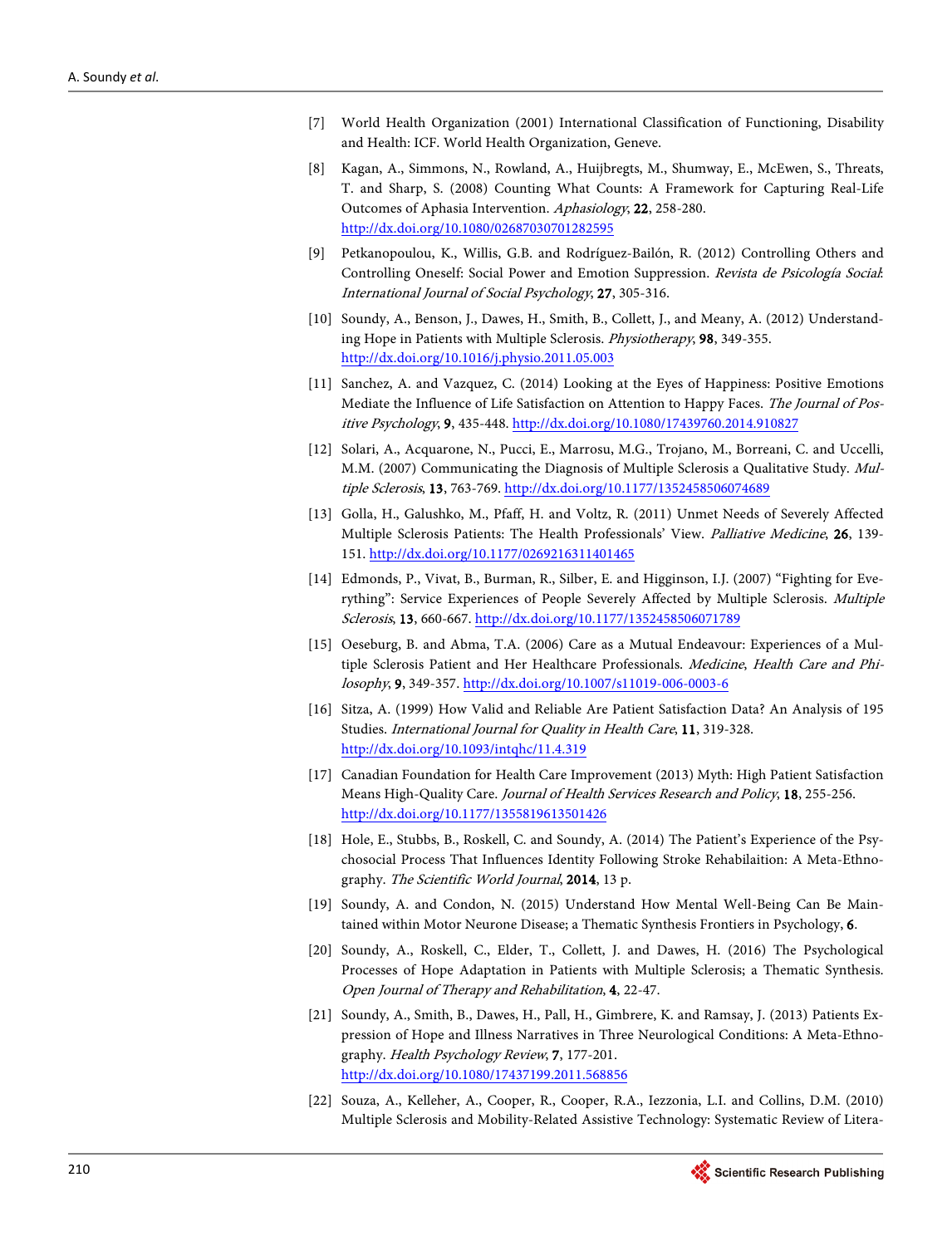ture. Journal of Rehabiliation Research and Development, 47, 213-223. <http://dx.doi.org/10.1682/JRRD.2009.07.0096>

- <span id="page-25-0"></span>[23] Rieckmann, P., Boyko, A., Centonze, D., Elovaara, I., Giovannoni, G., Havrdová, et al. (2015) Achieving Patient Engagement in Multiple Sclerosis: A Perspective from the Multiple Sclerosis in the 21st Century Steering Group. Multiple Sclerosis and Related Disorders, 4, 202-218[. http://dx.doi.org/10.1016/j.msard.2015.02.005](http://dx.doi.org/10.1016/j.msard.2015.02.005)
- <span id="page-25-1"></span>[24] Methley, A.M., Chew-Graham, C., Campbell, S. and Cheraghi-Sohi, S. (2014) Experiences of UK Health-Care Services for People with Multiple Sclerosis: A Systematic Narrative Review. Health Expectations, 18, 1844-1855.<http://dx.doi.org/10.1111/hex.12228>
- <span id="page-25-2"></span>[25] Hammersley, M. (1992) What's Wrong with Ethnography? Routledge, London.
- <span id="page-25-3"></span>[26] Soundy, A. and Elder, T. (2016) Developing and Applying the Theory of Psychological Adjustments Needs in Patients with Multiple Sclerosis. In: Watson, R., Ed., Multiple Sclerosis: Food and Lifestyle in Neurological Autoimmune, Elsevier, New York.
- <span id="page-25-4"></span>[27] Higgins, J.P.T. and Green, S. (2011) Cochrane Handbook for Systematic Reviews of Interventions Version 5.1.0 [Updated March 2011]. The Cochrane Collaboration.
- <span id="page-25-5"></span>[28] Cooke, A., Smith, D. and Booth, A. (2012) Beyond PICO: The SPIDER Tool for Qualitative Evidence Synthesis. Qualitative Health Research, 22, 1435-1443. <http://dx.doi.org/10.1177/1049732312452938>
- <span id="page-25-6"></span>[29] Tong, A., Sainsbury, P. and Craig, J. (2007) Consolidated Criteria for Reporting Qualitative Research (COREQ): A 32-Item Checklist for Interviews and Focus Groups. International Journal for Quality in Health Care, 19, 349-357.<http://dx.doi.org/10.1093/intqhc/mzm042>
- <span id="page-25-7"></span>[30] Thomas, J. and Harden, A. (2008) Methods for the Thematic Synthesis of Qualitative Research in Systematic Reviews. BMC Medical Research Methodology, 8, 45. <http://dx.doi.org/10.1186/1471-2288-8-45>
- <span id="page-25-8"></span>[31] Arai, L., Britten, N., Popay, J., Roberts, H., Petticrew, M., Rodgers, M. and Sowden, A. (2007) Testing Methodological Developments in the Conduct of Narrative Synthesis: A Demonstration Review of Research on the Implementation of Smoke Alarm Interventions. Evidence and Policy, 3, 361-383[. http://dx.doi.org/10.1332/174426407781738029](http://dx.doi.org/10.1332/174426407781738029)
- <span id="page-25-9"></span>[32] Boeije, H. (2002) A Purposeful Approach to the Constant Comparative Method in the Anlaysis of Interviews. Quality and Quantity, 36, 391-409. <http://dx.doi.org/10.1023/A:1020909529486>
- <span id="page-25-10"></span>[33] Bernard, H.R. and Ryan, G.W. (2010) Analysing Qualitative Data Systematic Approaches. Sage, London.
- <span id="page-25-11"></span>[34] Pope, C., Mays, N. and Popay, J. (2007) Synthesizing Qualitative and Quantitative Health Research: A Guide to Methods. Open University Press, Berkshire.
- <span id="page-25-12"></span>[35] Noblit, G.W. and Hare, R.D. (1988) Meta-Ethnography: Synthesizing Qualitative Studies. Sage, London. <http://dx.doi.org/10.4135/9781412985000>
- <span id="page-25-13"></span>[36] Ahlström, G. (2007) Experiences of Loss and Chronic Sorrow in Persons with Severe Chronic Illness. Journal of Nursing and Healthcare in Chronic Illness, 16, 76-83. <http://dx.doi.org/10.1111/j.1365-2702.2006.01580.x>
- <span id="page-25-14"></span>[37] Abolhassani, S., Yazdannik, A., Taleghani, F. and Zamani, A. (2015) Expectations of Multiple Sclerosis Patients and Their Families: A Qualitative Study in Iran. Iran Red Crescent Medical Journal, 17, e18293[. http://dx.doi.org/10.5812/ircmj.18293](http://dx.doi.org/10.5812/ircmj.18293)
- <span id="page-25-15"></span>[38] Barker-Collo, S., Cartwright, C. and Read, J. (2006) Into the Unknown: The Experiences of Individuals Living with Multiple Sclerosis. Journal of Neuroscience Nursing, 38, 435-446. <http://dx.doi.org/10.1097/01376517-200612000-00008>
- <span id="page-25-16"></span>[39] Baker, L.M. (1998) Sense Making in Multiple Sclerosis: The Information Needs of People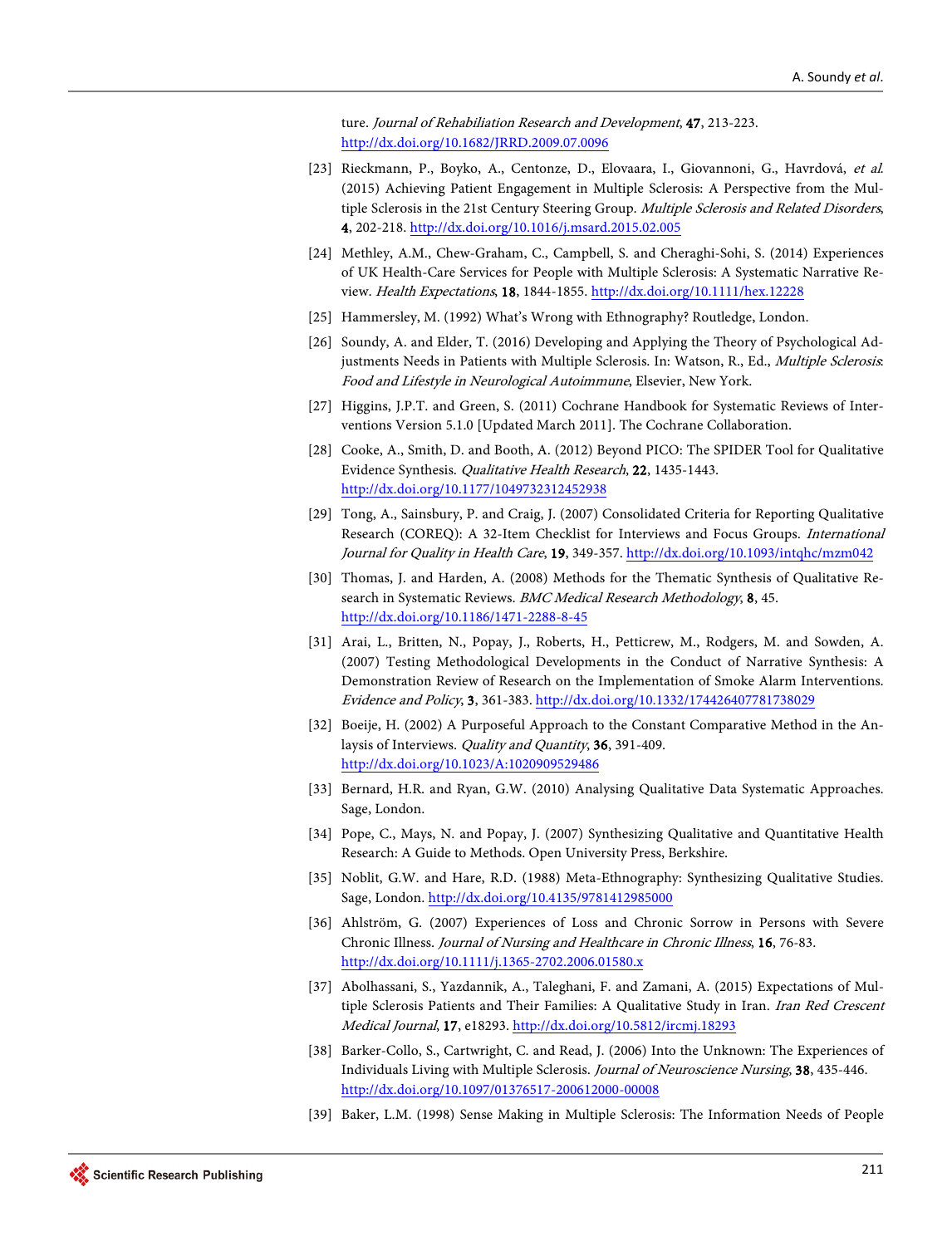during an Actue Exacerbation. Qualitative Health Research, 8, 106-120. <http://dx.doi.org/10.1177/104973239800800108>

- <span id="page-26-0"></span>[40] Borreani, C., Bianchi, E., Pietrolongo, E., Rossi, L., Cilia, S., Giuntoli, M., et al. (2014) Unmet Needs of People with Severe Multiple Sclerosis and Their Carers: Qualitative Findings for a Home-Based Intervention. PLOS One, 9, e109679. <http://dx.doi.org/10.1371/journal.pone.0109679>
- <span id="page-26-1"></span>[41] Boyd, J.R. and MacMillan, L.J. (2005) Experiences of Children and Adolescents Living with Multiple Sclerosis. Journal of Neuroscience Nursing, 37, 334-342.
- <span id="page-26-2"></span>[42] Davies, F., Edwards, A., Brain, K., Edwards, M., Jones, R., Wallbank, R., Robertson, N.P. and Wood, F. (2015) "You Are Just Left to Get on with It": Qualitative Study of Patient and Carer Experiences of the Transition to Secondary Progressive Multiple Sclerosis. BMJ Open, 5, e007674.
- <span id="page-26-3"></span>[43] Courts, N.F., Buchanan, E.M. and Werstelin, P.O. (2004) Focus groups: The Lived Experience of Participants with Multiple Sclerosis. Journal of Neuroscience Nursing, 36, 42-47. <http://dx.doi.org/10.1097/01376517-200402000-00007>
- <span id="page-26-4"></span>[44] Deibel, F., Edwards, M. and Edwards, A. (2013) Patients', Carers' and Providers' Experiences and Requirements for Support in Self-Management of Multiple Sclerosis: A Qualitative Study. European Journal for Person Centered Healthcare, 1, 457-467. <http://dx.doi.org/10.5750/ejpch.v1i2.687>
- <span id="page-26-5"></span>[45] Edwards, R.G., Barlow, J.H. and Turner, A.P. (2008) Experiences of Diagnosis and Treatment among People with Multiple Sclerosis. Journal of Evaluation in Clinical Practice, 14, 460-464[. http://dx.doi.org/10.1111/j.1365-2753.2007.00902.x](http://dx.doi.org/10.1111/j.1365-2753.2007.00902.x)
- <span id="page-26-6"></span>[46] Finlayson, M., Van Denend, T. and Dal Monte, J. (2005) Older Adults' Perspectives on the Positive and Negative Aspects of Living with Multiple Sclerosis. British Journal of Occupational Therapy, 68, 117-124[. http://dx.doi.org/10.1177/030802260506800304](http://dx.doi.org/10.1177/030802260506800304)
- <span id="page-26-7"></span>[47] Fong, T., Finlayson, M. and Peacock, N. (2006) The Social Experience of Aging with a Chronic Illness: Perspectices of Older Adults with Multiple Sclerosis. Disability and Rehabilitation, 28, 695-705.<http://dx.doi.org/10.1080/09638280500277495>
- <span id="page-26-8"></span>[48] Ghafari, S., Fallahi-Khoshknab, M. and Mohammadi, E. (2015) Patients' Experiences of Adapting to Multiple Sclerosis: A Qualitative Study. Contemporary Nurse, 50, 36-49. <http://dx.doi.org/10.1080/10376178.2015.1010252>
- <span id="page-26-9"></span>[49] Galushko, M., Golla, H., Strupp, J., Karbach, U., Kaiser, C., Ernstmann, N., et al. (2014) Unmet Needs of Patients Feeling Serverely Affected by Multiple Sclerosis in Germany: A Qualitative Study. Journal of Palliative Care, 17, 274-281.
- <span id="page-26-10"></span>[50] Ghafari, S., Fallahi-Khoshknab, M., Norouzi, K. and Mohamadi, E. (2014) Experiences of Hospitalization in Patients with Multiple Sclerosis: A Qualitative Study. Iranian Journal of Nursing and Midwifery Research, 19, 255-261.
- [51] Golla, H., Galushko, M., Pfaff, H. and Voltz, R. (2014) Multiple Sclerosis and Palliative Care—Perceptions of Severely Affected Multiple Sclerosis Patients and Their Health Professionals: A Qualitative Study. BMC Palliative Care, 13, 11. <http://dx.doi.org/10.1186/1472-684X-13-11>
- [52] Hepworth, M., Harrison, J.M. and James, N. (2003) Information Needs of People with Multiple Sclerosis and the Implications for Information Provision Based on a National Survey. Aslib Proceedings, 55, 290-303[. http://dx.doi.org/10.1108/00012530310498860](http://dx.doi.org/10.1108/00012530310498860)
- [53] Hainsworth, M.A. (1994) Living with Multiple Sclerosis: The Experience of Chronic Sorrow. The Journal of Neuroscience Nursing, 26, 237-240. <http://dx.doi.org/10.1097/01376517-199408000-00008>

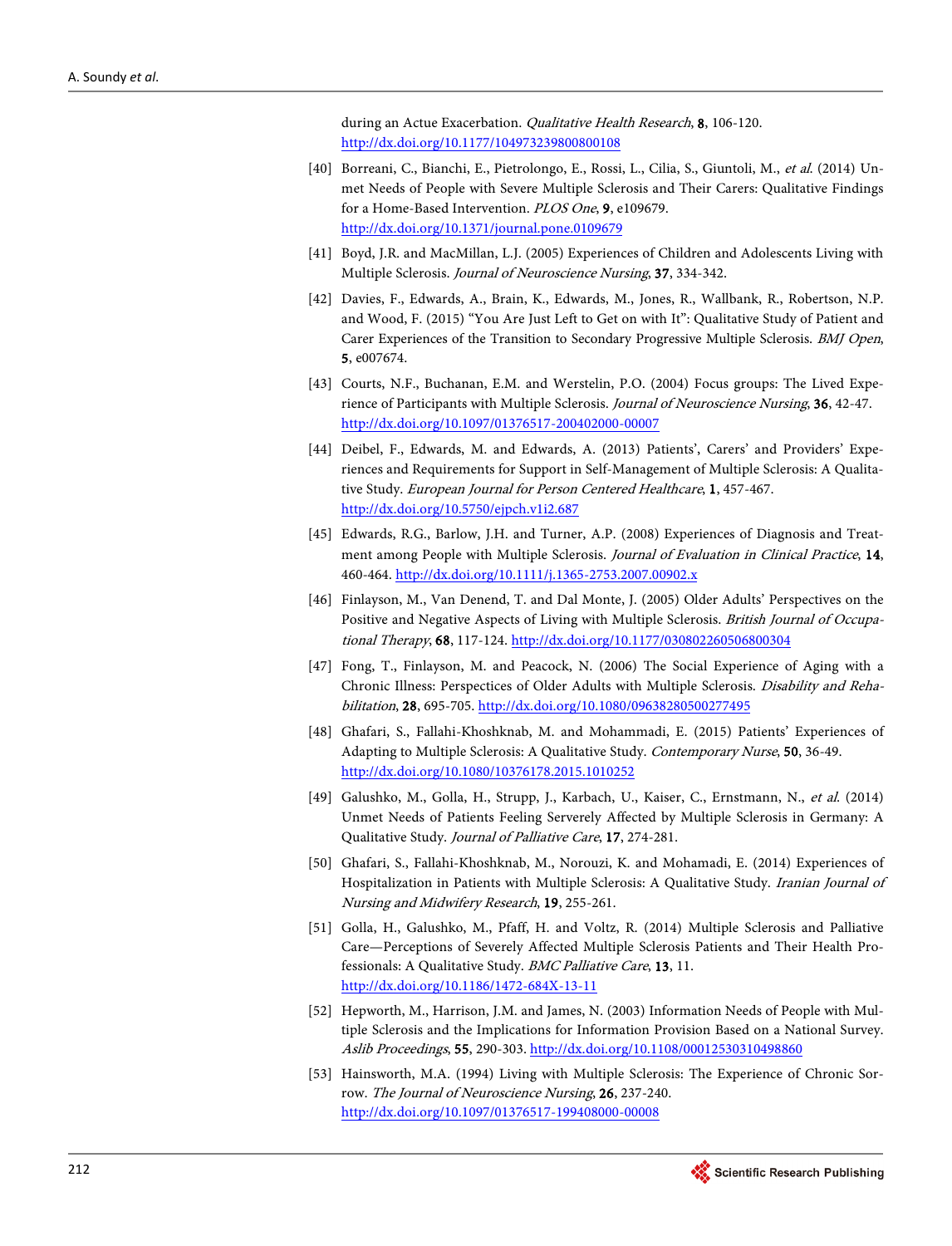- <span id="page-27-0"></span>[54] Irvine, H., Davidson, C., Hoy, K. and Lowe-Strong, A. (2009) Psychosocial Adjustment to Multiple Sclerosis: Exploration of Identity Redefinition. Disability and Rehabilitation, 31, 599-606[. http://dx.doi.org/10.1080/09638280802243286](http://dx.doi.org/10.1080/09638280802243286)
- [55] Isaksson, A.-K., Gunnarsson, L.-G. and Ahlström, G. (2007) The Presence and Meaning of Chronic Sorrow in Patients with Multiple Sclerosis. Journal of Nursing and Healthcare in Chronic Illness, 16, 315-324[. http://dx.doi.org/10.1111/j.1365-2702.2007.01995.x](http://dx.doi.org/10.1111/j.1365-2702.2007.01995.x)
- [56] Johnson, J. (2003) On Receiving the Diagnosis of Multiple Sclerosis: Managing the Transition. Multiple Sclerosis, 9, 82-88.<http://dx.doi.org/10.1191/1352458503ms856oa>
- [57] Kosmala-Anderson, J. and Wallace, L.M. (2013) A Qualitative Study of the Childbearing Experience of Women Living with Multiple Sclerosis. Disability and Rehabilitation, 35, 976-981[. http://dx.doi.org/10.3109/09638288.2012.717581](http://dx.doi.org/10.3109/09638288.2012.717581)
- [58] Isaksson, A.-K. and Ahlström, G. (2008) Managing Chronic Sorrow: Experiences of Patients with Multiple Sclerosis. Journal of Neuroscience Nursing, 40, 180-191. <http://dx.doi.org/10.1097/01376517-200806000-00009>
- [59] Kirkpatrick Pinson, D.M., Ottens, A.J. and Fisher, T.A. (2009) Women Coping Successfully with Multiple Sclerosis and the Precursors of Change. *Qualitative Health Research*, 19, 181-193.<http://dx.doi.org/10.1177/1049732308329465>
- [60] Koch, T. and Kelly, S. (1999) Understanding What Is Important for Women Who Live with Multiple Sclerosis. The Australian Journal of Holistic Nursing, 6, 14-24.
- <span id="page-27-1"></span>[61] Malcomson, K.S., Lowe-Strong, A.S. and Dunwoody, L. (2008) What We Can Learn from the Personal Insights of Individuals Living and Coping with Multiple Sclerosis. Disability and Rehabilitation, 2008, 662-674.<http://dx.doi.org/10.1080/09638280701400730>
- [62] Lohne, V., Aasgaard, T., Caspari, S., Slettebo, A. and Naden, D. (2010) The Lonely Battle for Dignity: Individuals Struggling with Multiple Sclerosis. Nursing Ethics, 17, 301-311. <http://dx.doi.org/10.1177/0969733010361439>
- [63] Miller, C.M. (1997) The Lived Experience of Relapsing Multiple Sclerosis: A Phenomenological Study. Journal of Neuroscience Nursing, 29, 294-304. <http://dx.doi.org/10.1097/01376517-199710000-00003>
- [64] Olsson, M., Lexell, J. and Södergerg, S. (2008) The Meaning of Women's Experiences of Living with Multiple Sclerosis. Health Care for Women International, 29, 416-430. <http://dx.doi.org/10.1080/07399330701876646>
- [65] Olsson, M., Skär, L. and Söderberg, S. (2011) Meanings of Being Received and Met by Others as Experienced by Women with MS. International Journal of Qualitative Studies on Health and Well-Being, 6, 1-8[. http://dx.doi.org/10.3402/qhw.v6i1.5769](http://dx.doi.org/10.3402/qhw.v6i1.5769)
- [66] Ploughman, M., Austin, M.W., Murdoch, M., Kearney, A., Fisk, J.D., Godwin, M. and Stefanelli, M. (2012) Factors Influencing Healthy Aging with Multiple Sclerosis: A Qualitative Study. Disability and Rehabilitation, 34, 26-33. <http://dx.doi.org/10.3109/09638288.2011.585212>
- [67] Ploughman, M. and Austin, M.W. (2011) The Path to Self-Managment: A Qualitative Study Invovling Older People with Multiple Sclerosis. Physiotherapy Canada, 64, 6-17. <http://dx.doi.org/10.3138/ptc.2010-42>
- [68] Schneider, M. and Young, N. (2010) "So This Is My New Life": A Qualitative Examination of Women Living with Multiple Sclerosis and the Coping Strategies They Use When Accessing Physical Activity. Disabiliy Studies Quarterly, 30, 1-13. <http://dx.doi.org/10.18061/dsq.v30i3/4.1269>
- [69] Stewart, D.C. and Sullivan, T.J. (1982) Illness Behavior and the Sick Role in Chronic Disease. Social Science and Medicine, 16, 1397-1404.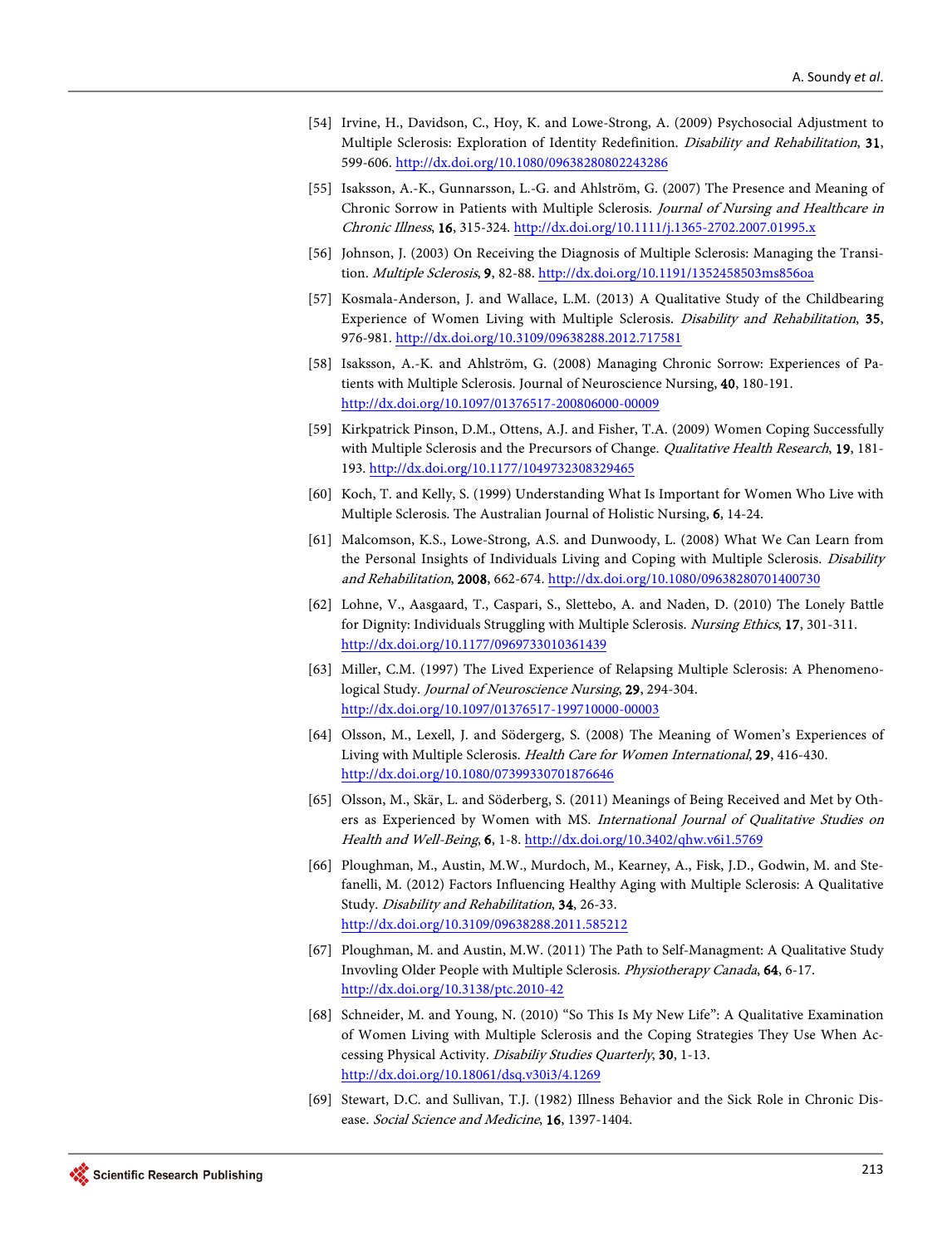[http://dx.doi.org/10.1016/0277-9536\(82\)90134-4](http://dx.doi.org/10.1016/0277-9536(82)90134-4)

- [70] Somerset, M., Sharp, D. and Campbell, R. (2002) Multiple Sclerosis and Quality of Life: A Qualitative Investigation. Journal of Health Services Research and Policy, 7, 151-159. <http://dx.doi.org/10.1258/135581902760082454>
- [71] Synnot, A., Hill, S., Summers, M. and Taylor, M. (2014) Comparing Face-to-Face and Online Qualitative Research with People with Multiple Sclerosis. Advancing Qualitative Methods, 24, 431-438.
- <span id="page-28-3"></span>[72] Thorne, S., Con, A., McGuiness, L., McPherson, G. and Harris, S.R. (2004) Health Care Communication Issues in Multiple Sclerosis: An Interpretive Description. Qualitative Health Research, 14, 5-22[. http://dx.doi.org/10.1177/1049732303259618](http://dx.doi.org/10.1177/1049732303259618)
- [73] Isaksson, A.-K. and Ahlström, G. (2006) From Symptom to Diagnosis: Illness Experiences of Multiple Sclerosis Patients. Journal of Neuroscience Nursing, 38, 229-237. <http://dx.doi.org/10.1097/01376517-200608000-00005>
- [74] Wollin, J.A., Yates, P.M. and Kristjanson, L.J. (2006) Supportive and Palliative Care Needs Identified by Multiple Sclerosis Patients and Their Families. International Journal of Palliative Nursing, 12, 20-26. <http://dx.doi.org/10.12968/ijpn.2006.12.1.20392>
- [75] Rubin, R. (2005) Communication about Sexual Problems in Male Patients with Multiple Sclerosis. Nursing Standard, 19, 33-37[. http://dx.doi.org/10.7748/ns.19.24.33.s54](http://dx.doi.org/10.7748/ns.19.24.33.s54)
- [76] Koopman, W. and Schweitzer, A. (1999) The Journey to Multiple Sclerosis. Journal of Neuroscience Nursing, 31, 17-26.<http://dx.doi.org/10.1097/01376517-199902000-00003>
- <span id="page-28-2"></span>[77] Grose, J., Freeman, J. and Skirton, H. (2012) Value of a Confidant Relationship in Pyschosocial Care of People with Multiple Sclerosis. International Journal of Multiple Sclerosis Care, 14, 115-122.
- <span id="page-28-1"></span>[78] Hepworth, M. and Harrison, J.M. (2004) A Survey of the Informational Needs of People with Multiple Sclerosis. Health Informatics Journal, 10, 49-69. <http://dx.doi.org/10.1177/1460458204040668>
- <span id="page-28-0"></span>[79] Wollin, J., et al. (2003) What People with Newly Diagnosed MS (and Their Families and Friends) Need to Know. International Journal of Multiple Sclerosis Care, 2, 1-12.
- [80] Buecken, R., Galushko, M., Golla, H., Strupp, J., Hahn, M., Ernstmann, N., et al. (2012) Patients Feeling Severely Affected by Multiple Sclerosis: How Do Patients Want to Communicate about End of Life Issues? Patient Education and Counseling, 88, 318-324. <http://dx.doi.org/10.1016/j.pec.2012.03.010>
- [81] Baker, L.M., Montiors and Blunters (1994) Patient Health Information Seeking from a Different Perspective. Bibliotheca Medica Canadiana, 16, 60-63.
- [82] Baker, L.M. (1997) Preference for Physicians as Information Providers by Women with Multiple Sclerosis: A Potential Cause for Communication Problems? Journal of Documentation, 53, 251-262[. http://dx.doi.org/10.1108/EUM0000000007199](http://dx.doi.org/10.1108/EUM0000000007199)
- [83] Freeman, J.A. and Thompson, A.J. (2000) Community Services in Multiple Sclerosis: Still a Matter of Change. Journal of Neurology and Neurosurgery Psychiatry, 69, 728-732. <http://dx.doi.org/10.1136/jnnp.69.6.728>
- [84] Gottberg, K., Einarsson, U., Ytterberg, C., Fredrikson, S., von Koch, L. and Holmqvist, L.W. (2008) Use of Health Care Services and Satisfaction with Care in People with Multiple Sclerosis in Stockholm County: A Population-Based Study. Multiple Sclerosis, 14, 962-971. <http://dx.doi.org/10.1177/1352458508089688>
- [85] Lode, K., Larsen, J.P., Bru, E., Klevan, G., Myhr, K.M. and Nyland, H. (2007) Patient Information and Coping Styles in Multiple Sclerosis. Multiple Sclerosis, 13, 792-799. <http://dx.doi.org/10.1177/1352458506073482>

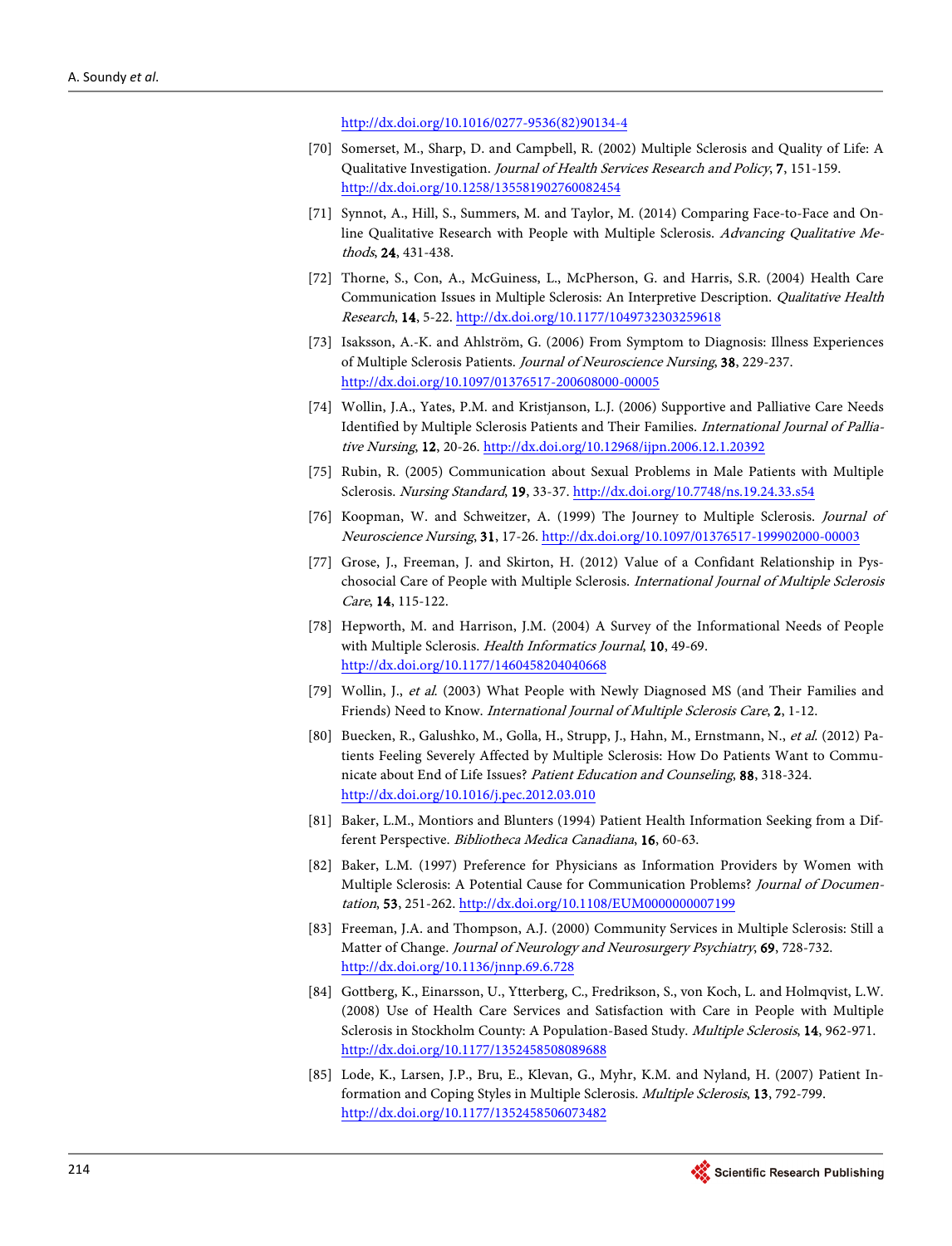- [86] Lorefice, L., Mura, G., Coni, G., Fenu, G., Sardu, C., Frau, J., et al. (2013) What Do Multiple Sclerosis Patients and Their Caregivers Perceive as Unmet Needs? BMC Neurology, 13, 177. <http://dx.doi.org/10.1186/1471-2377-13-177>
- [87] Matti, A.I., McCarl, H., Klaer, P., Keane, M.C. and Chen, C.S. (2010) Multiple Sclerosis: Patients' Information Sources and Needs on Disease Symptoms and Management. Patient Preference and Adherence, 4, 157-161[. http://dx.doi.org/10.2147/PPA.S10824](http://dx.doi.org/10.2147/PPA.S10824)
- [88] Somerset, M., Campbell, R. and Sharp, D.J. (2001) What Do People with MS Want and Expect from Health Care Services? Health Expectations, 4, 29-37. <http://dx.doi.org/10.1046/j.1369-6513.2001.00111.x>
- [89] Thornton, H.B. and Lea, S.J. (1992) An Investigation into Needs of People Living with Multiple Sclerosis and Their Families. Disability, Handicap and Society, 7, 321-338. <http://dx.doi.org/10.1080/02674649266780401>
- [90] Ytterberg, C., Johansson, S., Gottberg, K., Holmqvist, L.W. and von Koch, L. (2008) Perceived Needs and Satisfaction with Care in People with Multiple Sclerosis: A Two-Year Prospective Study. BMC Neurology, 8, 36.<http://dx.doi.org/10.1186/1471-2377-8-36>
- [91] McCabe, M.P., Ebacioni, K.J., McDonald, E. and Melton, L. (2015) Unmet Education, Psychological and Peer Support Needs of People with Multiple Sclerosis. Journal of Psychosomatic Research, 78, 82-87[. http://dx.doi.org/10.1016/j.jpsychores.2014.05.010](http://dx.doi.org/10.1016/j.jpsychores.2014.05.010)
- [92] Holmøy, T., Hanssen, K.T. and Beiske, A.G. (2012) Patient Satisfaction in Rehabiliation of Patients with Multiple Sclerosis. Tidsskr Nor Legeforen, 132, 523-525. <http://dx.doi.org/10.4045/tidsskr.11.1043>
- [93] Messina, M.J., Costa, G.D., Rodegher, M., Moiola, L., Colombo, B., Comi, G. and Martinelli, V. (2015) The Communication of Multiple Sclerosis Diagnosis: The Patients' Perspective. Multiple Sclerosis International, 353828, 1-7.<http://dx.doi.org/10.1155/2015/353828>
- <span id="page-29-0"></span>[94] de Seze, J., Borgel, F. and Brudon, F. (2012) Patient Perceptions of Multiple Sclerosis and Its Treatment. Patient Preference and Adherence, 6, 263-273.
- <span id="page-29-1"></span>[95] Moher, D., Liberati, A., Tetzlaff, J. and Altman, D.G., The PRISMA Group (2009) "PRISMA Flow Diagram". Preferred Reporting Items for Systematic Reviews and Meta-Analysis. Annals of Internal Medicine, 151, 264-269. <http://dx.doi.org/10.7326/0003-4819-151-4-200908180-00135>
- <span id="page-29-2"></span>[96] Koh, H.K., Brach, C., Harris, L.M. and Parchman, M.L. (2013) A Proposed "Health Literate Care Model" Would Consitute a Systems Approach to Improving Patients' Engagement in Care. Health Affairs, 32, 357-367. <http://dx.doi.org/10.1377/hlthaff.2012.1205>
- <span id="page-29-3"></span>[97] Barry, M.J. and Edgman-Levitan, S. (2012) Shared Decision Making—The Pinnacle of Patient-Centred Care. The New England Journal of Medicine, 368, 780-781. <http://dx.doi.org/10.1056/NEJMp1109283>
- <span id="page-29-4"></span>[98] Joseph-Williams, N., Elwyn, G. and Edwards, A. (2014) Knowledge Is Not Power for Patients: A Systematic Review and Thematic Synthesis of Patient-Reported Barriers and Facilitators to Shared Decision Making. Patient Education and Counseling, 94, 291-309. <http://dx.doi.org/10.1016/j.pec.2013.10.031>
- <span id="page-29-5"></span>[99] McCabe, M.P. (2012) A Needs Analysis of Australians with MS, M.R. Australia, Editor. MS Research Australia, Melbourne, 1-155.
- <span id="page-29-6"></span>[100] Doogan, C. and Playford, E.D. (2014) Supporting Work for People with Multiple Sclerosis. Multiple Sclerosis Journal, 20, 646-650[. http://dx.doi.org/10.1177/1352458514523499](http://dx.doi.org/10.1177/1352458514523499)
- <span id="page-29-7"></span>[101] van der Eijk, M., NiJhuis, F.A. and Bloem, B.R. (2013) Moving from Physician-Centered Care towards Patient-Centered Care for Parkinson's Disease Patients. Parkinsonism and Related Disorders, 19, 923-927[. http://dx.doi.org/10.1016/j.parkreldis.2013.04.022](http://dx.doi.org/10.1016/j.parkreldis.2013.04.022)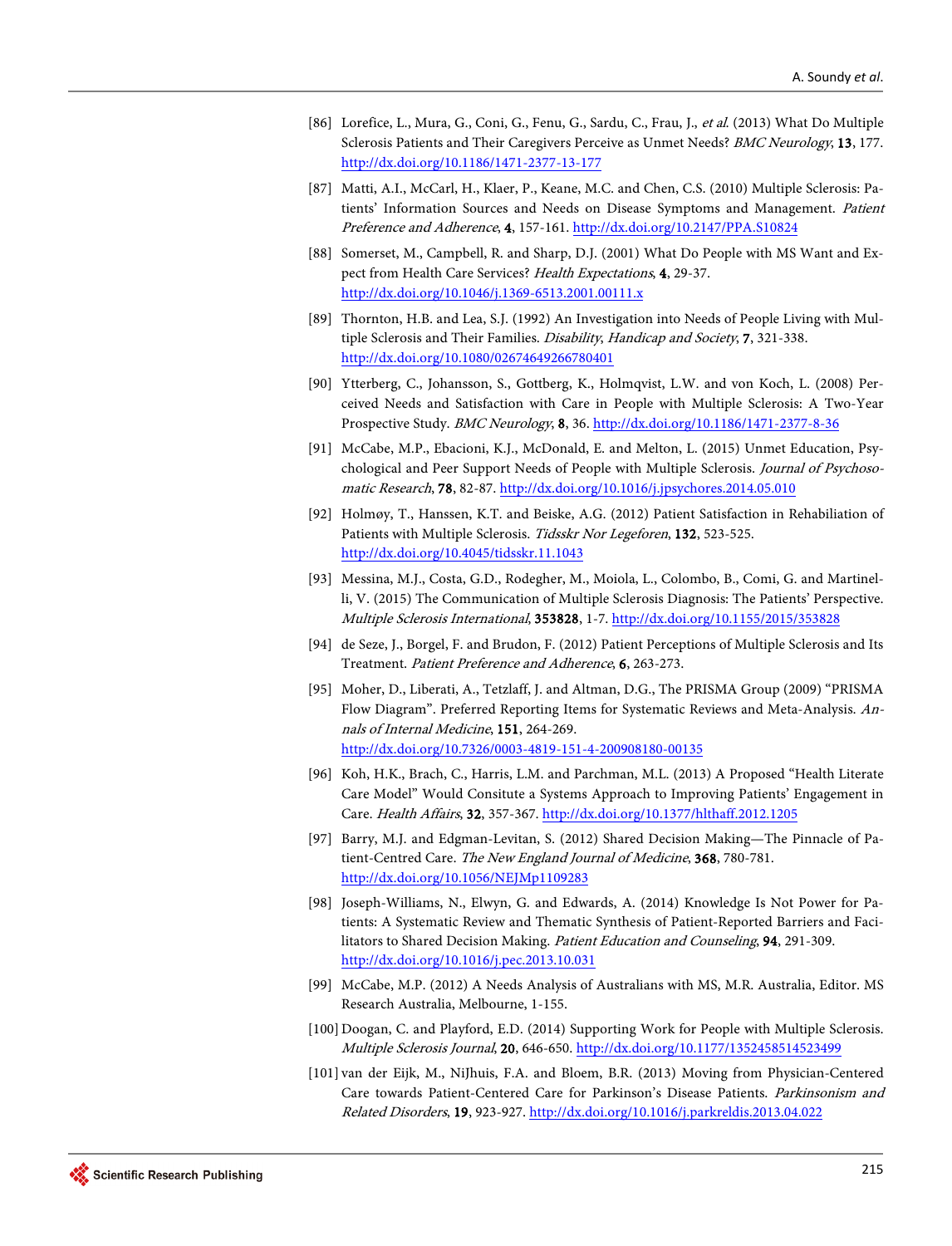- <span id="page-30-0"></span>[102] Hudon, C., Fortin, M., Haggerty, J., Loignon, C., Lambert, M. and Poitras, M.E. (2012) Patient-Centered Care in Chronic Disease Management: A Thematic Analysis of the Literature in Family Medicine. Patient Education and Counseling, 88, 170-176. <http://dx.doi.org/10.1016/j.pec.2012.01.009>
- <span id="page-30-1"></span>[103] Jesus, T.S. and Silva, I.L. (2015) Towards an Evidence Based Patient-Provider Communication in Rehabilitation: Linking Communication Elements to Better Rehabilitation Outcomes. Clinical Rehabilitation, 1-14.
- <span id="page-30-2"></span>[104]Müssener, U., Svensson, T., Söderberg, E. and Alexanderson, K. (2008) Encouraging Encounters: Sick-Listed Persons' Experience of Interactions with Rehabilitation Professionals. Social Work in Health Care, 46, 71-87[. http://dx.doi.org/10.1300/J010v46n02\\_05](http://dx.doi.org/10.1300/J010v46n02_05)
- <span id="page-30-3"></span>[105] Josephson, I., Woodward-Kron, R., Delany, C. and Hiller, A. (2015) Evaluative Language in Physiotherapy Practice: How Does It Contribute to the Therapeutic Relationship? Social Science and Medicine, 143, 128-136[. http://dx.doi.org/10.1016/j.socscimed.2015.08.038](http://dx.doi.org/10.1016/j.socscimed.2015.08.038)
- <span id="page-30-4"></span>[106]Raeburn, T., Schmied, V., Hungerford, C. and Cleary, M. (2016) Autonomy Support and Recovery Practice at a Psychosocial Clubhouse. Perspectives in Psychiatric Care.
- <span id="page-30-5"></span>[107]Mead, N. and Bower, P. (2000) Patient-Centredness: A Conceptual Framework and Review of the Empirical Literature. Social Science and Medicine, 51, 1087-1110. [http://dx.doi.org/10.1016/S0277-9536\(00\)00098-8](http://dx.doi.org/10.1016/S0277-9536(00)00098-8)
- <span id="page-30-6"></span>[108]McLeod, J. and McLeod, J. (2011) Counselling Skills. A Practical Guide for Counsellors and Helping Professionals. 2nd Edition, Open University Press, Maidenhead.
- <span id="page-30-7"></span>[109]Boquiren, V.M., Hack, T.F., Beaver, K. and Williamson, S. (2015) What Do Measures of Patient Satisfaction with the Doctor Tell Us? Patient Education and Counselling, 98, 1465- 1473[. http://dx.doi.org/10.1016/j.pec.2015.05.020](http://dx.doi.org/10.1016/j.pec.2015.05.020)
- <span id="page-30-8"></span>[110] Chewning, B., Byland, C.L., Shah, B., Arora, N.K., Gueguen, J.A. and Makoul, G. (2012) Patient Preference for Shared Decisions: A Systematic Review. Patient Education and Counseling, 86, 9-18[. http://dx.doi.org/10.1016/j.pec.2011.02.004](http://dx.doi.org/10.1016/j.pec.2011.02.004)
- <span id="page-30-9"></span>[111] Department of Health (2012) Liberating the NHS: No Decision about Me, without Me, D.o. Health, Editor, Department of Health, London.
- <span id="page-30-10"></span>[112]White, R.O., Eden, S., Wallston, K.A., Kripalani, S., Barto, S., Shintani, A. and Rothman, R.L. (2015) Health Communication, Self-Care and Treatment Satisfaction among Low-Income Diabetes Patients in a Public Health Setting. Patient Education and Counseling, 98, 144-149[. http://dx.doi.org/10.1016/j.pec.2014.10.019](http://dx.doi.org/10.1016/j.pec.2014.10.019)
- <span id="page-30-11"></span>[113] Emmons, K.M. and Rollnick, S. (2001) Motivational Interviewing in Health Care Settings Opportunities and Limitations. American Journal of Preventative Medicine, 20, 68-74. [http://dx.doi.org/10.1016/S0749-3797\(00\)00254-3](http://dx.doi.org/10.1016/S0749-3797(00)00254-3)
- <span id="page-30-12"></span>[114] Vansteenkiste, M. and Ryan, R.M. (2013) On Psychological Growth and Vulnerability: Basic Psychological Need Satisfaction and Need Frustration as a Unifying Principle. Journal of Psychotherapy Integration, 23, 263-280[. http://dx.doi.org/10.1037/a0032359](http://dx.doi.org/10.1037/a0032359)
- <span id="page-30-13"></span>[115] Elwyn, G., Frosch, D., Thomson, R., Joseph-Williams, N., Lloyd, A., Kinnersley, P., et al. (2012) Shared Decision Making: A Model for Clinical Practice. Journal of General Internal Medicine, 27, 1361-1367. <http://dx.doi.org/10.1007/s11606-012-2077-6>
- <span id="page-30-14"></span>[116] Vaughn, S., Mauk, K.L., Jacelon, C.S., Larsen, P.D., Rye, J., Wintersgill, W. and Dufresne, D. (2015) The Competency Model for Professional Rehabilitation Nursing. Rehabilitation Nursing, 41, 33-44.<http://dx.doi.org/10.1002/rnj.225>
- <span id="page-30-15"></span>[117]Hibbard, J.H. and Greene, J. (2013) What the Evidence Shows about Patient Activation: Better Health Outcome and Care Experiences; Few Data on Costs. Health Affairs, 32, 207- 214.<http://dx.doi.org/10.1377/hlthaff.2012.1061>